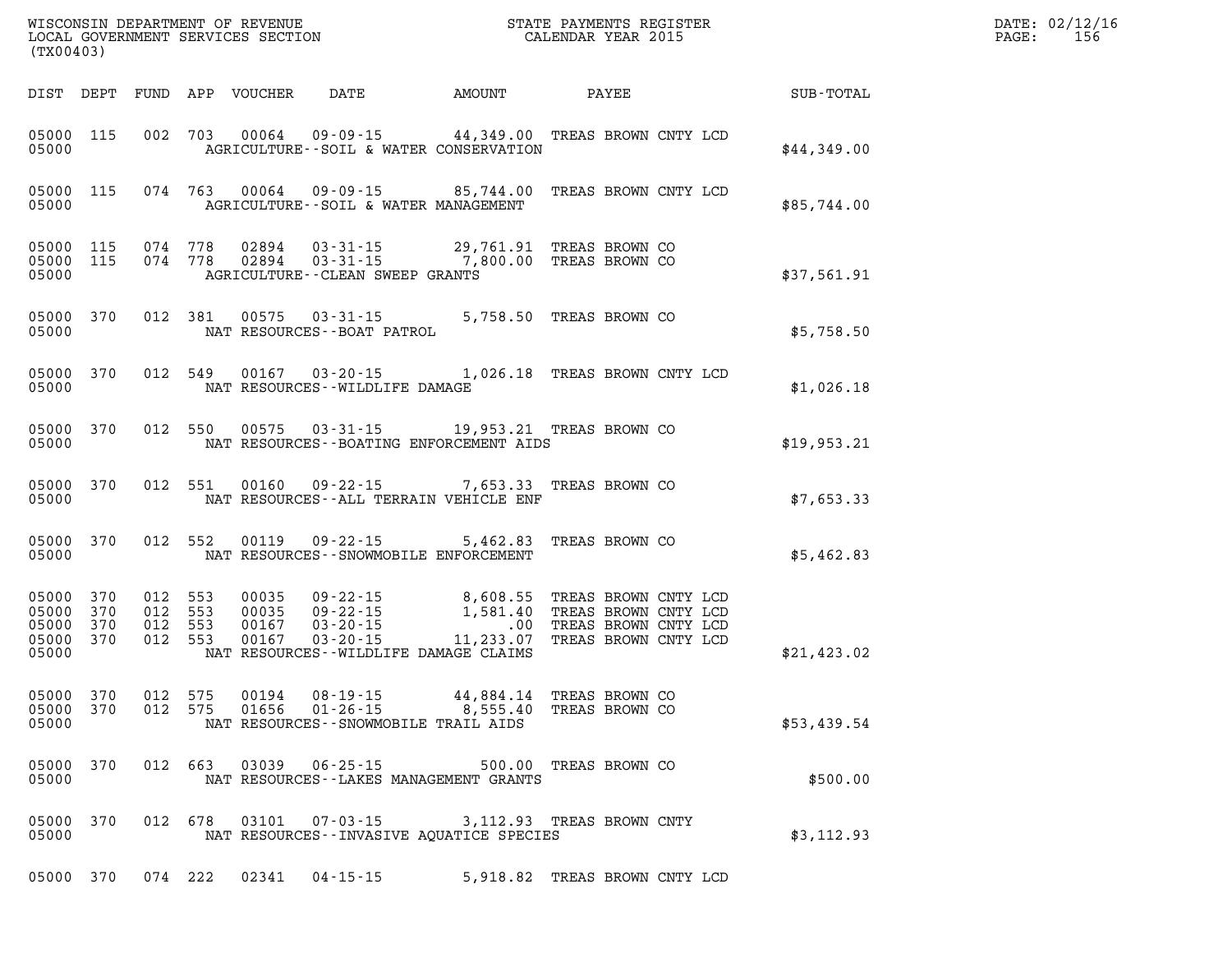| (TX00403)                                                                                                                                                                             |                                                      |                                          |                                                                                                                                  |                                                    |                                                                                                          |                                                                                                              | WISCONSIN DEPARTMENT OF REVENUE<br>LOCAL GOVERNMENT SERVICES SECTION CALENDAR YEAR 2015                                                                                                                                                  |                  | DATE: 02/12/16<br>$\mathtt{PAGE}$ :<br>157 |
|---------------------------------------------------------------------------------------------------------------------------------------------------------------------------------------|------------------------------------------------------|------------------------------------------|----------------------------------------------------------------------------------------------------------------------------------|----------------------------------------------------|----------------------------------------------------------------------------------------------------------|--------------------------------------------------------------------------------------------------------------|------------------------------------------------------------------------------------------------------------------------------------------------------------------------------------------------------------------------------------------|------------------|--------------------------------------------|
|                                                                                                                                                                                       |                                                      |                                          |                                                                                                                                  | DIST DEPT FUND APP VOUCHER                         |                                                                                                          |                                                                                                              | DATE AMOUNT PAYEE                                                                                                                                                                                                                        | SUB-TOTAL        |                                            |
|                                                                                                                                                                                       |                                                      |                                          |                                                                                                                                  |                                                    |                                                                                                          | 05000 MAT RESOURCES - SOLID WASTE MANAGEMENT                                                                 | \$5,918.82                                                                                                                                                                                                                               |                  |                                            |
| 05000                                                                                                                                                                                 | 05000 395                                            |                                          |                                                                                                                                  |                                                    | TRANSPORTATION--ELDERLY & DISABLED                                                                       |                                                                                                              | 011 168 50005 06-09-15 505,048.00 COUNTY OF BROWN                                                                                                                                                                                        | \$505,048.00     |                                            |
| 05000                                                                                                                                                                                 | 05000 395                                            |                                          |                                                                                                                                  |                                                    | TRANSPORTATION--FLOOD DAMAGE AID                                                                         |                                                                                                              | 011 174 38718 02-10-15 146, 279.39 TREAS BROWN CO                                                                                                                                                                                        | \$146, 279.39    |                                            |
| 05000 395<br>05000<br>05000<br>05000<br>05000<br>05000<br>05000 395<br>05000<br>05000 395<br>05000<br>05000 395<br>05000<br>05000 395<br>05000 395<br>05000 395<br>05000 395<br>05000 | 395<br>395<br>395<br>395<br>395<br>395<br>395<br>395 | 011 185<br>011 185<br>011 185<br>011 185 | 011 185<br>011 185<br>011 185<br>011 185<br>011 185<br>011 185<br>011 185<br>011 185<br>011 185<br>011 185<br>011 185<br>011 185 |                                                    |                                                                                                          | TRANSPORTATION - - HIGHWAY SAFETY - FEDERAL                                                                  | 36696 01-20-15 5, 133.27 TREAS BROWN CO<br>37878 01-30-15 4, 000.00 TREAS BROWN CO<br>38848 02-10-15 5, 228.26 TREAS BROWN CO<br>42434 03-16-15 4, 752.73 TREAS BROWN CO<br>45789 04-23-15 6, 027.38 TREAS BROWN CO<br>50589 06-11-15 4, | \$94,091.01      |                                            |
| 05000<br>05000 395<br>05000 395<br>05000                                                                                                                                              | 395                                                  |                                          | 011 190<br>011 190<br>011 190                                                                                                    | 36005<br>52005<br>64005                            |                                                                                                          | TRANSPORTATION--GENERAL TRANSP AIDS-GTA                                                                      |                                                                                                                                                                                                                                          | \$4, 153, 302.99 |                                            |
| 05000 395<br>05000                                                                                                                                                                    |                                                      |                                          | 011 278                                                                                                                          |                                                    |                                                                                                          | TRANSPORTATION - - LRIP/TRIP/MSIP GRANTS                                                                     | 68864 12-14-15 8,612.14 TREAS BROWN CO                                                                                                                                                                                                   | \$8,612.14       |                                            |
| 05000 395<br>05000<br>05000 395<br>05000                                                                                                                                              | 395                                                  |                                          | 011 562<br>011 562<br>011 562                                                                                                    | 41482<br>41484<br>41485<br>TRANSPORTATION--        | $03 - 18 - 15$<br>$03 - 18 - 15$<br>$03 - 18 - 15$                                                       | 2,256.66                                                                                                     | 2,035.13 TREAS BROWN CO<br>05000 395 011 562 41483 03-18-15 2,554.03 TREAS BROWN CO<br>TREAS BROWN CO<br>849.02 TREAS BROWN CO                                                                                                           | \$7,694.84       |                                            |
| 05000<br>05000<br>05000<br>05000<br>05000 435<br>05000 435                                                                                                                            | 435<br>435<br>435<br>435                             | 005 000<br>005<br>005<br>005<br>005      | 000<br>000<br>000<br>- 000<br>005 000                                                                                            | 90511<br>90514<br>90515<br>90517<br>90518<br>90519 | $01 - 01 - 15$<br>$02 - 01 - 15$<br>$03 - 01 - 15$<br>$04 - 01 - 15$<br>$05 - 01 - 15$<br>$06 - 01 - 15$ | 5,004,723.00 BROWN CO<br>3,817,721.00<br>3,763,041.00<br>855,773.00<br>5,592,088.00<br>3,957,778.00 BROWN CO | BROWN CO<br>BROWN CO<br>BROWN CO<br>BROWN CO                                                                                                                                                                                             |                  |                                            |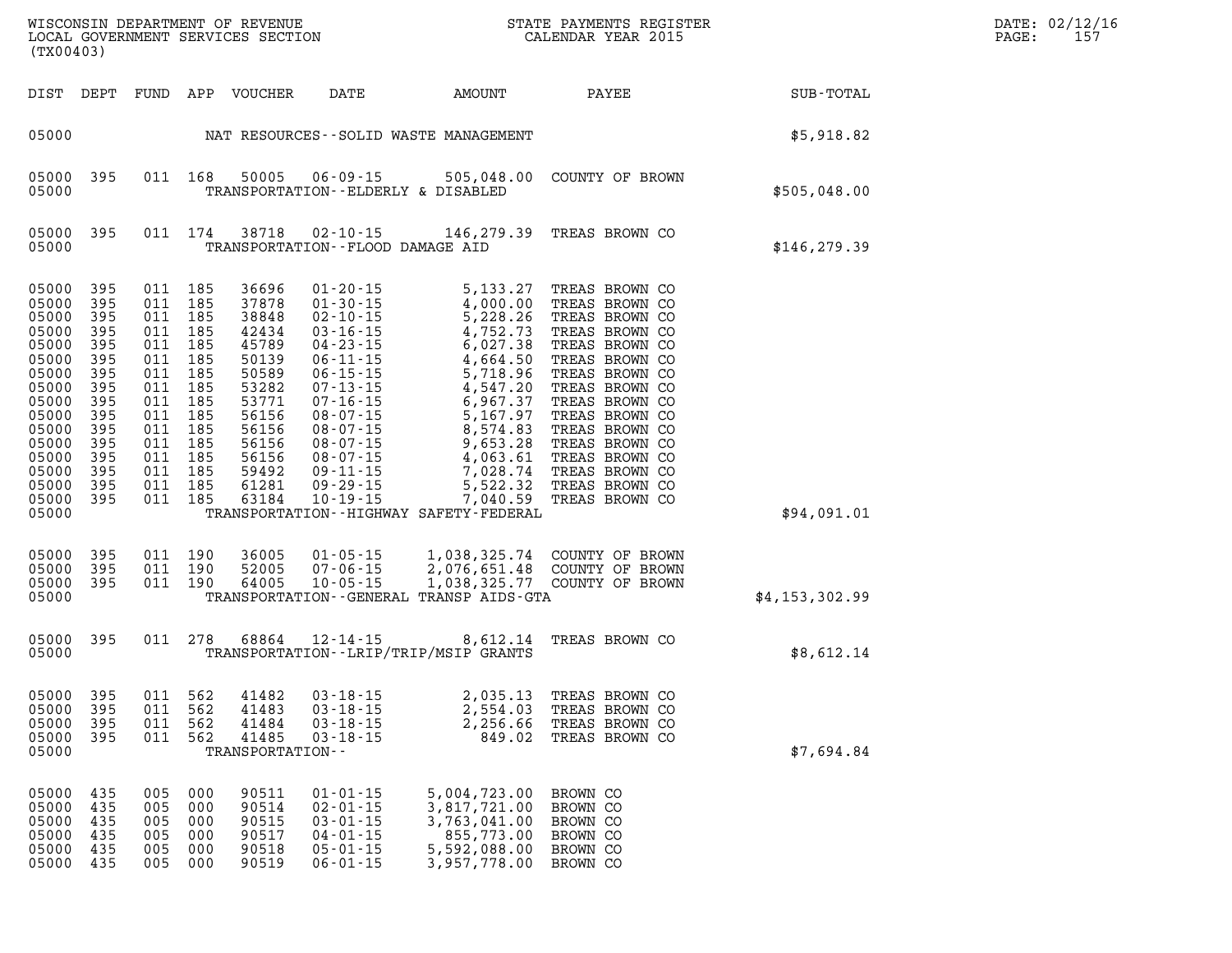| DIST                                                                                                                                                                             | DEPT                                                                                                                              | FUND                                                                                                                              | APP                                                                                                                               | <b>VOUCHER</b>                                                                                                                                                          | DATE                                                                                                                                                                                                                                                                                                                                               | AMOUNT                                                                                                                                                                                                                                                                                                         | PAYEE                                                                                                                                                                                                                                                                                                                                                    | SUB-TOTAL                                                                                                                                                                                                                 |
|----------------------------------------------------------------------------------------------------------------------------------------------------------------------------------|-----------------------------------------------------------------------------------------------------------------------------------|-----------------------------------------------------------------------------------------------------------------------------------|-----------------------------------------------------------------------------------------------------------------------------------|-------------------------------------------------------------------------------------------------------------------------------------------------------------------------|----------------------------------------------------------------------------------------------------------------------------------------------------------------------------------------------------------------------------------------------------------------------------------------------------------------------------------------------------|----------------------------------------------------------------------------------------------------------------------------------------------------------------------------------------------------------------------------------------------------------------------------------------------------------------|----------------------------------------------------------------------------------------------------------------------------------------------------------------------------------------------------------------------------------------------------------------------------------------------------------------------------------------------------------|---------------------------------------------------------------------------------------------------------------------------------------------------------------------------------------------------------------------------|
| 05000<br>05000<br>05000<br>05000<br>05000<br>05000<br>05000<br>05000                                                                                                             | 435<br>435<br>435<br>435<br>435<br>435<br>435                                                                                     | 005<br>005<br>005<br>005<br>005<br>005<br>005                                                                                     | 000<br>000<br>000<br>000<br>000<br>000<br>000                                                                                     | 90600<br>90601<br>90604<br>90606<br>90607<br>90609<br>90611                                                                                                             | 07-01-15<br>$08 - 01 - 15$<br>$09 - 01 - 15$<br>$09 - 11 - 15$<br>$10 - 01 - 15$<br>$11 - 02 - 15$<br>$12 - 01 - 15$<br>HEALTH SERVICES--STATE/FED AIDS                                                                                                                                                                                            | 4,552,808.00<br>9,217,273.00<br>8,386,766.00<br>701,877.00<br>3,960,184.00<br>796,693.00<br>1,457,155.00                                                                                                                                                                                                       | BROWN CO<br>BROWN CO<br>BROWN CO<br>BROWN CO<br>BROWN CO<br>BROWN CO<br>BROWN CO                                                                                                                                                                                                                                                                         | \$52,063,880.00                                                                                                                                                                                                           |
| 05000<br>05000<br>05000<br>05000<br>05000<br>05000<br>05000<br>05000<br>05000<br>05000<br>05000<br>05000<br>05000<br>05000<br>05000<br>05000<br>05000<br>05000<br>05000<br>05000 | 437<br>437<br>437<br>437<br>437<br>437<br>437<br>437<br>437<br>437<br>437<br>437<br>437<br>437<br>437<br>437<br>437<br>437<br>437 | 005<br>005<br>005<br>005<br>005<br>005<br>005<br>005<br>005<br>005<br>005<br>005<br>005<br>005<br>005<br>005<br>005<br>005<br>005 | 000<br>000<br>000<br>000<br>000<br>000<br>000<br>000<br>000<br>000<br>000<br>000<br>000<br>000<br>000<br>000<br>000<br>000<br>000 | 00000<br>00000<br>00000<br>00000<br>00000<br>00000<br>00000<br>00000<br>00000<br>00000<br>00000<br>00000<br>00000<br>00000<br>00000<br>00000<br>00000<br>00000<br>00000 | $01 - 05 - 15$<br>$01 - 16 - 15$<br>$01 - 30 - 15$<br>$02 - 05 - 15$<br>$03 - 05 - 15$<br>$04 - 06 - 15$<br>$04 - 07 - 15$<br>$04 - 17 - 15$<br>$04 - 30 - 15$<br>$05 - 05 - 15$<br>$06 - 05 - 15$<br>$06 - 19 - 15$<br>$07 - 06 - 15$<br>$07 - 30 - 15$<br>$08 - 05 - 15$<br>$08 - 21 - 15$<br>$09 - 08 - 15$<br>$09 - 14 - 15$<br>$10 - 05 - 15$ | 10,386.92<br>134,697.97<br>156,943.02<br>70,006.96<br>881,429.09<br>232,555.48<br>361,714.12<br>28, 175.97<br>725,456.15<br>175,044.55<br>164,742.54<br>1,088.96<br>161,412.49<br>658,124.97<br>147,557.05<br>26,705.00<br>186,295.53<br>2,240,709.00<br>193,809.95<br>CHILDREN & FAMILIES--STATE/FEDERAL AIDS | <b>BROWN</b><br><b>BROWN</b><br>BROWN<br>CHILD SUPPORT<br><b>BROWN</b><br><b>BROWN</b><br><b>BROWN</b><br>BROWN CHILD SUPPORT<br><b>BROWN</b><br>BROWN<br>CHILD SUPPORT<br><b>BROWN</b><br><b>BROWN</b><br><b>BROWN</b><br><b>BROWN</b><br>CHILD SUPPORT<br>BROWN<br><b>BROWN</b><br>BROWN CHILD SUPPORT<br><b>BROWN</b><br><b>BROWN</b><br><b>BROWN</b> | $\star$<br>$\star$<br>$\star$<br>$\star$<br>$\star$<br>$\star$<br>$\star$<br>$\star$<br>$\star$<br>$\star$<br>$\star$<br>$\star$<br>$\star$<br>$\star$<br>*<br>$\star$<br>$\star$<br>$\star$<br>$\star$<br>\$6,556,855.72 |
| 05000<br>05000                                                                                                                                                                   | 455                                                                                                                               | 002                                                                                                                               | 221                                                                                                                               | 14                                                                                                                                                                      | $07 - 21 - 15$<br>JUSTICE--LAW ENFORCEMENT SERVICES AID                                                                                                                                                                                                                                                                                            | 4,790.00                                                                                                                                                                                                                                                                                                       | TREAS BROWN CO                                                                                                                                                                                                                                                                                                                                           | \$4,790.00                                                                                                                                                                                                                |
| 05000<br>05000                                                                                                                                                                   | 455                                                                                                                               | 002                                                                                                                               | 231                                                                                                                               | 08                                                                                                                                                                      | $03 - 12 - 15$<br>JUSTICE--LAW ENFORCEMENT TRAINING                                                                                                                                                                                                                                                                                                | 43,200.00                                                                                                                                                                                                                                                                                                      | TREAS BROWN CO                                                                                                                                                                                                                                                                                                                                           | \$43,200.00                                                                                                                                                                                                               |
| 05000<br>05000<br>05000<br>05000                                                                                                                                                 | 455<br>455<br>455                                                                                                                 | 002<br>002<br>002                                                                                                                 | 241<br>241<br>241                                                                                                                 | 03821<br>05611<br>05732                                                                                                                                                 | $01 - 21 - 15$<br>$04 - 15 - 15$<br>$04 - 23 - 15$                                                                                                                                                                                                                                                                                                 | 400.00<br>899.47<br>1,500.00<br>JUSTICE - - CEASE AND OTHER FEDERAL GRANTS                                                                                                                                                                                                                                     | TREAS BROWN CO<br>TREAS BROWN CO<br>TREAS BROWN CO                                                                                                                                                                                                                                                                                                       | \$2,799.47                                                                                                                                                                                                                |
| 05000<br>05000<br>05000<br>05000                                                                                                                                                 | 455<br>455<br>455                                                                                                                 | 002<br>002<br>002                                                                                                                 | 251<br>251<br>251                                                                                                                 | 04250<br>06784<br>07345                                                                                                                                                 | $02 - 09 - 15$<br>$06 - 23 - 15$<br>$07 - 14 - 15$<br>JUSTICE--TRUANCY PROGRAM-GRANT FUNDS                                                                                                                                                                                                                                                         | 20,736.47<br>2,579.24<br>7,551.02                                                                                                                                                                                                                                                                              | TREAS BROWN CO<br>TREAS BROWN CO<br>TREAS BROWN CO                                                                                                                                                                                                                                                                                                       | \$30,866.73                                                                                                                                                                                                               |

**05000 455 002 263 03670 01-15-15 36,444.00 TREAS BROWN CO**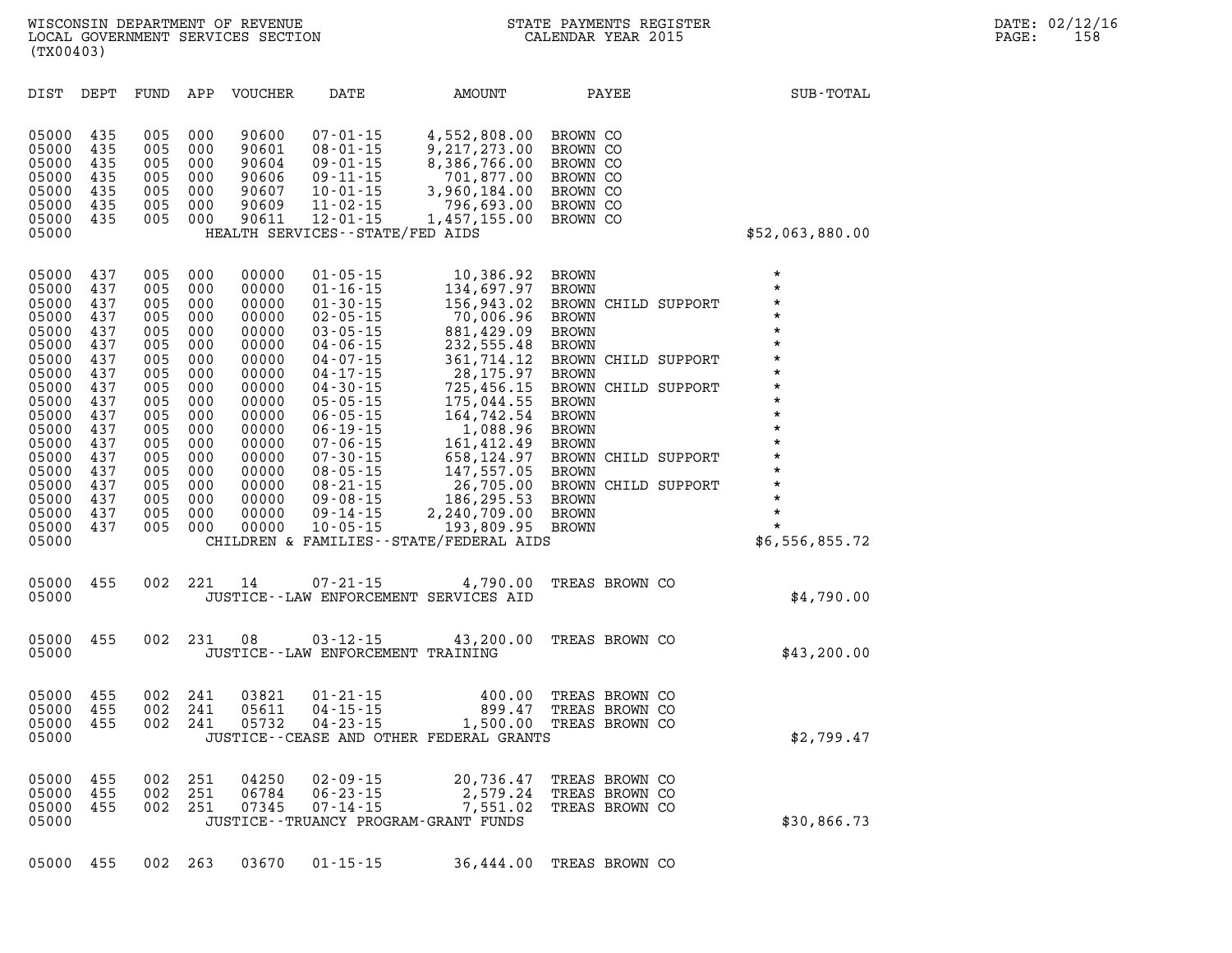| DATE: | 02/12/16 |
|-------|----------|
| PAGE: | 159      |

| WISCONSIN DEPARTMENT OF REVENUE   | STATE PAYMENTS REGISTER |
|-----------------------------------|-------------------------|
| LOCAL GOVERNMENT SERVICES SECTION | CALENDAR YEAR 2015      |

LOCAL GOVERNMENT SERVICES SECTION **(TX00403)** 

| DIST                             | DEPT                     | FUND                     | APP                      | <b>VOUCHER</b>                   | DATE                                                                             | AMOUNT                                                                         | PAYEE                                                                | SUB-TOTAL     |
|----------------------------------|--------------------------|--------------------------|--------------------------|----------------------------------|----------------------------------------------------------------------------------|--------------------------------------------------------------------------------|----------------------------------------------------------------------|---------------|
| 05000                            |                          |                          |                          |                                  | JUSTICE - - TRIBAL LAW ENFORCEMENT                                               |                                                                                |                                                                      | \$36,444.00   |
| 05000<br>05000<br>05000<br>05000 | 455<br>455<br>455        | 002<br>002<br>002        | 271<br>271<br>271        | 00482<br>04572<br>06492          | $08 - 14 - 15$<br>$02 - 24 - 15$<br>$06 - 01 - 15$                               | 46,611.02<br>35,165.88<br>31,442.55<br>JUSTICE - TREATMENT ALT/DIVERSION GRANT | TREAS BROWN CO<br>TREAS BROWN CO<br>TREAS BROWN CO                   | \$113, 219.45 |
| 05000<br>05000                   | 455                      | 002                      | 532                      | 12                               | $07 - 27 - 15$                                                                   | 61,384.29<br>JUSTICE--VICTIM/WITNESS ASSISTANCE SERV                           | TREAS BROWN CO                                                       | \$61,384.29   |
| 05000<br>05000                   | 455                      | 002                      | 539                      | 03                               | $03 - 09 - 15$<br>JUSTICE - - VICTIM/WITNESS SERVICES                            | 66,716.22                                                                      | TREAS BROWN CO                                                       | \$66,716.22   |
| 05000<br>05000<br>05000          | 455<br>455               | 002<br>002               | 542<br>542               | 05094<br>06780                   | $03 - 19 - 15$<br>$06 - 23 - 15$<br>JUSTICE - - VICTIM ASSISTANCE                | 20,698.00<br>17,566.00                                                         | TREAS BROWN CO<br>TREAS BROWN CO                                     | \$38,264.00   |
| 05000<br>05000                   | 465                      | 002                      | 133                      | 01731                            | 02-06-15                                                                         | 5,058.00<br>MILITARY AFFAIRS--L E COUNTER DRUG ACTIV                           | TREAS BROWN CO                                                       | \$5,058.00    |
| 05000<br>05000                   | 465                      | 002                      | 337                      | 01322                            | $06 - 24 - 15$                                                                   | 34,565.50<br>MILITARY AFFAIRS-EMERGENCY MGMT PLANNING                          | TREAS BROWN CO                                                       | \$34,565.50   |
| 05000<br>05000<br>05000          | 465<br>465               | 002<br>002               | 342<br>342               | 00886<br>01394                   | $01 - 15 - 15$<br>$06 - 25 - 15$                                                 | 46,646.14<br>45,747.44<br>MILITARY AFFAIRS-EMERGENCY MGMT-FED FUND             | TREAS BROWN CO<br>TREAS BROWN CO                                     | \$92,393.58   |
| 05000<br>05000                   | 465                      | 002                      | 350                      | 00098                            | $08 - 17 - 15$<br>MILITARY AFFAIRS -- HOMELAND SEC GRANT                         | 9,770.89                                                                       | TREAS BROWN CO                                                       | \$9,770.89    |
| 05000<br>05000                   | 465                      | 072                      | 364                      | 00969                            | $01 - 20 - 15$                                                                   | 34,964.00<br>MILITARY AFFAIRS-EMER MGMT-PLANNING AID                           | TREAS BROWN CO                                                       | \$34,964.00   |
| 05000<br>05000<br>05000<br>05000 | 505<br>505<br>505        | 002<br>002<br>002        | 142<br>142<br>142        | 05445<br>05478<br>07748          | $02 - 09 - 15$<br>$02 - 10 - 15$<br>$04 - 28 - 15$<br>DOA--FEDERAL ENERGY GRANTS | 39,876.57<br>6,667.60<br>1,959.24                                              | TREAS BROWN CO<br>TREAS BROWN CO<br>TREAS BROWN CO                   | \$48,503.41   |
| 05000<br>05000<br>05000<br>05000 | 505<br>505<br>505<br>505 | 002<br>002<br>002<br>002 | 155<br>155<br>155<br>155 | 60022<br>60022<br>60383<br>60383 | $08 - 06 - 15$<br>$08 - 06 - 15$<br>$01 - 06 - 15$<br>$01 - 06 - 15$             | 6,958.11<br>2,307.26<br>5,754.43<br>11,418.68                                  | TREAS BROWN CO<br>TREAS BROWN CO<br>TREAS BROWN CO<br>TREAS BROWN CO |               |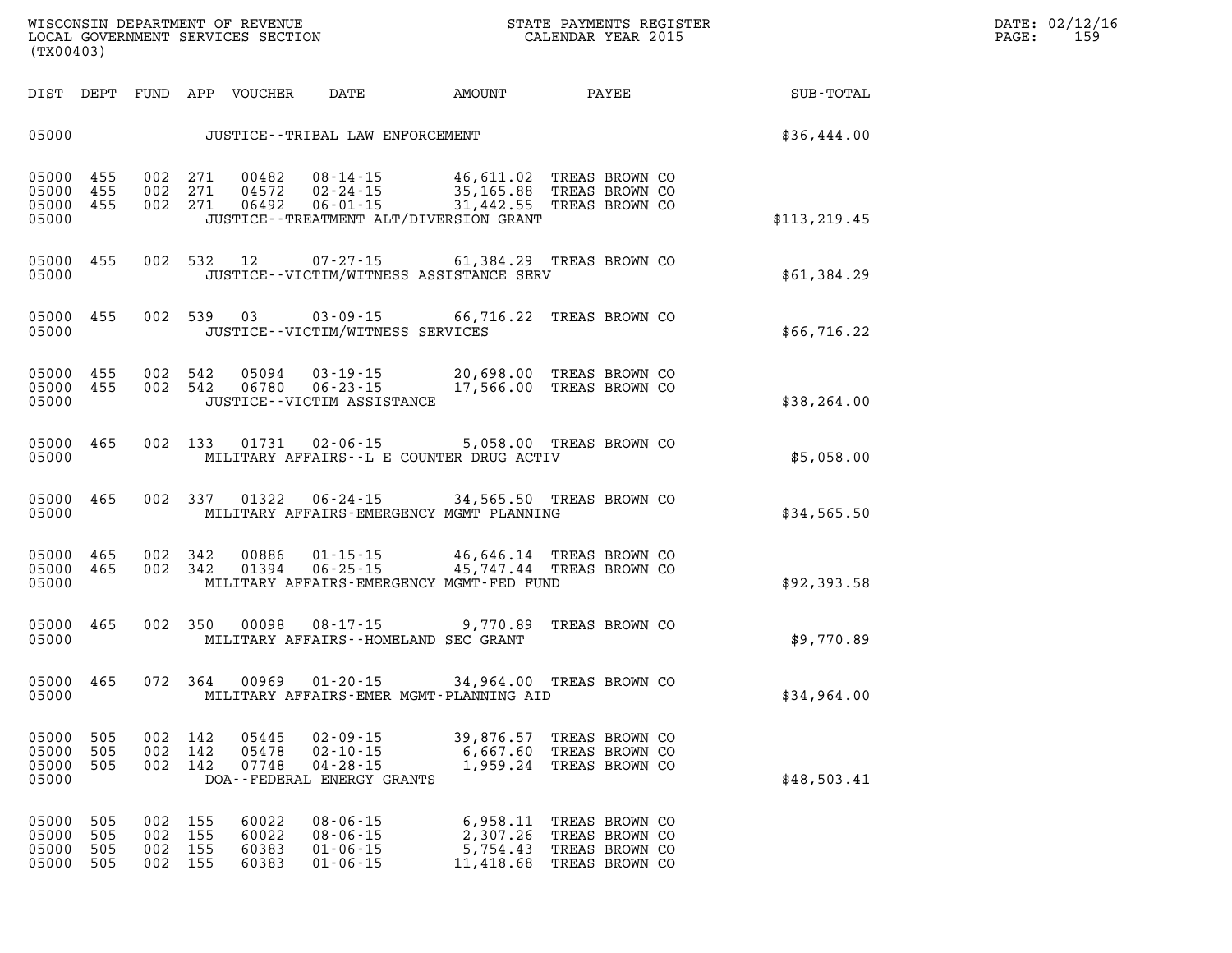| DIST                                                                                                                                                                                                                                   | DEPT                                                                                                                                                                        | FUND                                                                                                                                                                        | APP                                                                                                                                                                         | <b>VOUCHER</b>                                                                                                                                                                                                                | DATE                                                                                                                                                                                                                                                                                                                                                                                                                                                                                        | AMOUNT                                                                                                                                                                                                                                                                                       | PAYEE                                                                                                                                                                                                                                                                                                                                                                                                                                                          | SUB-TOTAL    |
|----------------------------------------------------------------------------------------------------------------------------------------------------------------------------------------------------------------------------------------|-----------------------------------------------------------------------------------------------------------------------------------------------------------------------------|-----------------------------------------------------------------------------------------------------------------------------------------------------------------------------|-----------------------------------------------------------------------------------------------------------------------------------------------------------------------------|-------------------------------------------------------------------------------------------------------------------------------------------------------------------------------------------------------------------------------|---------------------------------------------------------------------------------------------------------------------------------------------------------------------------------------------------------------------------------------------------------------------------------------------------------------------------------------------------------------------------------------------------------------------------------------------------------------------------------------------|----------------------------------------------------------------------------------------------------------------------------------------------------------------------------------------------------------------------------------------------------------------------------------------------|----------------------------------------------------------------------------------------------------------------------------------------------------------------------------------------------------------------------------------------------------------------------------------------------------------------------------------------------------------------------------------------------------------------------------------------------------------------|--------------|
| 05000<br>05000<br>05000<br>05000<br>05000<br>05000<br>05000<br>05000<br>05000<br>05000<br>05000<br>05000<br>05000<br>05000                                                                                                             | 505<br>505<br>505<br>505<br>505<br>505<br>505<br>505<br>505<br>505<br>505<br>505<br>505                                                                                     | 002<br>002<br>002<br>002<br>002<br>002<br>002<br>002<br>002<br>002<br>002<br>002<br>002                                                                                     | 155<br>155<br>155<br>155<br>155<br>155<br>155<br>155<br>155<br>155<br>155<br>155<br>155                                                                                     | 60513<br>60517<br>60517<br>60589<br>60589<br>60655<br>60655<br>60695<br>60695<br>60775<br>60775<br>60855<br>60855                                                                                                             | $02 - 24 - 15$<br>$02 - 24 - 15$<br>$02 - 24 - 15$<br>$03 - 24 - 15$<br>$03 - 24 - 15$<br>$04 - 23 - 15$<br>$04 - 23 - 15$<br>$05 - 21 - 15$<br>$05 - 21 - 15$<br>$06 - 08 - 15$<br>$06 - 08 - 15$<br>$07 - 07 - 15$<br>$07 - 07 - 15$                                                                                                                                                                                                                                                      | 336.05<br>9,960.00<br>6,238.08<br>3,441.31<br>8,146.01<br>10,562.41<br>250.18<br>2,676.82<br>7,754.86<br>7,949.44<br>9,573.22<br>8,768.17<br>3,821.75<br>DOA-HOUSING ASSISTANCE-FEDERAL FUNDS                                                                                                | TREAS BROWN CO<br>TREAS BROWN CO<br>TREAS BROWN CO<br>TREAS BROWN CO<br>TREAS BROWN CO<br>TREAS BROWN CO<br>TREAS BROWN CO<br>TREAS BROWN CO<br>TREAS BROWN CO<br>TREAS BROWN CO<br>TREAS BROWN CO<br>TREAS BROWN CO<br>TREAS BROWN CO                                                                                                                                                                                                                         | \$105,916.78 |
| 05000<br>05000<br>05000<br>05000<br>05000                                                                                                                                                                                              | 505<br>505<br>505<br>505                                                                                                                                                    | 002<br>002<br>002<br>002                                                                                                                                                    | 743<br>743<br>743<br>743                                                                                                                                                    | 00525<br>00525<br>05368<br>07691                                                                                                                                                                                              | $08 - 14 - 15$<br>$08 - 14 - 15$<br>$02 - 03 - 15$<br>$04 - 27 - 15$<br>DOA--HOUSING ASSISTANCE GRANTS                                                                                                                                                                                                                                                                                                                                                                                      | 25,569.00<br>159,114.00<br>197,512.00<br>211, 339.00                                                                                                                                                                                                                                         | TREAS BROWN CO<br>TREAS BROWN CO<br>TREAS BROWN CO<br>TREAS BROWN CO                                                                                                                                                                                                                                                                                                                                                                                           | \$593,534.00 |
| 05000<br>05000<br>05000<br>05000<br>05000<br>05000<br>05000<br>05000<br>05000<br>05000<br>05000<br>05000<br>05000<br>05000<br>05000<br>05000<br>05000<br>05000<br>05000<br>05000<br>05000<br>05000<br>05000<br>05000<br>05000<br>05000 | 505<br>505<br>505<br>505<br>505<br>505<br>505<br>505<br>505<br>505<br>505<br>505<br>505<br>505<br>505<br>505<br>505<br>505<br>505<br>505<br>505<br>505<br>505<br>505<br>505 | 035<br>035<br>035<br>035<br>035<br>035<br>035<br>035<br>035<br>035<br>035<br>035<br>035<br>035<br>035<br>035<br>035<br>035<br>035<br>035<br>035<br>035<br>035<br>035<br>035 | 371<br>371<br>371<br>371<br>371<br>371<br>371<br>371<br>371<br>371<br>371<br>371<br>371<br>371<br>371<br>371<br>371<br>371<br>371<br>371<br>371<br>371<br>371<br>371<br>371 | 60022<br>60022<br>60022<br>60383<br>60383<br>60383<br>60513<br>60517<br>60517<br>60517<br>60589<br>60589<br>60589<br>60655<br>60655<br>60655<br>60695<br>60695<br>60695<br>60775<br>60775<br>60775<br>60855<br>60855<br>60855 | $08 - 06 - 15$<br>$08 - 06 - 15$<br>$08 - 06 - 15$<br>$01 - 06 - 15$<br>$01 - 06 - 15$<br>$01 - 06 - 15$<br>$02 - 24 - 15$<br>$02 - 24 - 15$<br>$02 - 24 - 15$<br>$02 - 24 - 15$<br>$03 - 24 - 15$<br>$03 - 24 - 15$<br>$03 - 24 - 15$<br>$04 - 23 - 15$<br>$04 - 23 - 15$<br>$04 - 23 - 15$<br>$05 - 21 - 15$<br>$05 - 21 - 15$<br>$05 - 21 - 15$<br>$06 - 08 - 15$<br>$06 - 08 - 15$<br>$06 - 08 - 15$<br>$07 - 07 - 15$<br>$07 - 07 - 15$<br>$07 - 07 - 15$<br>DOA--PUBLIC BENEFITS FUND | 1,528.93<br>85.59<br>956.75<br>4,767.44<br>4,003.17<br>7,618.56<br>21,104.07<br>6,586.54<br>2,412.75<br>4,421.64<br>3,364.22<br>5,376.15<br>1,531.29<br>248.17<br>3,249.64<br>396.60<br>2,699.81<br>1,050.34<br>4,314.40<br>2,834.11<br>559.67<br>4,529.03<br>299.20<br>2,577.63<br>1,613.00 | TREAS BROWN CO<br>TREAS BROWN CO<br>TREAS BROWN CO<br>TREAS BROWN CO<br>TREAS BROWN CO<br>TREAS BROWN CO<br>TREAS BROWN CO<br>TREAS BROWN CO<br>TREAS BROWN CO<br>TREAS BROWN CO<br>TREAS BROWN CO<br>TREAS BROWN CO<br>TREAS BROWN CO<br>TREAS BROWN CO<br>TREAS BROWN CO<br>TREAS BROWN CO<br>TREAS BROWN CO<br>TREAS BROWN CO<br>TREAS BROWN CO<br>TREAS BROWN CO<br>TREAS BROWN CO<br>TREAS BROWN CO<br>TREAS BROWN CO<br>TREAS BROWN CO<br>TREAS BROWN CO | \$88,128.70  |

|       |  |  | 05000 505 089 166 04901 01-21-15 | 1,000.00 TREAS BROWN CO |            |
|-------|--|--|----------------------------------|-------------------------|------------|
| 05000 |  |  | DOA--LAND INFORMATION FUND       |                         | \$1,000.00 |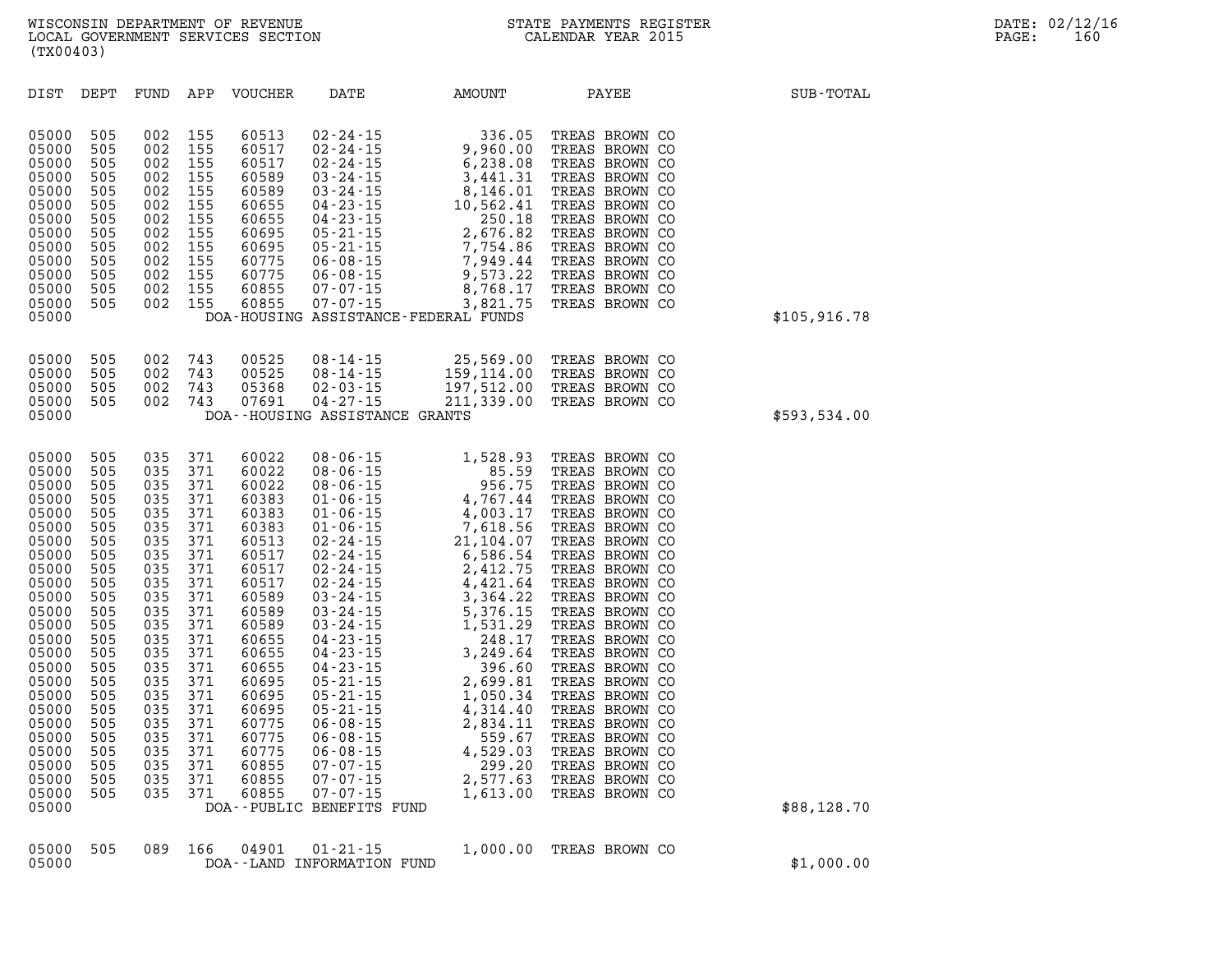| (TX00403)               |            |            |            | WISCONSIN DEPARTMENT OF REVENUE<br>LOCAL GOVERNMENT SERVICES SECTION |                                               |                                                                           | STATE PAYMENTS REGISTER<br>CALENDAR YEAR 2015 | DATE: 02/12/16<br>PAGE:<br>161 |  |
|-------------------------|------------|------------|------------|----------------------------------------------------------------------|-----------------------------------------------|---------------------------------------------------------------------------|-----------------------------------------------|--------------------------------|--|
| DIST                    | DEPT       | FUND       | APP        | VOUCHER                                                              | DATE                                          | AMOUNT                                                                    | PAYEE                                         | SUB-TOTAL                      |  |
| 05000<br>05000          | 835        | 002        | 105        | 43025                                                                | 07-27-15<br>REVENUE - - STATE SHARED REVENUES | 513,172.37                                                                | TREAS BROWN CO                                | \$513, 172.37                  |  |
| 05000<br>05000          | 835        | 002        | 109        | 01005                                                                | 07-27-15<br>REVENUE--EXEMPT COMPUTER AID      | 816,228.00                                                                | TREAS BROWN CO                                | \$816, 228.00                  |  |
| 05000<br>05000<br>05000 | 835<br>835 | 002<br>002 | 302<br>302 | 10008<br>11008                                                       | 07-27-15<br>07-27-15                          | 16,675,158.15<br>2,784,401.00<br>REVENUE-FIRST DOLLAR/SCHOOL LEVY CREDITS | TREAS BROWN CO<br>TREAS BROWN CO              | \$19,459,559.15                |  |
| 05000<br>05000          | 835        | 021        | 363        | 37147                                                                | $03 - 23 - 15$<br>REVENUE - - LOTTERY CREDIT  | 3,515,096.20                                                              | TREAS BROWN CO                                | \$3,515,096.20                 |  |
| 05000                   |            |            |            |                                                                      | DISTRICT TOTAL APPROPRIATIONS                 |                                                                           |                                               | \$89,543,242.10                |  |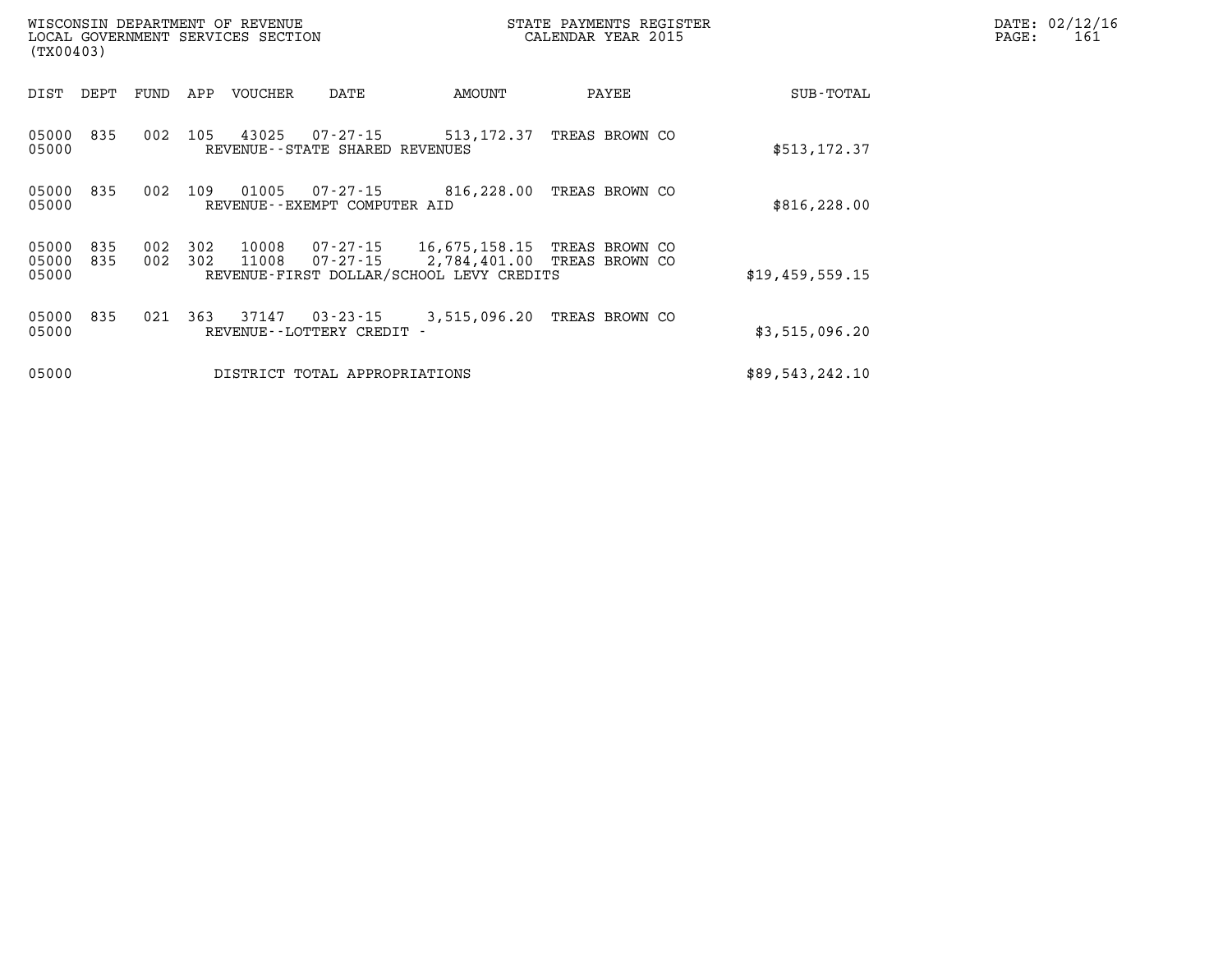| WISCONSIN DEPARTMENT OF REVENUE<br>LOCAL GOVERNMENT SERVICES SECTION<br>(TX00403)                              |                                                                                                                                                                                                                             | STATE PAYMENTS REGISTER<br>CALENDAR YEAR 2015 |              | DATE: 02/12/16<br>PAGE:<br>162 |
|----------------------------------------------------------------------------------------------------------------|-----------------------------------------------------------------------------------------------------------------------------------------------------------------------------------------------------------------------------|-----------------------------------------------|--------------|--------------------------------|
| DIST DEPT FUND APP VOUCHER                                                                                     | DATE<br><b>EXAMPLE THE PROPERTY OF AMOUNT</b>                                                                                                                                                                               | PAYEE                                         | SUB-TOTAL    |                                |
| 05010 165<br>05010                                                                                             | 002 225 00099 06-25-15 5,312.12 TREAS TN EATON<br>SAFETY/PROF SERV--FIRE INSURANCE DUES                                                                                                                                     |                                               | \$5,312.12   |                                |
| 000 001<br>05010 370<br>05010                                                                                  | 01DNR  04-09-15  96.80 TREAS TOWN EATON<br>NAT RESOURCES-SEVERANCE/YIELD/WITHDRAWAL                                                                                                                                         |                                               | \$96.80      |                                |
| 012 571<br>05010 370<br>05010                                                                                  | 38563 06-02-15 12.00 TREAS TN EATON<br>NAT RESOURCES - - FOREST CROP/MFL/CO FOREST                                                                                                                                          |                                               | \$12.00      |                                |
| 05010 370<br>05010                                                                                             | 074 670 42282 05-29-15 3,321.16 TREAS TN EATON<br>NAT RESOURCES--RU RECYCLING GRANT                                                                                                                                         |                                               | \$3,321.16   |                                |
| 011 191<br>05010<br>395<br>05010<br>395<br>011 191<br>05010<br>395<br>011 191<br>011 191<br>05010 395<br>05010 | 38099  01-05-15  23,407.26  TOWN OF EATON<br>46099  04-06-15  23,407.26  TOWN OF EATON<br>54099  07-06-15  23,407.26  TOWN OF EATON<br>66099  10-05-15  23,407.26  TOWN OF EATON<br>TRANSPORTATION--GENERAL TRANSP AIDS-GTA |                                               | \$93,629.04  |                                |
| 05010 835<br>05010                                                                                             | 002 109 02092 07-27-15 307.00 TREAS TN EATON<br>REVENUE--EXEMPT COMPUTER AID                                                                                                                                                |                                               | \$307.00     |                                |
| 05010                                                                                                          | DISTRICT TOTAL APPROPRIATIONS                                                                                                                                                                                               |                                               | \$102,678.12 |                                |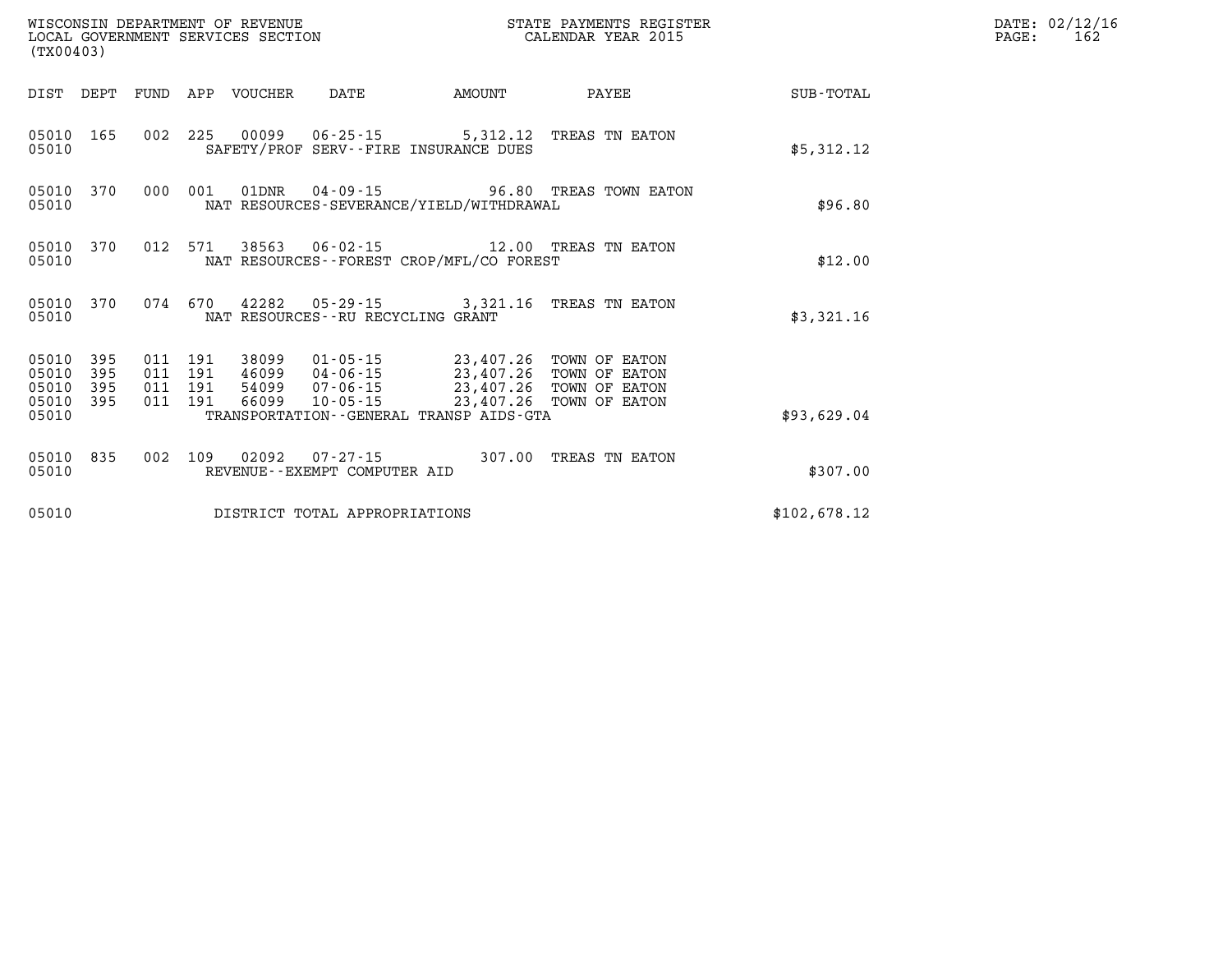| (TX00403)                       |           |                    |         |               |                                      |                                             |                                                                                                                                                                                              |               | DATE: 02/12/16<br>163<br>PAGE: |
|---------------------------------|-----------|--------------------|---------|---------------|--------------------------------------|---------------------------------------------|----------------------------------------------------------------------------------------------------------------------------------------------------------------------------------------------|---------------|--------------------------------|
|                                 |           |                    |         |               |                                      | DIST DEPT FUND APP VOUCHER DATE AMOUNT      | <b>PAYEE</b>                                                                                                                                                                                 | SUB-TOTAL     |                                |
| 05012                           | 05012 165 |                    |         |               |                                      | SAFETY/PROF SERV--FIRE INSURANCE DUES       | 002 225 00100 06-25-15 3,945.59 TREAS TN GLENMORE                                                                                                                                            | \$3,945.59    |                                |
| 05012                           | 05012 370 |                    |         |               |                                      | NAT RESOURCES - - FOREST CROP/MFL/CO FOREST | 012 571 38564 06-02-15 3.20 TREAS TN GLENMORE                                                                                                                                                | \$3.20        |                                |
| 05012                           | 05012 370 |                    |         |               | NAT RESOURCES - - RU RECYCLING GRANT |                                             | 074 670 42283 05-29-15 1,735.09 TREAS TN GLENMORE                                                                                                                                            | \$1,735.09    |                                |
| 05012                           | 05012 370 |                    | 074 673 |               |                                      | NAT RESOURCES - - RU CONSOLIDATED GRANT     | 42283  05-29-15  290.63  TREAS TN GLENMORE                                                                                                                                                   | \$290.63      |                                |
| 05012 395<br>05012 395          |           | 011 191<br>011 191 |         |               |                                      |                                             | 38100  01-05-15  33,085.05  TOWN OF GLENMORE<br>46100  04-06-15  33,085.05  TOWN OF GLENMORE<br>54100  07-06-15  33,085.05  TOWN OF GLENMORE<br>66100  10-05-15  33,085.05  TOWN OF GLENMORE |               |                                |
| 05012 395<br>05012 395<br>05012 |           | 011 191            | 011 191 |               |                                      | TRANSPORTATION--GENERAL TRANSP AIDS-GTA     |                                                                                                                                                                                              | \$132,340.20  |                                |
| 05012                           | 05012 835 | 002 105            |         |               | REVENUE - - STATE SHARED REVENUES    |                                             | 43002  07-27-15  4,539.22  TREAS TN GLENMORE                                                                                                                                                 | \$4,539.22    |                                |
| 05012                           | 05012 835 |                    |         |               | REVENUE--EXEMPT COMPUTER AID         |                                             | 002 109 02093 07-27-15 320.00 TREAS TN GLENMORE                                                                                                                                              | \$320.00      |                                |
| 05012                           | 05012 835 |                    |         | 002 501 00001 |                                      | DOA-PAYMENT FOR MUNICIPAL SERVICES AID      | 02-02-15 66.08 TREAS TN GLENMORE                                                                                                                                                             | \$66.08       |                                |
| 05012                           |           |                    |         |               | DISTRICT TOTAL APPROPRIATIONS        |                                             |                                                                                                                                                                                              | \$143, 240.01 |                                |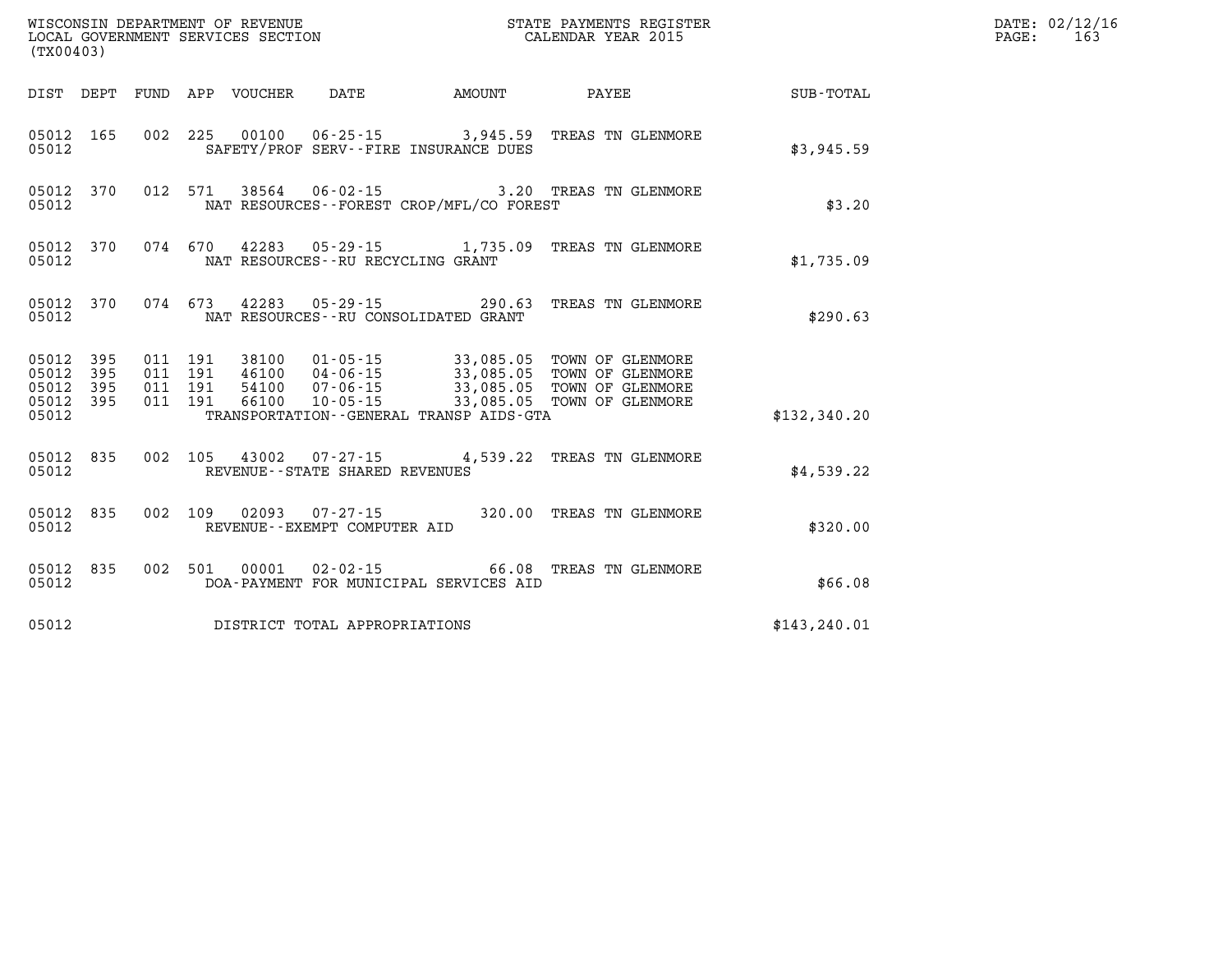| (TX00403)                                        |           |  |                                     |                                          |                                                                                                                                                                                                                                                                                                                                       |              | $\mathtt{PAGE}$ : | DATE: 02/12/16<br>164 |
|--------------------------------------------------|-----------|--|-------------------------------------|------------------------------------------|---------------------------------------------------------------------------------------------------------------------------------------------------------------------------------------------------------------------------------------------------------------------------------------------------------------------------------------|--------------|-------------------|-----------------------|
|                                                  |           |  |                                     |                                          | DIST DEPT FUND APP VOUCHER DATE     AMOUNT     PAYEE                                                                                                                                                                                                                                                                                  | SUB-TOTAL    |                   |                       |
| 05014 165<br>05014                               |           |  |                                     | SAFETY/PROF SERV--FIRE INSURANCE DUES    | 002 225 00101 06-25-15 7,762.68 TREAS TN GREEN BAY                                                                                                                                                                                                                                                                                    | \$7,762.68   |                   |                       |
| 05014 370<br>05014                               |           |  |                                     | NAT RESOURCES--FOREST CROP/MFL/CO FOREST | 012 571 38565 06-02-15 36.98 TREAS TN GREEN BAY                                                                                                                                                                                                                                                                                       | \$36.98      |                   |                       |
| 05014                                            | 05014 370 |  | NAT RESOURCES--RU RECYCLING GRANT   |                                          | 074 670 42284 05-29-15 4,362.69 TREAS TN GREEN BAY                                                                                                                                                                                                                                                                                    | \$4,362.69   |                   |                       |
| 05014                                            | 05014 370 |  |                                     | NAT RESOURCES--RU CONSOLIDATED GRANT     | 074 673 42284 05-29-15 533.52 TREAS TN GREEN BAY                                                                                                                                                                                                                                                                                      | \$533.52     |                   |                       |
| 05014 395<br>05014 395<br>05014 395<br>05014 395 |           |  |                                     |                                          | $\begin{array}{cccc} 011 & 191 & 38101 & 01\cdot 05\cdot 15 & 24\,684\,42 & \text{TOWN OF GREEN BAY} \\ 011 & 191 & 46101 & 04\cdot 06\cdot 15 & 24\,684\,42 & \text{TOWN OF GREEN BAY} \\ 011 & 191 & 54101 & 07\cdot 06\cdot 15 & 24\,684\,42 & \text{TOWN OF GREEN BAY} \\ 011 & 191 & 66101 & 10\cdot 05\cdot 15 & 24\,684\,42 &$ |              |                   |                       |
| 05014                                            |           |  |                                     | TRANSPORTATION--GENERAL TRANSP AIDS-GTA  |                                                                                                                                                                                                                                                                                                                                       | \$98,737.68  |                   |                       |
| 05014 835<br>05014                               |           |  | REVENUE--STATE SHARED REVENUES      |                                          | 002 105 43003 07-27-15 4,000.41 TREAS TN GREEN BAY                                                                                                                                                                                                                                                                                    | \$4,000.41   |                   |                       |
| 05014                                            | 05014 835 |  | REVENUE--EXEMPT COMPUTER AID        |                                          | 002 109 02094 07-27-15 1,133.00 TREAS TN GREEN BAY                                                                                                                                                                                                                                                                                    | \$1,133.00   |                   |                       |
|                                                  |           |  | 05014 DISTRICT TOTAL APPROPRIATIONS |                                          |                                                                                                                                                                                                                                                                                                                                       | \$116,566.96 |                   |                       |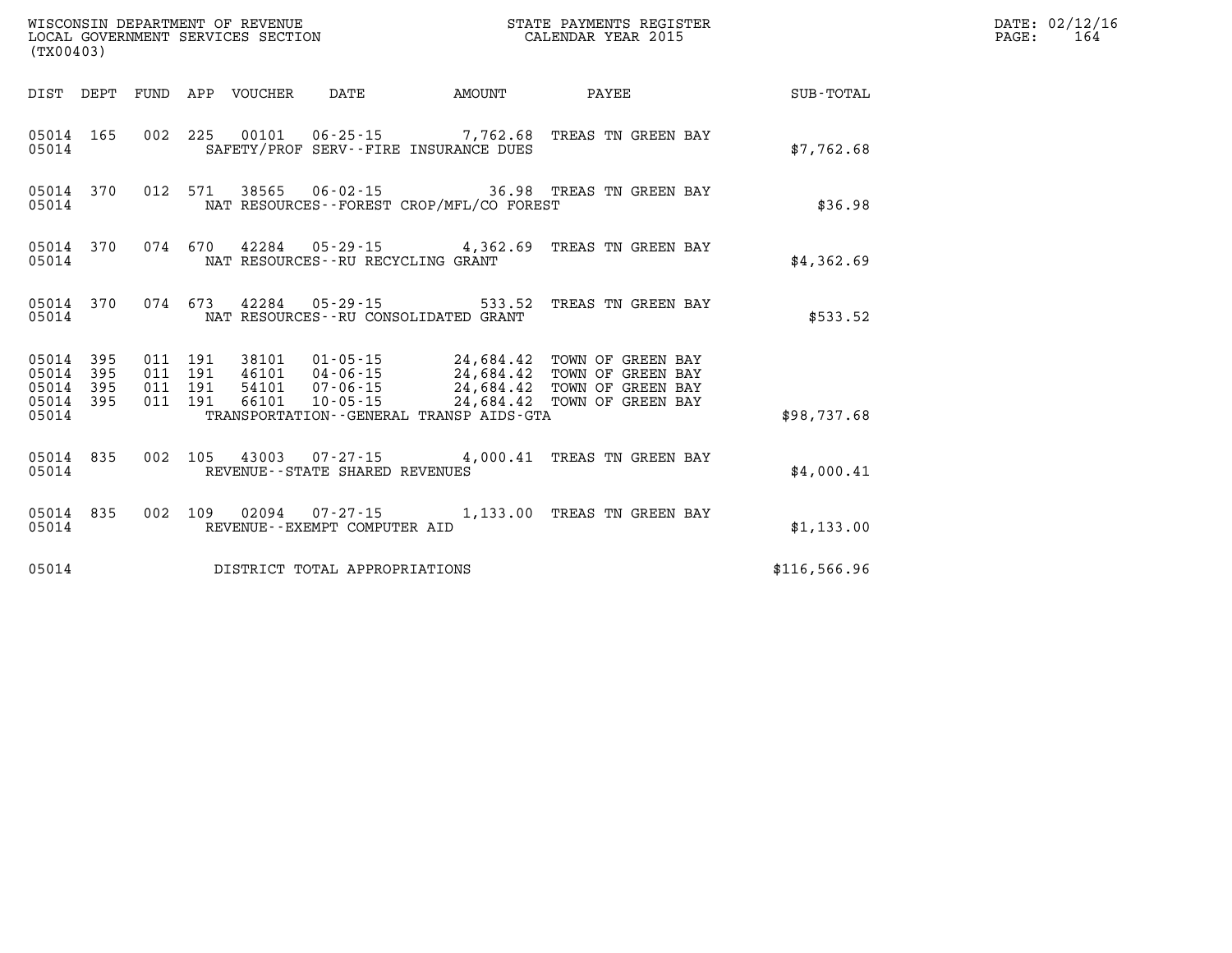| (TX00403)                                         |            |                                          |         | WISCONSIN DEPARTMENT OF REVENUE<br>LOCAL GOVERNMENT SERVICES SECTION |                                                                |                                                                         | STATE PAYMENTS REGISTER<br>CALENDAR YEAR 2015                                                                    |               | DATE: 02/12/16<br>PAGE:<br>165 |
|---------------------------------------------------|------------|------------------------------------------|---------|----------------------------------------------------------------------|----------------------------------------------------------------|-------------------------------------------------------------------------|------------------------------------------------------------------------------------------------------------------|---------------|--------------------------------|
|                                                   |            |                                          |         | DIST DEPT FUND APP VOUCHER                                           |                                                                | DATE AMOUNT                                                             | PAYEE                                                                                                            | SUB-TOTAL     |                                |
| 05018 165<br>05018                                |            | 002 225                                  |         | 00102                                                                | $06 - 25 - 15$                                                 | SAFETY/PROF SERV--FIRE INSURANCE DUES                                   | 5,564.34 TREAS TN HOLLAND                                                                                        | \$5,564.34    |                                |
| 05018 370<br>05018                                |            |                                          | 000 001 | 05DNR                                                                |                                                                | NAT RESOURCES-SEVERANCE/YIELD/WITHDRAWAL                                | 09-28-15 132.39 TREAS TOWN HOLLAND                                                                               | \$132.39      |                                |
| 05018 370<br>05018                                |            | 002 503                                  |         | 17313                                                                |                                                                | $01 - 12 - 15$ 1,923.07<br>NAT RESOURCES -- AIDS IN LIEU OF TAXES       | TREAS TN HOLLAND<br>451.93 TOWN SHARE                                                                            | \$1,923.07    |                                |
| 05018 370<br>05018                                |            |                                          | 012 571 | 38566                                                                | 06-02-15                                                       | NAT RESOURCES - - FOREST CROP/MFL/CO FOREST                             | 179.53 TREAS TN HOLLAND                                                                                          | \$179.53      |                                |
| 05018 370<br>05018 370<br>05018                   |            | 012 579<br>012 579                       |         | 20012<br>20012                                                       | 04-03-15                                                       | 291.14<br>$04 - 03 - 15$ 108.34<br>NAT RESOURCES--AIDS IN LIEU OF TAXES | TREAS TN HOLLAND<br>TREAS TN HOLLAND                                                                             | \$399.48      |                                |
| 05018 370<br>05018                                |            |                                          |         | 074 670 42285                                                        | $05 - 29 - 15$<br>NAT RESOURCES - - RU RECYCLING GRANT         |                                                                         | 2,880.61 TREAS TN HOLLAND                                                                                        | \$2,880.61    |                                |
| 05018 395<br>05018<br>05018<br>05018 395<br>05018 | 395<br>395 | 011 191<br>011 191<br>011 191<br>011 191 |         | 38102<br>46102<br>54102<br>66102                                     | $01 - 05 - 15$<br>04-06-15<br>$07 - 06 - 15$<br>$10 - 05 - 15$ | TRANSPORTATION - - GENERAL TRANSP AIDS - GTA                            | 30,431.64 TOWN OF HOLLAND<br>30,431.64 TOWN OF HOLLAND<br>30,431.64 TOWN OF HOLLAND<br>30,431.64 TOWN OF HOLLAND | \$121,726.56  |                                |
| 05018 505<br>05018                                |            |                                          | 002 174 |                                                                      | 58240 04-30-15                                                 | DOA--TRANSMISSION LINE FEE DISTRIBUTION                                 | 6,471.00 TREAS TN HOLLAND                                                                                        | \$6,471.00    |                                |
| 05018 835<br>05018                                |            | 002 105                                  |         | 43004                                                                | $07 - 27 - 15$<br>REVENUE - - STATE SHARED REVENUES            |                                                                         | 6,670.09 TREAS TN HOLLAND                                                                                        | \$6,670.09    |                                |
| 05018 835<br>05018                                |            |                                          | 002 109 | 02095                                                                | $07 - 27 - 15$<br>REVENUE--EXEMPT COMPUTER AID                 |                                                                         | 199.00 TREAS TN HOLLAND                                                                                          | \$199.00      |                                |
| 05018                                             |            |                                          |         |                                                                      | DISTRICT TOTAL APPROPRIATIONS                                  |                                                                         |                                                                                                                  | \$146, 146.07 |                                |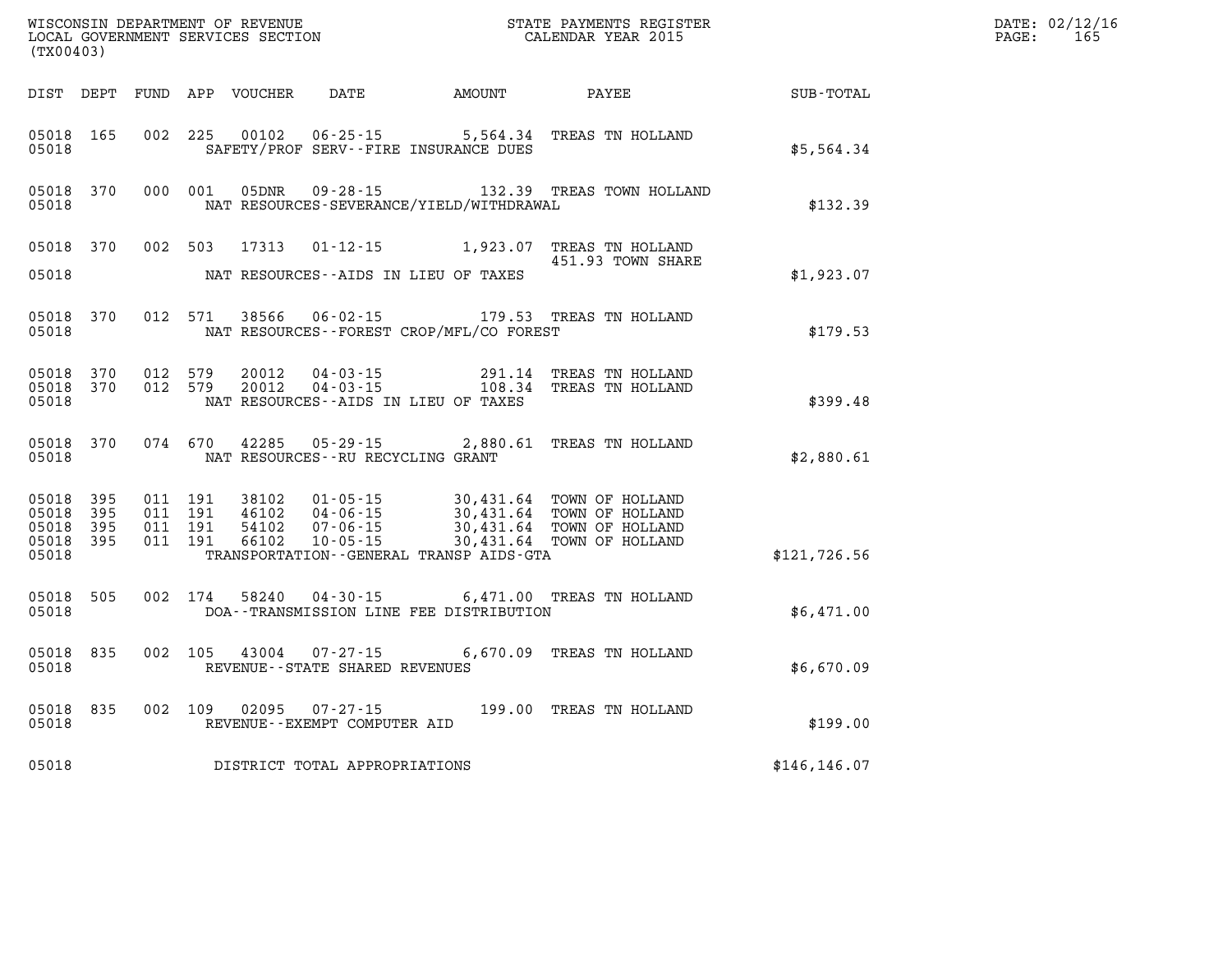| (TX00403)                   |                         |  |                                 |                                   |                                          |                                                                                                                                                                                                                                                                                                                                       |             | DATE: 02/12/16<br>PAGE:<br>166 |
|-----------------------------|-------------------------|--|---------------------------------|-----------------------------------|------------------------------------------|---------------------------------------------------------------------------------------------------------------------------------------------------------------------------------------------------------------------------------------------------------------------------------------------------------------------------------------|-------------|--------------------------------|
|                             |                         |  | DIST DEPT FUND APP VOUCHER DATE |                                   | <b>AMOUNT</b>                            | <b>PAYEE</b>                                                                                                                                                                                                                                                                                                                          | SUB-TOTAL   |                                |
| 05022 165<br>05022          |                         |  |                                 |                                   | SAFETY/PROF SERV--FIRE INSURANCE DUES    | 002 225 00103 06-25-15 4,132.68 TREAS TN HUMBOLDT                                                                                                                                                                                                                                                                                     | \$4,132.68  |                                |
| 05022                       |                         |  |                                 |                                   | NAT RESOURCES-SEVERANCE/YIELD/WITHDRAWAL | 05022 370 000 001 05DNR 09-28-15 275.63 TREAS TOWN HUMBOLDT                                                                                                                                                                                                                                                                           | \$275.63    |                                |
| 05022                       |                         |  |                                 |                                   | NAT RESOURCES--FOREST CROP/MFL/CO FOREST | 05022 370 012 571 38567 06-02-15 23.20 TREAS TN HUMBOLDT                                                                                                                                                                                                                                                                              | \$23.20     |                                |
| 05022                       |                         |  |                                 | NAT RESOURCES--RU RECYCLING GRANT |                                          | 05022 370 074 670 42286 05-29-15 2,488.89 TREAS TN HUMBOLDT                                                                                                                                                                                                                                                                           | \$2,488.89  |                                |
| 05022 395<br>05022<br>05022 | 395<br>395<br>05022 395 |  |                                 |                                   |                                          | $\begin{array}{cccc} 011 & 191 & 38103 & 01\cdot 05\cdot 15 & 20,181.33 & \textrm{TOWN OF HUMBOLDT} \\ 011 & 191 & 46103 & 04\cdot 06\cdot 15 & 20,181.33 & \textrm{TOWN OF HUMBOLDT} \\ 011 & 191 & 54103 & 07\cdot 06\cdot 15 & 20,181.33 & \textrm{TOWN OF HUMBOLDT} \\ 011 & 191 & 66103 & 10\cdot 05\cdot 15 & 20,181.33 & \tex$ |             |                                |
| 05022                       |                         |  |                                 |                                   | TRANSPORTATION--GENERAL TRANSP AIDS-GTA  |                                                                                                                                                                                                                                                                                                                                       | \$80,725.32 |                                |
| 05022                       | 05022 835               |  |                                 | REVENUE--STATE SHARED REVENUES    |                                          | 002 105 43005 07-27-15 9,272.66 TREAS TN HUMBOLDT                                                                                                                                                                                                                                                                                     | \$9,272.66  |                                |
| 05022 835<br>05022          |                         |  |                                 | REVENUE--EXEMPT COMPUTER AID      |                                          | 002 109 02096 07-27-15 93.00 TREAS TN HUMBOLDT                                                                                                                                                                                                                                                                                        | \$93.00     |                                |
| 05022                       |                         |  |                                 | DISTRICT TOTAL APPROPRIATIONS     |                                          |                                                                                                                                                                                                                                                                                                                                       | \$97,011.38 |                                |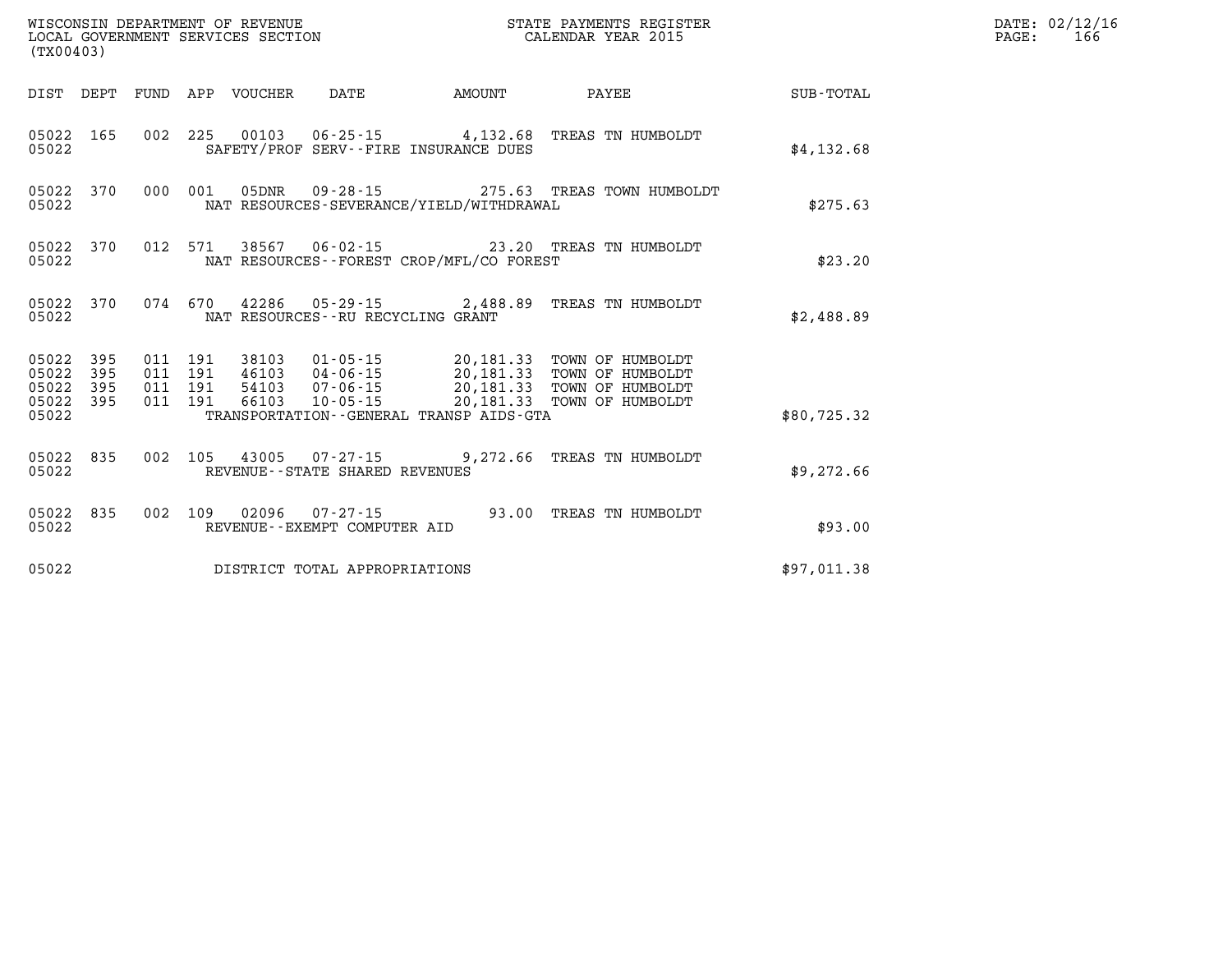| (TX00403)      |                                      |                                          |                            |                                                        |                                              | STATE PAYMENTS REGISTER                                                                                                                                                                      |              | DATE: 02/12/16<br>PAGE:<br>167 |
|----------------|--------------------------------------|------------------------------------------|----------------------------|--------------------------------------------------------|----------------------------------------------|----------------------------------------------------------------------------------------------------------------------------------------------------------------------------------------------|--------------|--------------------------------|
|                |                                      |                                          | DIST DEPT FUND APP VOUCHER | DATE                                                   | <b>AMOUNT</b>                                | <b>PAYEE</b> PAYEE                                                                                                                                                                           | SUB-TOTAL    |                                |
| 05024          | 05024 165                            |                                          |                            |                                                        | SAFETY/PROF SERV--FIRE INSURANCE DUES        | 002 225 00104 06-25-15 19,679.77 TREAS TN LAWRENCE                                                                                                                                           | \$19,679.77  |                                |
| 05024          | 05024 370                            |                                          |                            |                                                        | NAT RESOURCES -- AIDS IN LIEU OF TAXES       | 012 579 20013 04-03-15 16.90 TREAS TN LAWRENCE                                                                                                                                               | \$16.90      |                                |
| 05024          | 05024 370                            |                                          |                            | NAT RESOURCES - - RU RECYCLING GRANT                   |                                              | 074 670 42287 05-29-15 1,293.59 TREAS TN LAWRENCE                                                                                                                                            | \$1,293.59   |                                |
| 05024          | 05024 370                            |                                          |                            |                                                        | NAT RESOURCES--RU CONSOLIDATED GRANT         | 074 673 42287 05-29-15 1,208.96 TREAS TN LAWRENCE                                                                                                                                            | \$1,208.96   |                                |
| 05024<br>05024 | 05024 395<br>395<br>395<br>05024 395 | 011 191<br>011 191<br>011 191<br>011 191 |                            |                                                        |                                              | 38104  01-05-15  31,697.84  TOWN OF LAWRENCE<br>46104  04-06-15  31,697.84  TOWN OF LAWRENCE<br>54104  07-06-15  31,697.84  TOWN OF LAWRENCE<br>66104  10-05-15  31,697.84  TOWN OF LAWRENCE |              |                                |
| 05024          |                                      |                                          |                            |                                                        | TRANSPORTATION - - GENERAL TRANSP AIDS - GTA |                                                                                                                                                                                              | \$126,791.36 |                                |
| 05024          | 05024 835                            |                                          |                            | REVENUE - - STATE SHARED REVENUES                      |                                              | 002 105 43006 07-27-15 3,919.47 TREAS TN LAWRENCE                                                                                                                                            | \$3,919.47   |                                |
| 05024          | 05024 835                            |                                          |                            | 002 109 02097 07-27-15<br>REVENUE--EXEMPT COMPUTER AID |                                              | 5,899.00 TREAS TN LAWRENCE                                                                                                                                                                   | \$5,899.00   |                                |
| 05024          |                                      |                                          |                            | DISTRICT TOTAL APPROPRIATIONS                          |                                              |                                                                                                                                                                                              | \$158,809.05 |                                |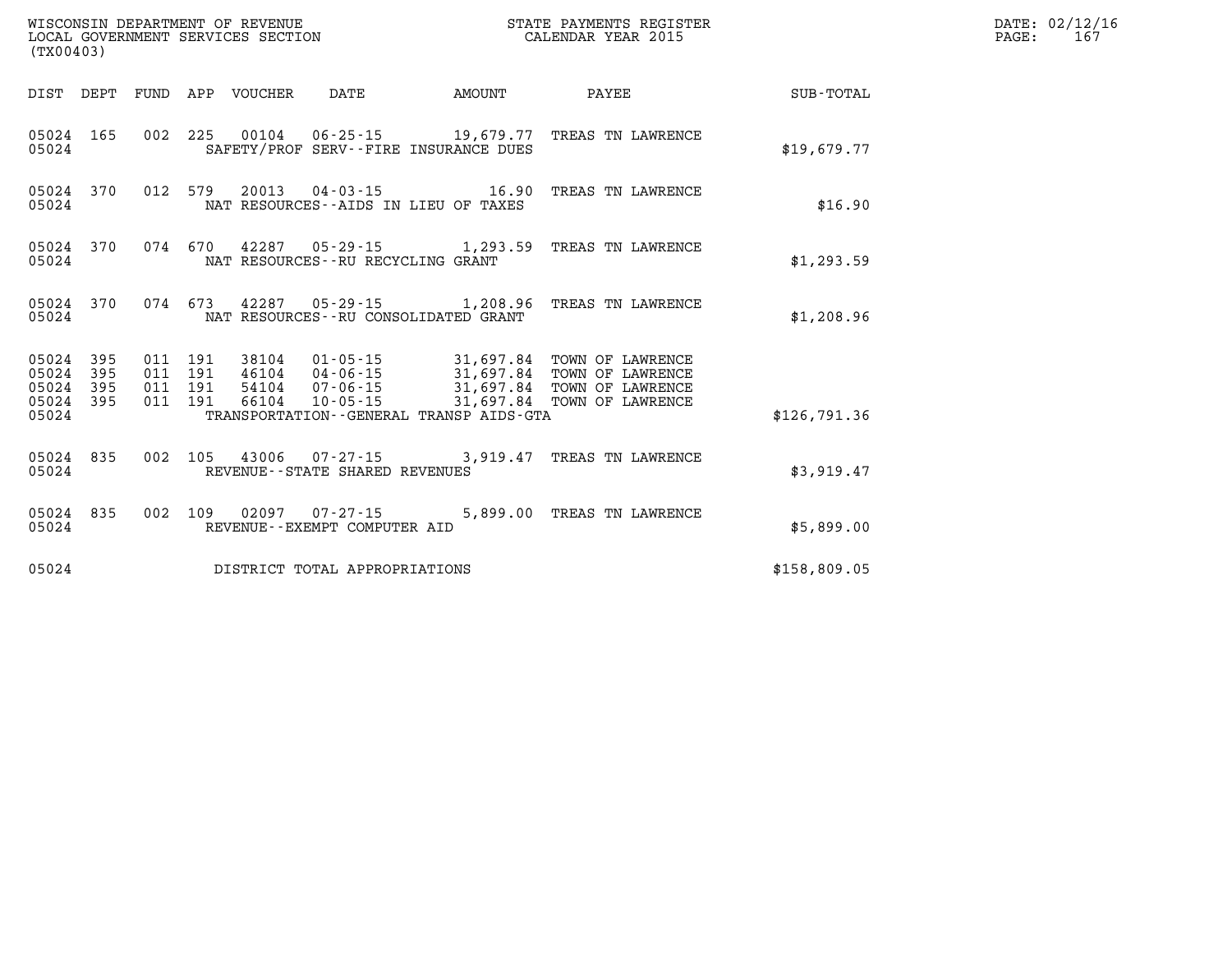| WISCONSIN DEPARTMENT OF REVENUE<br>LOCAL GOVERNMENT SERVICES SECTION<br>(TYO0403)<br>(TX00403) |                  |  |  |  |                                        |                                          | STATE PAYMENTS REGISTER<br>CALENDAR YEAR 2015                 |                      | DATE: 02/12/16<br>168<br>PAGE: |
|------------------------------------------------------------------------------------------------|------------------|--|--|--|----------------------------------------|------------------------------------------|---------------------------------------------------------------|----------------------|--------------------------------|
|                                                                                                |                  |  |  |  | DIST DEPT FUND APP VOUCHER DATE AMOUNT |                                          | <b>PAYEE</b>                                                  | $\texttt{SUB-TOTAL}$ |                                |
| 05025                                                                                          | 05025 165        |  |  |  | SAFETY/PROF SERV--FIRE INSURANCE DUES  |                                          | 002 225 00105 06-25-15 29,756.54 TREAS TN LEDGEVIEW           | \$29,756.54          |                                |
| 05025                                                                                          |                  |  |  |  |                                        | NAT RESOURCES--FOREST CROP/MFL/CO FOREST | 05025 370 012 571 38568 06-02-15 8.00 TREAS TN LEDGEVIEW      | \$8.00               |                                |
| 05025                                                                                          |                  |  |  |  | NAT RESOURCES -- RU RECYCLING GRANT    |                                          | 05025 370 074 670 42288 05-29-15 15,586.14 TREAS TN LEDGEVIEW | \$15,586.14          |                                |
| 05025                                                                                          |                  |  |  |  | NAT RESOURCES -- RU CONSOLIDATED GRANT |                                          | 05025 370 074 673 42288 05-29-15 1,914.14 TREAS TN LEDGEVIEW  | \$1,914.14           |                                |
| 05025 395<br>05025<br>05025 395                                                                | 395<br>05025 395 |  |  |  |                                        |                                          |                                                               |                      |                                |
| 05025                                                                                          |                  |  |  |  |                                        | TRANSPORTATION--GENERAL TRANSP AIDS-GTA  |                                                               | \$185,658.85         |                                |
| 05025                                                                                          |                  |  |  |  | REVENUE - - STATE SHARED REVENUES      |                                          | 05025 835 002 105 43007 07-27-15 3,848.99 TREAS TN LEDGEVIEW  | \$3,848.99           |                                |
| 05025                                                                                          | 05025 835        |  |  |  | REVENUE--EXEMPT COMPUTER AID           |                                          | 002 109 02098 07-27-15 3,500.00 TREAS TN LEDGEVIEW            | \$3,500.00           |                                |
| 05025                                                                                          | 05025 835        |  |  |  |                                        | DOA-PAYMENT FOR MUNICIPAL SERVICES AID   | 002 501 00001 02-02-15 362.02 TREAS TN LEDGEVIEW              | \$362.02             |                                |
| 05025                                                                                          |                  |  |  |  | DISTRICT TOTAL APPROPRIATIONS          |                                          |                                                               | \$240,634.68         |                                |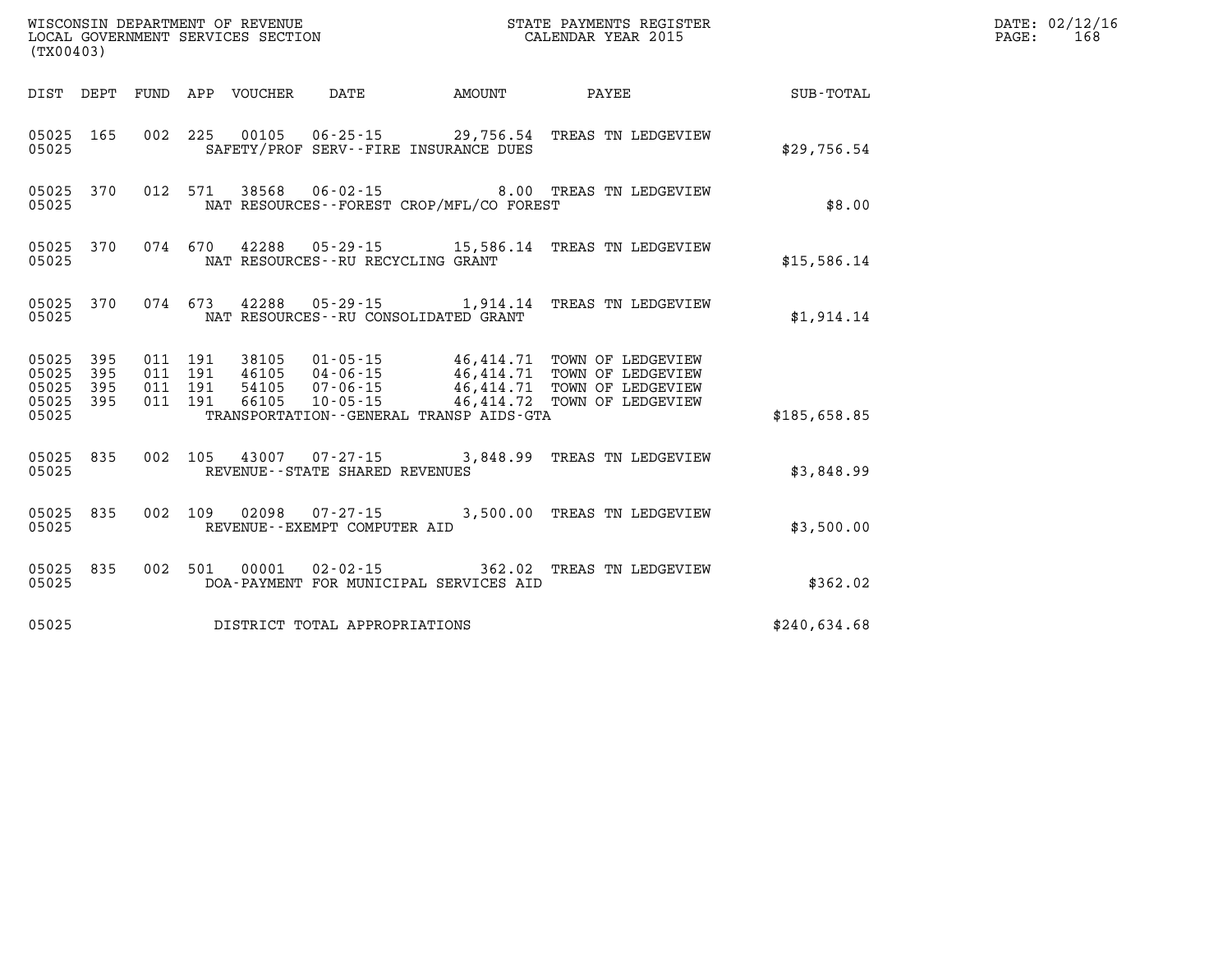| (TX00403)                                 |                          |                          |                          | WISCONSIN DEPARTMENT OF REVENUE<br>LOCAL GOVERNMENT SERVICES SECTION |                                                          | STATE PAYMENTS REGISTER<br>CALENDAR YEAR 2015                                  |                                                                                        |                  |
|-------------------------------------------|--------------------------|--------------------------|--------------------------|----------------------------------------------------------------------|----------------------------------------------------------|--------------------------------------------------------------------------------|----------------------------------------------------------------------------------------|------------------|
| DIST                                      | DEPT                     | FUND                     | APP                      | VOUCHER                                                              | DATE                                                     | AMOUNT                                                                         | PAYEE                                                                                  | <b>SUB-TOTAL</b> |
| 05026<br>05026                            | 165                      | 002                      | 225                      |                                                                      |                                                          | SAFETY/PROF SERV--FIRE INSURANCE DUES                                          | 00106  06-25-15  4,452.80  TREAS TN MORRISON                                           | \$4,452.80       |
| 05026<br>05026                            | 370                      | 012                      | 571                      | 38569                                                                |                                                          | NAT RESOURCES - - FOREST CROP/MFL/CO FOREST                                    | 06-02-15 194.16 TREAS TN MORRISON                                                      | \$194.16         |
| 05026<br>05026                            | 370                      | 074 670                  |                          |                                                                      | NAT RESOURCES - - RU RECYCLING GRANT                     |                                                                                | 42289  05-29-15  4, 143.12  TREAS TN MORRISON                                          | \$4,143.12       |
| 05026<br>05026                            | 370                      | 074 673                  |                          | 42289                                                                | NAT RESOURCES - - RU CONSOLIDATED GRANT                  | 05-29-15 415.07                                                                | TREAS TN MORRISON                                                                      | \$415.07         |
| 05026<br>05026<br>05026<br>05026<br>05026 | 395<br>395<br>395<br>395 | 011<br>011<br>011<br>011 | 191<br>191<br>191<br>191 | 38106<br>46106<br>54106<br>66106                                     | 01-05-15<br>$04 - 06 - 15$<br>$07 - 06 - 15$<br>10-05-15 | 29,473.77<br>29,473.77<br>29,473.77<br>TRANSPORTATION--GENERAL TRANSP AIDS-GTA | TOWN OF MORRISON<br>TOWN OF MORRISON<br>29,473.77 TOWN OF MORRISON<br>TOWN OF MORRISON | \$117,895.08     |
| 05026<br>05026                            | 835                      | 002                      | 105                      | 43008                                                                | REVENUE - - STATE SHARED REVENUES                        |                                                                                | 07-27-15 10,086.91 TREAS TN MORRISON                                                   | \$10,086.91      |
| 05026<br>05026                            | 835                      | 002                      | 109                      | 02099                                                                | REVENUE--EXEMPT COMPUTER AID                             | $07 - 27 - 15$ 42.00                                                           | TREAS TN MORRISON                                                                      | \$42.00          |
| 05026                                     |                          |                          |                          |                                                                      | DISTRICT TOTAL APPROPRIATIONS                            |                                                                                |                                                                                        | \$137, 229.14    |

**DATE: 02/12/16<br>PAGE: 169**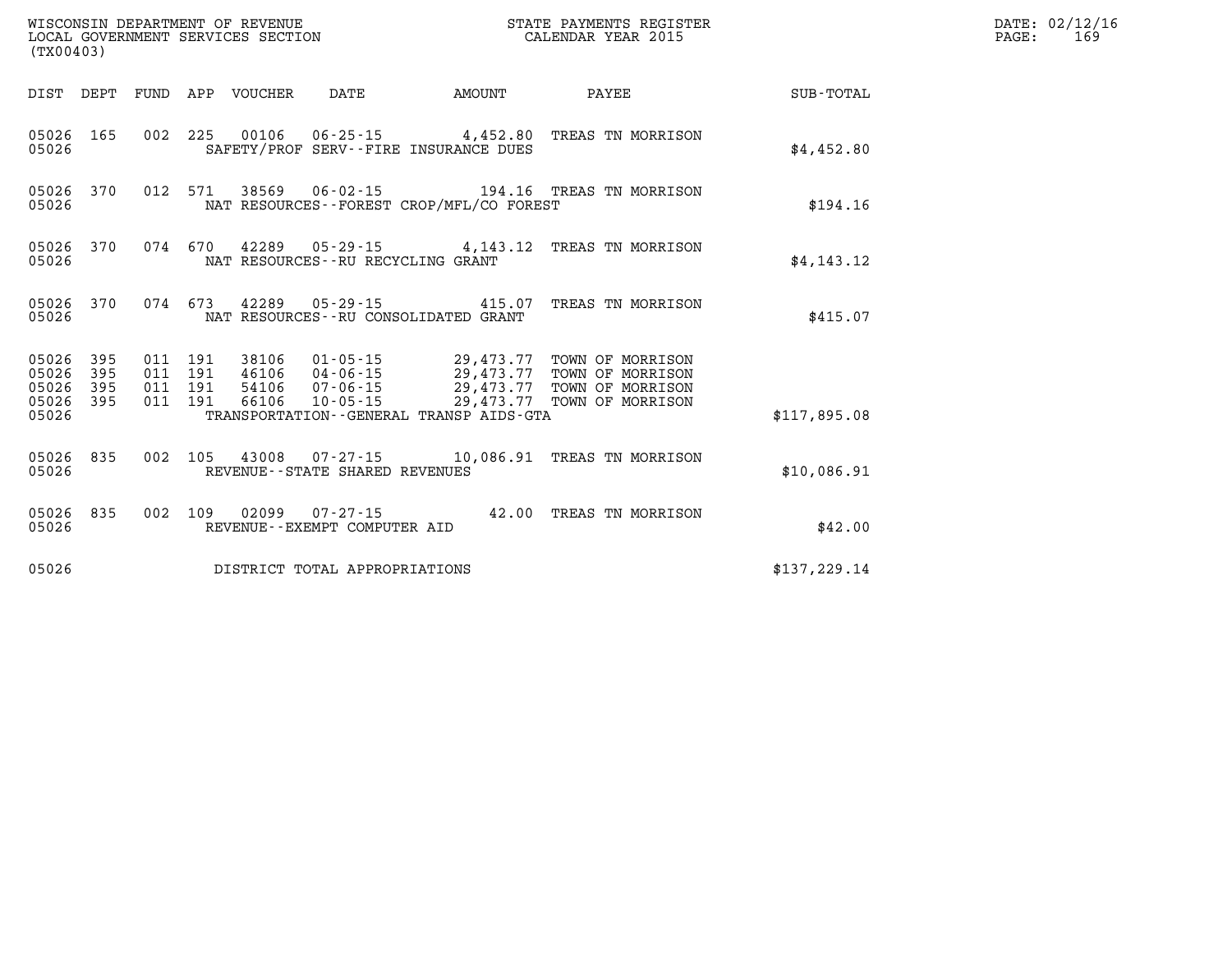| WISCONSIN DEPARTMENT OF REVENUE<br>LOCAL GOVERNMENT SERVICES SECTION<br>(TYO0402)<br>(TX00403) |     |  |  |  |                                     |                                          | STATE PAYMENTS REGISTER<br>CALENDAR YEAR 2015                                                                                                                                                                                                                                                                                                                    |               | DATE: 02/12/16<br>$\mathtt{PAGE:}$<br>170 |
|------------------------------------------------------------------------------------------------|-----|--|--|--|-------------------------------------|------------------------------------------|------------------------------------------------------------------------------------------------------------------------------------------------------------------------------------------------------------------------------------------------------------------------------------------------------------------------------------------------------------------|---------------|-------------------------------------------|
|                                                                                                |     |  |  |  |                                     | DIST DEPT FUND APP VOUCHER DATE AMOUNT   | PAYEE SUB-TOTAL                                                                                                                                                                                                                                                                                                                                                  |               |                                           |
| 05028 165<br>05028                                                                             |     |  |  |  |                                     | SAFETY/PROF SERV--FIRE INSURANCE DUES    | 002 225 00107 06-25-15 5,428.47 TREAS TN NEW DENMARK                                                                                                                                                                                                                                                                                                             | \$5,428.47    |                                           |
| 05028 370<br>05028 370<br>05028                                                                |     |  |  |  |                                     | NAT RESOURCES-SEVERANCE/YIELD/WITHDRAWAL | 000 001 04DNR 06-03-15 323.49 TREAS TOWN NEW DENMARK 000 001 05DNR 09-28-15 308.19 TREAS TOWN NEW DENMARK                                                                                                                                                                                                                                                        | \$631.68      |                                           |
| 05028 370<br>05028                                                                             |     |  |  |  |                                     | NAT RESOURCES--AIDS IN LIEU OF TAXES     | 002 503 17314 01-12-15 480.48 TREAS TN NEW DENMARK<br>78.67 TOWN SHARE                                                                                                                                                                                                                                                                                           | \$480.48      |                                           |
| 05028 370<br>05028                                                                             |     |  |  |  |                                     | NAT RESOURCES--FOREST CROP/MFL/CO FOREST | 012 571 38570 06-02-15 63.30 TREAS TN NEW DENMARK                                                                                                                                                                                                                                                                                                                | \$63.30       |                                           |
| 05028 370<br>05028                                                                             |     |  |  |  | NAT RESOURCES -- RU RECYCLING GRANT |                                          | 074 670 42290 05-29-15 4,873.94 TREAS TN NEW DENMARK                                                                                                                                                                                                                                                                                                             | \$4,873.94    |                                           |
| 05028 395<br>05028<br>05028 395<br>05028 395<br>05028                                          | 395 |  |  |  |                                     | TRANSPORTATION--GENERAL TRANSP AIDS-GTA  | $\begin{array}{cccc} 011 & 191 & 38107 & 01\cdot 05\cdot 15 & 32,980.45 & \text{TOWN OF NEW DENNARK} \\ 011 & 191 & 46107 & 04\cdot 06\cdot 15 & 32,980.45 & \text{TOWN OF NEW DENNARK} \\ 011 & 191 & 54107 & 07\cdot 06\cdot 15 & 32,980.45 & \text{TOWN OF NEW DENNARK} \\ 011 & 191 & 66107 & 10\cdot 05\cdot 15 & 32,980.47 & \text{TOWN OF NEW DENNARK} \$ | \$131,921.82  |                                           |
| 05028 835<br>05028                                                                             |     |  |  |  | REVENUE--STATE SHARED REVENUES      |                                          | 002 105 43009 07-27-15 4,278.75 TREAS TN NEW DENMARK                                                                                                                                                                                                                                                                                                             | \$4,278.75    |                                           |
| 05028<br>05028                                                                                 | 835 |  |  |  |                                     |                                          | 002   109   02100   07-27-15   539.00 TREAS TN NEW DENMARK   REVENUE--EXEMPT COMPUTER AID                                                                                                                                                                                                                                                                        | \$539.00      |                                           |
| 05028                                                                                          |     |  |  |  | DISTRICT TOTAL APPROPRIATIONS       |                                          |                                                                                                                                                                                                                                                                                                                                                                  | \$148, 217.44 |                                           |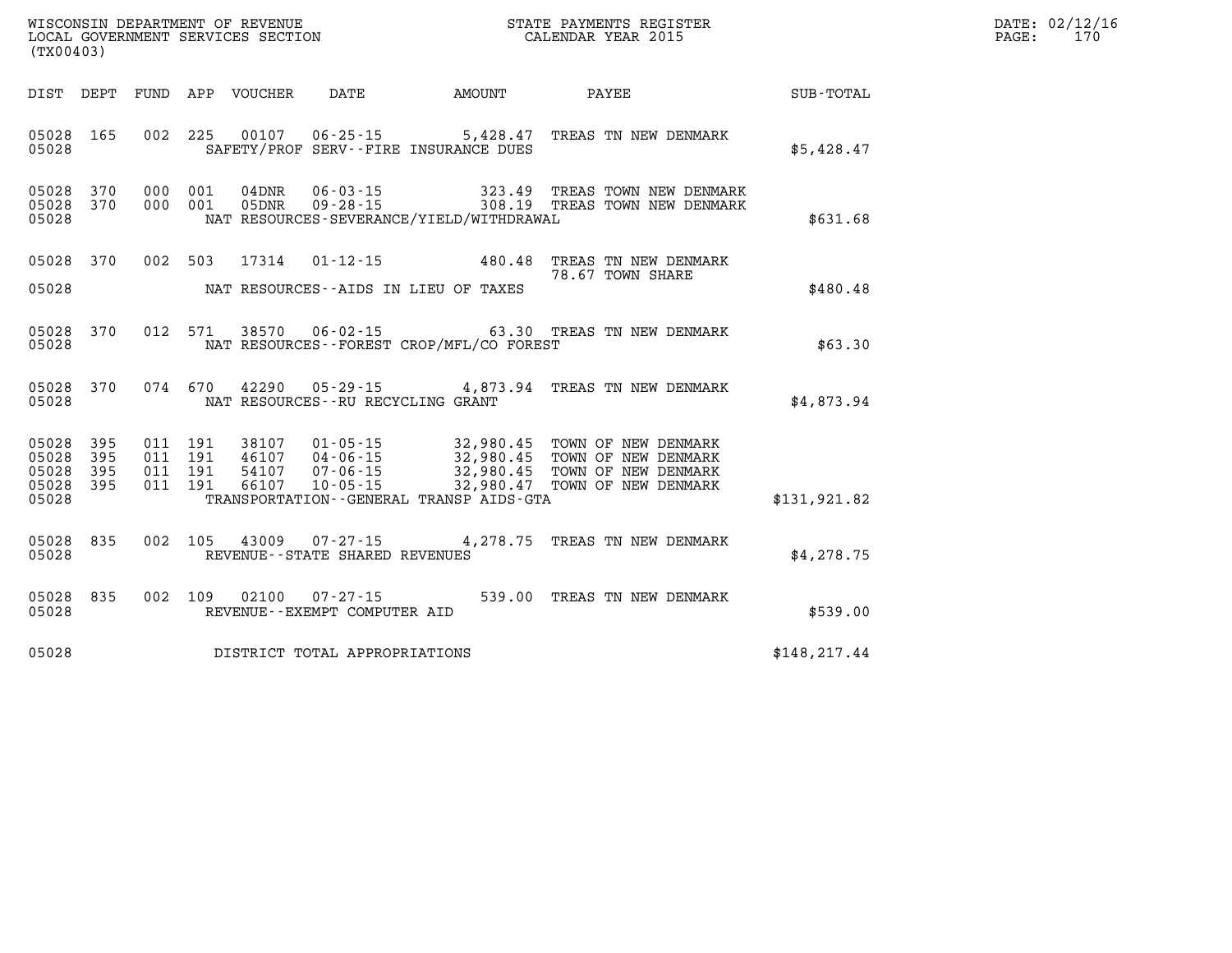| (TX00403)                                     |                   |                                          | WISCONSIN DEPARTMENT OF REVENUE<br>LOCAL GOVERNMENT SERVICES SECTION |                                                  |                                            | STATE PAYMENTS REGISTER<br>CALENDAR YEAR 2015                                                                                                                                                    |              | DATE: 02/12/16<br>171<br>$\mathtt{PAGE:}$ |
|-----------------------------------------------|-------------------|------------------------------------------|----------------------------------------------------------------------|--------------------------------------------------|--------------------------------------------|--------------------------------------------------------------------------------------------------------------------------------------------------------------------------------------------------|--------------|-------------------------------------------|
|                                               |                   |                                          | DIST DEPT FUND APP VOUCHER                                           | DATE                                             | AMOUNT                                     | PAYEE                                                                                                                                                                                            | SUB-TOTAL    |                                           |
| 05030 165<br>05030                            |                   |                                          |                                                                      |                                                  | SAFETY/PROF SERV--FIRE INSURANCE DUES      | 002 225 00108 06-25-15 9,303.64 TREAS TN PITTSFIELD                                                                                                                                              | \$9,303.64   |                                           |
| 05030 370<br>05030                            |                   | 000 001                                  | 05DNR                                                                |                                                  | NAT RESOURCES-SEVERANCE/YIELD/WITHDRAWAL   | 09-28-15 778.30 TREAS TOWN PITTSFIELD                                                                                                                                                            | \$778.30     |                                           |
| 05030 370                                     |                   |                                          | 002 503 17315                                                        |                                                  |                                            | 01-12-15 1,186.17 TREAS TN PITTSFIELD<br>200.47 TOWN SHARE                                                                                                                                       |              |                                           |
| 05030                                         |                   |                                          |                                                                      |                                                  | NAT RESOURCES -- AIDS IN LIEU OF TAXES     |                                                                                                                                                                                                  | \$1,186.17   |                                           |
| 05030                                         | 05030 370         |                                          |                                                                      | 012 571 38571 06-02-15                           | NAT RESOURCES--FOREST CROP/MFL/CO FOREST   | 72.40 TREAS TN PITTSFIELD                                                                                                                                                                        | \$72.40      |                                           |
| 05030                                         | 05030 370         |                                          | 074 670 42291                                                        | NAT RESOURCES--RU RECYCLING GRANT                |                                            | 05-29-15 3,589.07 TREAS TN PITTSFIELD                                                                                                                                                            | \$3,589.07   |                                           |
| 05030 395<br>05030<br>05030<br>05030<br>05030 | 395<br>395<br>395 | 011 191<br>011 191<br>011 191<br>011 191 | 38108<br>46108                                                       | 01-05-15<br>04-06-15                             | TRANSPORTATION - - GENERAL TRANSP AIDS-GTA | 32,226.27 TOWN OF PITTSFIELD<br>32,226.27 TOWN OF PITTSFIELD<br>32,226.27 TOWN OF PITTSFIELD<br>54108  07-06-15  32,226.27  TOWN OF PITTSFIELD<br>66108  10-05-15  32,226.27  TOWN OF PITTSFIELD | \$128,905.08 |                                           |
| 05030<br>05030<br>05030                       | 395<br>- 395      | 011 278<br>011 278                       | 37576<br>67696                                                       |                                                  | TRANSPORTATION - - LRIP/TRIP/MSIP GRANTS   | 01-26-15 13,537.98 TREAS TN PITTSFIELD<br>12-01-15 158,268.11 TREAS TN PITTSFIELD                                                                                                                | \$171,806.09 |                                           |
| 05030 835<br>05030                            |                   | 002 105                                  |                                                                      | 43010 07-27-15<br>REVENUE--STATE SHARED REVENUES |                                            | 5,078.22 TREAS TN PITTSFIELD                                                                                                                                                                     | \$5,078.22   |                                           |
| 05030 835<br>05030                            |                   | 002 109                                  | 02101                                                                | REVENUE--EXEMPT COMPUTER AID                     |                                            | 07-27-15 190.00 TREAS TN PITTSFIELD                                                                                                                                                              | \$190.00     |                                           |
| 05030                                         |                   |                                          |                                                                      | DISTRICT TOTAL APPROPRIATIONS                    |                                            |                                                                                                                                                                                                  | \$320,908.97 |                                           |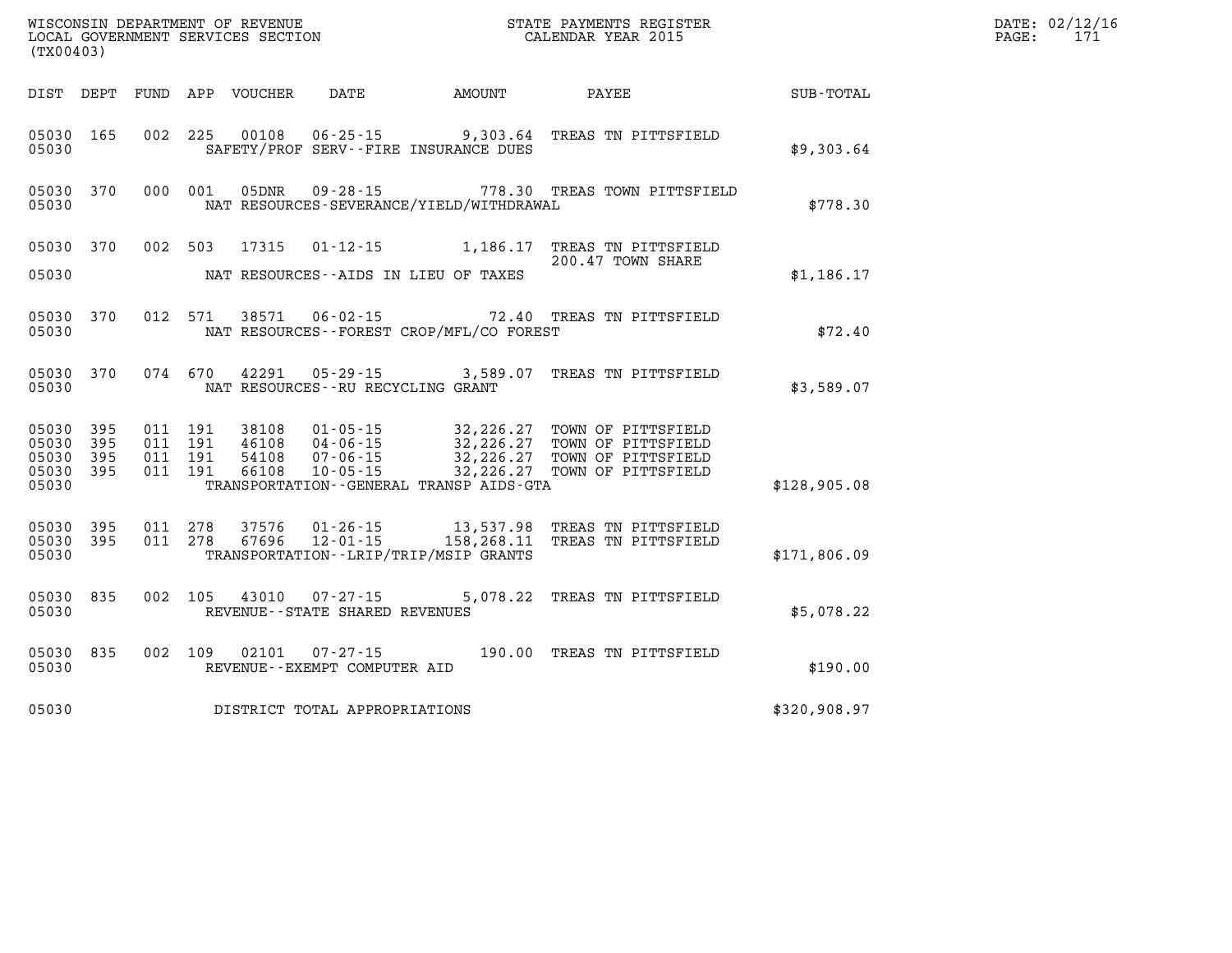| WISCONSIN DEPARTMENT OF REVENUE   | STATE PAYMENTS REGISTER | DATE: | .: 02/12/16 |
|-----------------------------------|-------------------------|-------|-------------|
| LOCAL GOVERNMENT SERVICES SECTION | CALENDAR YEAR 2015      | PAGE  |             |

| (TX00403)                                                 |                                                                                                                                                                                                                                                                                                                                              | LOCAL GOVERNMENT SERVICES SECTION CALENDAR YEAR 2015         | 172<br>PAGE: |
|-----------------------------------------------------------|----------------------------------------------------------------------------------------------------------------------------------------------------------------------------------------------------------------------------------------------------------------------------------------------------------------------------------------------|--------------------------------------------------------------|--------------|
|                                                           |                                                                                                                                                                                                                                                                                                                                              | DIST DEPT FUND APP VOUCHER DATE AMOUNT PAYEE PAYER SUB-TOTAL |              |
| 05034                                                     | 05034 165 002 225 00109 06-25-15 7,068.32 TREAS TN ROCKLAND<br>SAFETY/PROF SERV--FIRE INSURANCE DUES                                                                                                                                                                                                                                         | \$7,068.32                                                   |              |
|                                                           | 05034 370 002 503 17316 01-12-15 5,205.94 TREAS TN ROCKLAND<br>690.49 TOWN SHARE<br>05034 MAT RESOURCES--AIDS IN LIEU OF TAXES                                                                                                                                                                                                               | 690.49 TOWN SHARE<br>\$5,205.94                              |              |
| 05034                                                     | 05034 370 012 571 38572 06-02-15 4.00 TREAS TN ROCKLAND<br>NAT RESOURCES--FOREST CROP/MFL/CO FOREST                                                                                                                                                                                                                                          | \$4.00                                                       |              |
| 05034                                                     | 05034 370 074 670 42292 05-29-15 2,413.59 TREAS TN ROCKLAND<br>NAT RESOURCES--RU RECYCLING GRANT                                                                                                                                                                                                                                             | \$2,413.59                                                   |              |
| 05034 395<br>05034 395<br>05034 395<br>05034 395<br>05034 | $\begin{tabular}{cccc} 011 & 191 & 38109 & 01-05-15 & 23,093.47 & TOWN OF ROCKLAND \\ 011 & 191 & 46109 & 04-06-15 & 23,093.47 & TOWN OF ROCKLAND \\ 011 & 191 & 54109 & 07-06-15 & 23,093.47 & TOWN OF ROCKLAND \\ 011 & 191 & 66109 & 10-05-15 & 23,093.49 & TOWN OF ROCKLAND \end{tabular}$<br>TRANSPORTATION - GENERAL TRANSP AIDS - GTA | \$92,373.90                                                  |              |
|                                                           |                                                                                                                                                                                                                                                                                                                                              |                                                              |              |
|                                                           | 05034 395 011 278 68113 12-04-15 13,537.99 TREAS TN ROCKLAND<br>05034 TRANSPORTATION - - LRIP/TRIP/MSIP GRANTS                                                                                                                                                                                                                               | \$13,537.99                                                  |              |
| 05034                                                     | 05034 835 002 105 43011 07-27-15 3,184.62 TREAS TN ROCKLAND<br>REVENUE--STATE SHARED REVENUES                                                                                                                                                                                                                                                | \$3,184.62                                                   |              |
| 05034                                                     | 05034 835 002 109 02102 07-27-15 172.00 TREAS TN ROCKLAND<br>REVENUE--EXEMPT COMPUTER AID                                                                                                                                                                                                                                                    | \$172.00                                                     |              |
|                                                           | 05034 DISTRICT TOTAL APPROPRIATIONS                                                                                                                                                                                                                                                                                                          | \$123,960.36                                                 |              |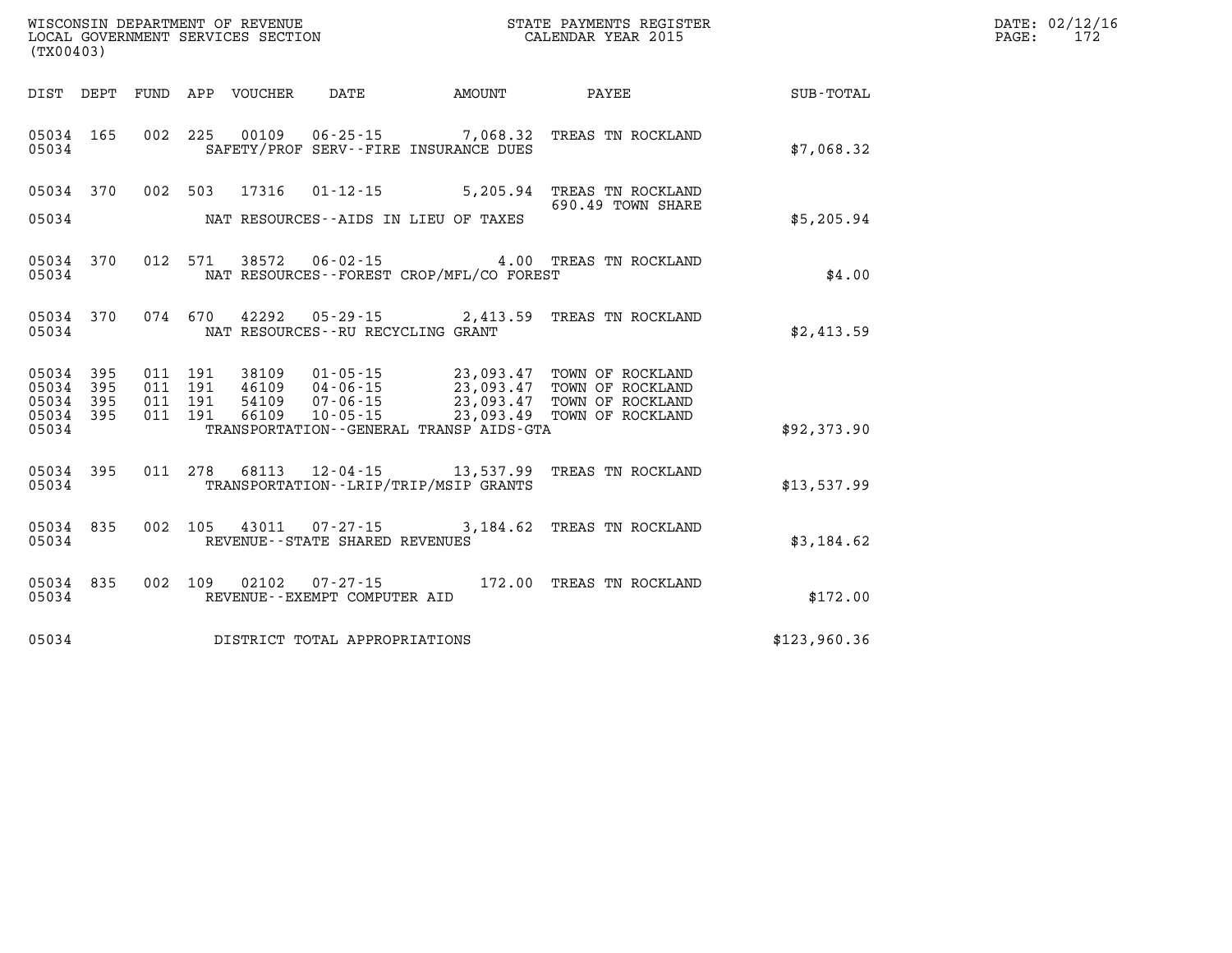| DATE: | 02/12/16 |
|-------|----------|
| PAGE: | 173      |

|                         | WISCONSIN DEPARTMENT OF REVENUE<br>STATE PAYMENTS REGISTER<br>LOCAL GOVERNMENT SERVICES SECTION<br>CALENDAR YEAR 2015<br>(TX00403) |            |            |                |                                                     |                                                                              |                                      |               |
|-------------------------|------------------------------------------------------------------------------------------------------------------------------------|------------|------------|----------------|-----------------------------------------------------|------------------------------------------------------------------------------|--------------------------------------|---------------|
| DIST                    | DEPT                                                                                                                               | FUND       | APP        | VOUCHER        | DATE                                                | AMOUNT                                                                       | PAYEE                                | SUB-TOTAL     |
| 05036<br>05036          | 165                                                                                                                                | 002        | 225        | 00110          |                                                     | $06 - 25 - 15$ 12,071.80<br>SAFETY/PROF SERV--FIRE INSURANCE DUES            | TREAS TN SCOTT                       | \$12,071.80   |
| 05036                   | 370                                                                                                                                | 002        | 503        | 17947          |                                                     | $01 - 30 - 15$ 8,855.17                                                      | TREAS TN SCOTT<br>1106.94 TOWN SHARE |               |
| 05036                   |                                                                                                                                    |            |            |                |                                                     | NAT RESOURCES--AIDS IN LIEU OF TAXES                                         |                                      | \$8,855.17    |
| 05036<br>05036          | 370                                                                                                                                | 012        | 571        | 38573          |                                                     | 06-02-15 17.89 TREAS TN SCOTT<br>NAT RESOURCES - - FOREST CROP/MFL/CO FOREST |                                      | \$17.89       |
| 05036<br>05036          | 370                                                                                                                                | 074        | 670        | 42293          | NAT RESOURCES -- RU RECYCLING GRANT                 | $05 - 29 - 15$ 4,630.60                                                      | TREAS TN SCOTT                       | \$4,630.60    |
| 05036<br>05036          | 370                                                                                                                                | 074        | 673        | 42293          | $05 - 29 - 15$                                      | 932.68<br>NAT RESOURCES - - RU CONSOLIDATED GRANT                            | TREAS TN SCOTT                       | \$932.68      |
| 05036<br>05036          | 395<br>395                                                                                                                         | 011<br>011 | 191<br>191 | 38110<br>46110 | $01 - 05 - 15$<br>$04 - 06 - 15$                    | 23,605.44<br>23,605.44                                                       | TOWN OF SCOTT<br>TOWN OF SCOTT       |               |
| 05036<br>05036<br>05036 | 395<br>395                                                                                                                         | 011<br>011 | 191<br>191 | 54110<br>66110 | $07 - 06 - 15$<br>$10 - 05 - 15$                    | 23,605.44<br>23,605.44<br>TRANSPORTATION - - GENERAL TRANSP AIDS - GTA       | TOWN OF SCOTT<br>TOWN OF SCOTT       | \$94,421.76   |
| 05036<br>05036          | 395                                                                                                                                | 011        | 278        | 42041          | $03 - 10 - 15$                                      | 13,537.99<br>TRANSPORTATION - - LRIP/TRIP/MSIP GRANTS                        | TREAS TN SCOTT                       | \$13,537.99   |
| 05036<br>05036          | 835                                                                                                                                | 002        | 105        | 43012          | $07 - 27 - 15$<br>REVENUE - - STATE SHARED REVENUES | 5,225.57                                                                     | TREAS TN SCOTT                       | \$5,225.57    |
| 05036<br>05036          | 835                                                                                                                                | 002        | 109        | 02103          | $07 - 27 - 15$<br>REVENUE--EXEMPT COMPUTER AID      |                                                                              | 513.00 TREAS TN SCOTT                | \$513.00      |
| 05036                   |                                                                                                                                    |            |            |                | DISTRICT TOTAL APPROPRIATIONS                       |                                                                              |                                      | \$140, 206.46 |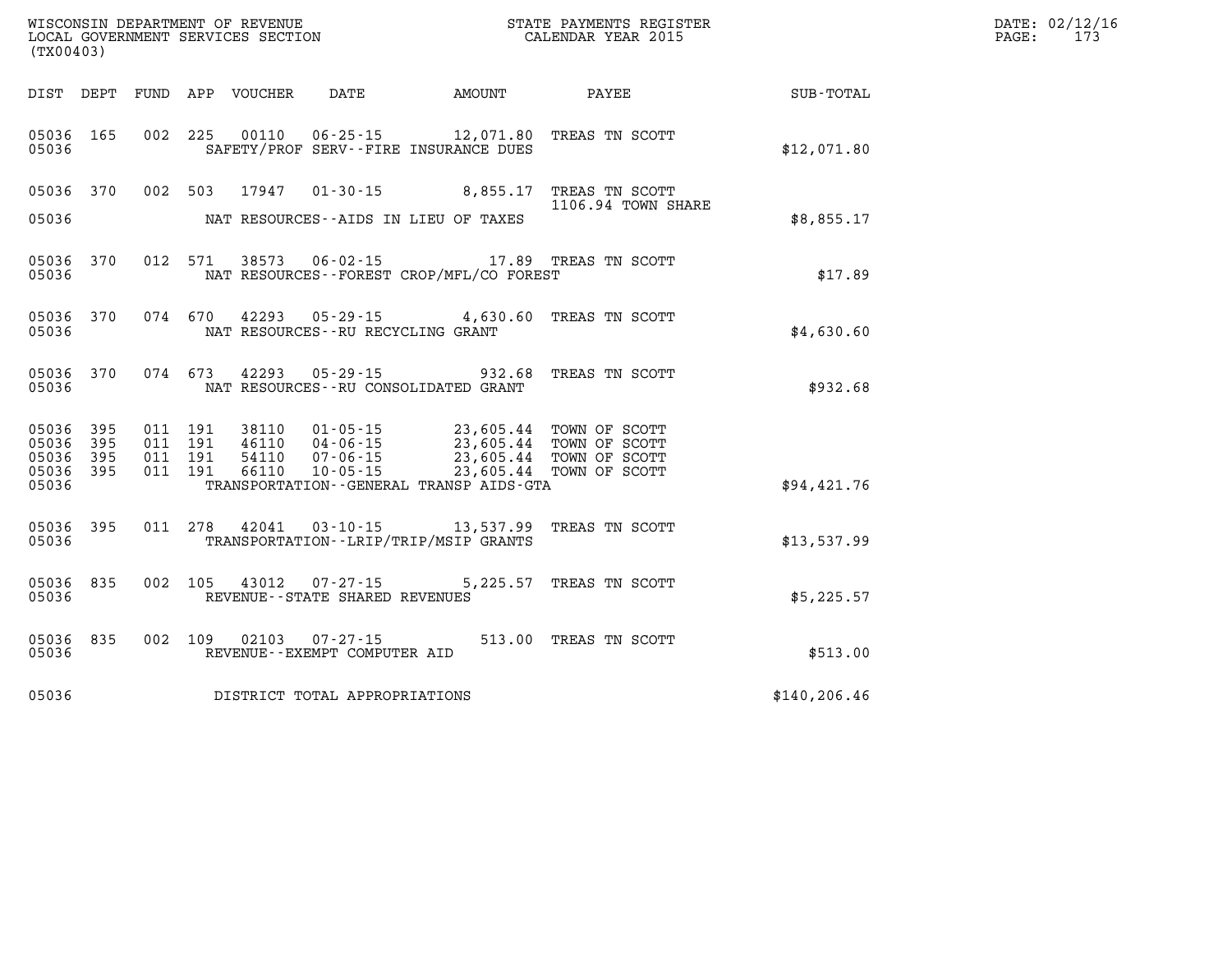| WISCONSIN DEPARTMENT OF REVENUE<br>LOCAL GOVERNMENT SERVICES SECTION<br>(TWO0403)<br>(TX00403) |           |                    |         |                            |                                                             |                                                                  |                                                                                                                                        |              | DATE: 02/12/16<br>$\mathtt{PAGE}$ :<br>174 |
|------------------------------------------------------------------------------------------------|-----------|--------------------|---------|----------------------------|-------------------------------------------------------------|------------------------------------------------------------------|----------------------------------------------------------------------------------------------------------------------------------------|--------------|--------------------------------------------|
|                                                                                                |           |                    |         | DIST DEPT FUND APP VOUCHER | DATE                                                        | AMOUNT                                                           | <b>PAYEE</b>                                                                                                                           | SUB-TOTAL    |                                            |
| 05040 165<br>05040                                                                             |           | 002 225            |         | 00111                      |                                                             | $06 - 25 - 15$ 7,028.34<br>SAFETY/PROF SERV--FIRE INSURANCE DUES | TREAS TN WRIGHTSTOWN                                                                                                                   | \$7,028.34   |                                            |
| 05040 370                                                                                      |           | 002 503            |         | 17318                      | 01-12-15                                                    |                                                                  | 4,563.92 TREAS TN WRIGHTSTOWN<br>743.12 TOWN SHARE                                                                                     |              |                                            |
| 05040                                                                                          |           |                    |         |                            |                                                             | NAT RESOURCES--AIDS IN LIEU OF TAXES                             |                                                                                                                                        | \$4,563.92   |                                            |
| 05040                                                                                          | 05040 370 | 012 571            |         |                            |                                                             | NAT RESOURCES--FOREST CROP/MFL/CO FOREST                         | 38574  06-02-15  46.81 TREAS TN WRIGHTSTOWN                                                                                            | \$46.81      |                                            |
| 05040                                                                                          | 05040 370 |                    | 074 670 |                            | NAT RESOURCES - - RU RECYCLING GRANT                        |                                                                  | 42294  05-29-15  4,037.70  TREAS TN WRIGHTSTOWN                                                                                        | \$4,037.70   |                                            |
| 05040                                                                                          | 05040 370 | 074 673            |         |                            | 42294 05-29-15                                              | 582.30<br>NAT RESOURCES--RU CONSOLIDATED GRANT                   | TREAS TN WRIGHTSTOWN                                                                                                                   | \$582.30     |                                            |
| 05040 395<br>05040                                                                             | 395       | 011 191<br>011 191 |         | 38111<br>46111             | $01 - 05 - 15$                                              |                                                                  | 29,941.69 TOWN OF WRIGHTSTOWN                                                                                                          |              |                                            |
| 05040<br>05040 395<br>05040                                                                    | 395       | 011 191<br>011 191 |         | 54111<br>66111             |                                                             | TRANSPORTATION--GENERAL TRANSP AIDS-GTA                          | 04-06-15<br>04-06-15 29,941.69 TOWN OF WRIGHTSTOWN<br>07-06-15 29,941.69 TOWN OF WRIGHTSTOWN<br>10-05-15 29,941.71 TOWN OF WRIGHTSTOWN | \$119,766.78 |                                            |
| 05040 505<br>05040                                                                             |           | 002 174            |         | 58240                      | $04 - 30 - 15$                                              | DOA--TRANSMISSION LINE FEE DISTRIBUTION                          | 6,666.00 TREAS TN WRIGHTSTOWN                                                                                                          | \$6,666.00   |                                            |
| 05040 835<br>05040                                                                             |           |                    |         |                            | 002 105 43013 07-27-15<br>REVENUE - - STATE SHARED REVENUES |                                                                  | 10,375.92 TREAS TN WRIGHTSTOWN                                                                                                         | \$10,375.92  |                                            |
| 05040 835<br>05040                                                                             |           |                    | 002 109 |                            | 02104 07-27-15<br>REVENUE--EXEMPT COMPUTER AID              |                                                                  | 312.00 TREAS TN WRIGHTSTOWN                                                                                                            | \$312.00     |                                            |
| 05040 835<br>05040                                                                             |           | 021 363            |         | 35505                      | $03 - 23 - 15$<br>REVENUE--LOTTERY CREDIT -                 |                                                                  | 2,670.80 TREAS TN WRIGHTSTOWN                                                                                                          | \$2,670.80   |                                            |
| 05040                                                                                          |           |                    |         |                            | DISTRICT TOTAL APPROPRIATIONS                               |                                                                  |                                                                                                                                        | \$156,050.57 |                                            |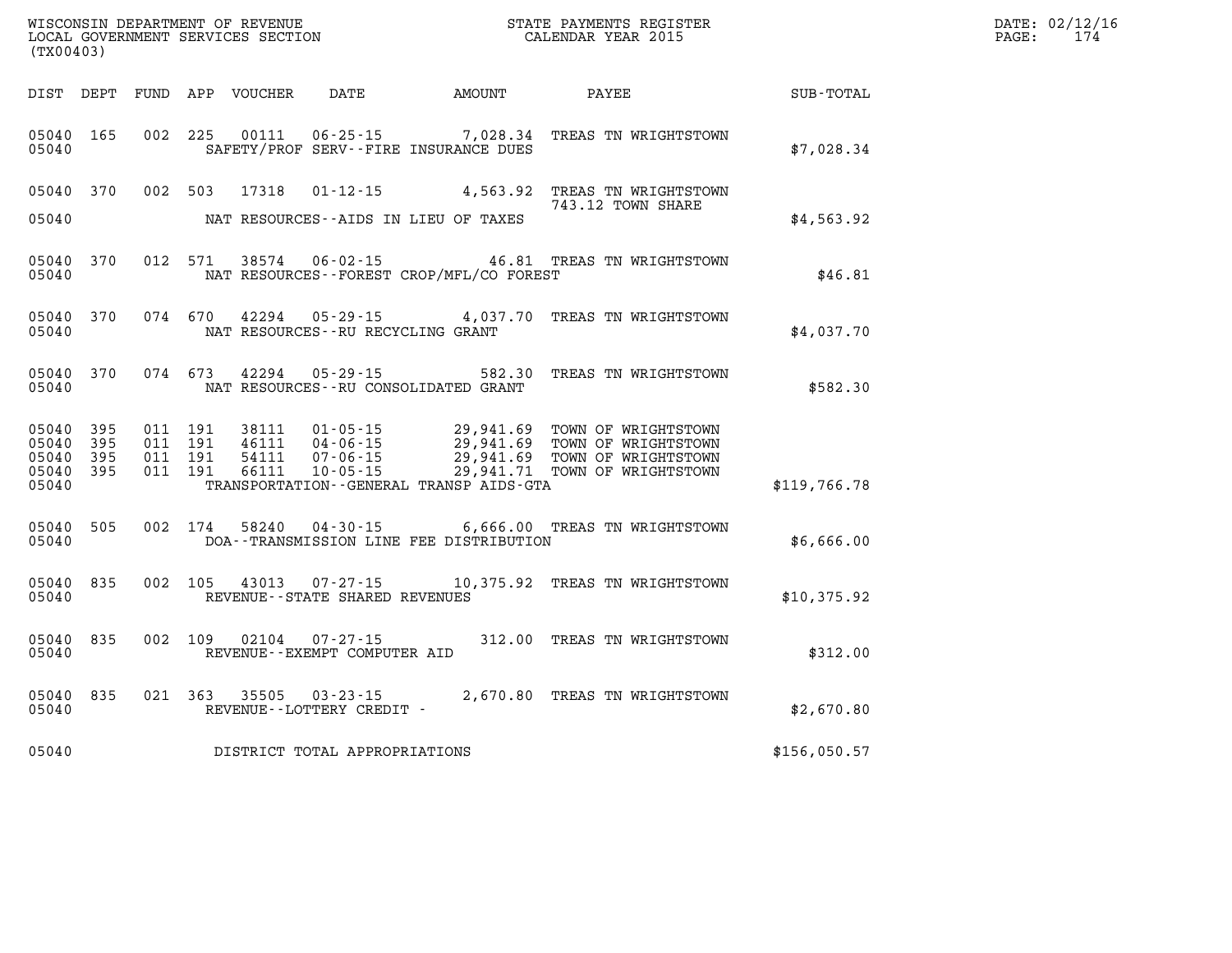| (TX00403)                                     |                   |                                          | WISCONSIN DEPARTMENT OF REVENUE<br>LOCAL GOVERNMENT SERVICES SECTION |                                                                             |                                                                           | STATE PAYMENTS REGISTER<br>CALENDAR YEAR 2015                                                                                         | DATE: 02/12/16<br>175<br>$\mathtt{PAGE}$ : |  |
|-----------------------------------------------|-------------------|------------------------------------------|----------------------------------------------------------------------|-----------------------------------------------------------------------------|---------------------------------------------------------------------------|---------------------------------------------------------------------------------------------------------------------------------------|--------------------------------------------|--|
|                                               |                   |                                          | DIST DEPT FUND APP VOUCHER                                           | DATE                                                                        | AMOUNT                                                                    | PAYEE                                                                                                                                 | SUB-TOTAL                                  |  |
| 05102 165<br>05102                            |                   |                                          |                                                                      |                                                                             | 002 225 00112 06-25-15 34,839.50<br>SAFETY/PROF SERV--FIRE INSURANCE DUES | TREAS VIL ALLOUEZ                                                                                                                     | \$34,839.50                                |  |
| 05102 370<br>05102                            |                   |                                          | 002 503 17319                                                        |                                                                             | NAT RESOURCES--AIDS IN LIEU OF TAXES                                      | 01-12-15 1,243.44 TREAS VIL ALLOUEZ<br>395.43 VILL SHARE                                                                              | \$1,243.44                                 |  |
| 05102 370<br>05102 370<br>05102               |                   | 002 941<br>002 941                       | 01826<br>01827                                                       |                                                                             | NAT RESOURCES-GENERAL OPERATIONS-FEDERAL                                  | 02-18-15 200,000.00 TREAS VIL ALLOUEZ<br>02-18-15 37,032.69 TREAS VIL ALLOUEZ                                                         | \$237,032.69                               |  |
| 05102 370<br>05102                            |                   | 012 579                                  | 20014                                                                | $04 - 03 - 15$                                                              | NAT RESOURCES -- AIDS IN LIEU OF TAXES                                    | 42.70 TREAS VIL ALLOUEZ                                                                                                               | \$42.70                                    |  |
| 05102 370<br>05102                            |                   |                                          |                                                                      | 074 670 42295 05-29-15<br>NAT RESOURCES - - RU RECYCLING GRANT              |                                                                           | 95,211.81 TREAS VIL ALLOUEZ                                                                                                           | \$95,211.81                                |  |
| 05102 370<br>05102                            |                   |                                          |                                                                      |                                                                             | NAT RESOURCES - - RU CONSOLIDATED GRANT                                   | 074 673 42295 05-29-15 3,598.95 TREAS VIL ALLOUEZ                                                                                     | \$3,598.95                                 |  |
| 05102 370<br>05102                            |                   | 095 512                                  | 01828                                                                | NAT RESOURCES -- STEWARDSHIP 2000                                           |                                                                           | 02-18-15 125,000.00 TREAS VIL ALLOUEZ                                                                                                 | \$125,000.00                               |  |
| 05102 395<br>05102<br>05102<br>05102<br>05102 | 395<br>395<br>395 | 011 191<br>011 191<br>011 191<br>011 191 | 38112<br>46112<br>54112<br>66112                                     | $01 - 05 - 15$<br>04-06-15<br>$07 - 06 - 15$                                | TRANSPORTATION--GENERAL TRANSP AIDS-GTA                                   | 80,152.31 VILLAGE OF ALLOUEZ<br>80,152.31 VILLAGE OF ALLOUEZ<br>80,152.31 VILLAGE OF ALLOUEZ<br>10-05-15 80,152.33 VILLAGE OF ALLOUEZ | \$320,609.26                               |  |
| 05102 835<br>05102                            |                   |                                          |                                                                      | REVENUE--STATE SHARED REVENUES                                              |                                                                           | 002 105 43014 07-27-15 191,268.52 TREAS VIL ALLOUEZ                                                                                   | \$191, 268.52                              |  |
| 05102 835<br>05102 835<br>05102               |                   | 002 109                                  | 02105                                                                | $07 - 27 - 15$<br>002 109 05015 07-27-15<br>REVENUE - - EXEMPT COMPUTER AID |                                                                           | 19,088.00 TREAS VIL ALLOUEZ<br>48,569.00 TREAS VIL ALLOUEZ                                                                            | \$67,657.00                                |  |
| 05102 835<br>05102                            |                   | 002 501                                  | 00001                                                                |                                                                             | DOA-PAYMENT FOR MUNICIPAL SERVICES AID                                    | 02-02-15 68,043.83 TREAS VIL ALLOUEZ                                                                                                  | \$68,043.83                                |  |
| 05102                                         |                   |                                          |                                                                      | DISTRICT TOTAL APPROPRIATIONS                                               |                                                                           |                                                                                                                                       | \$1,144,547.70                             |  |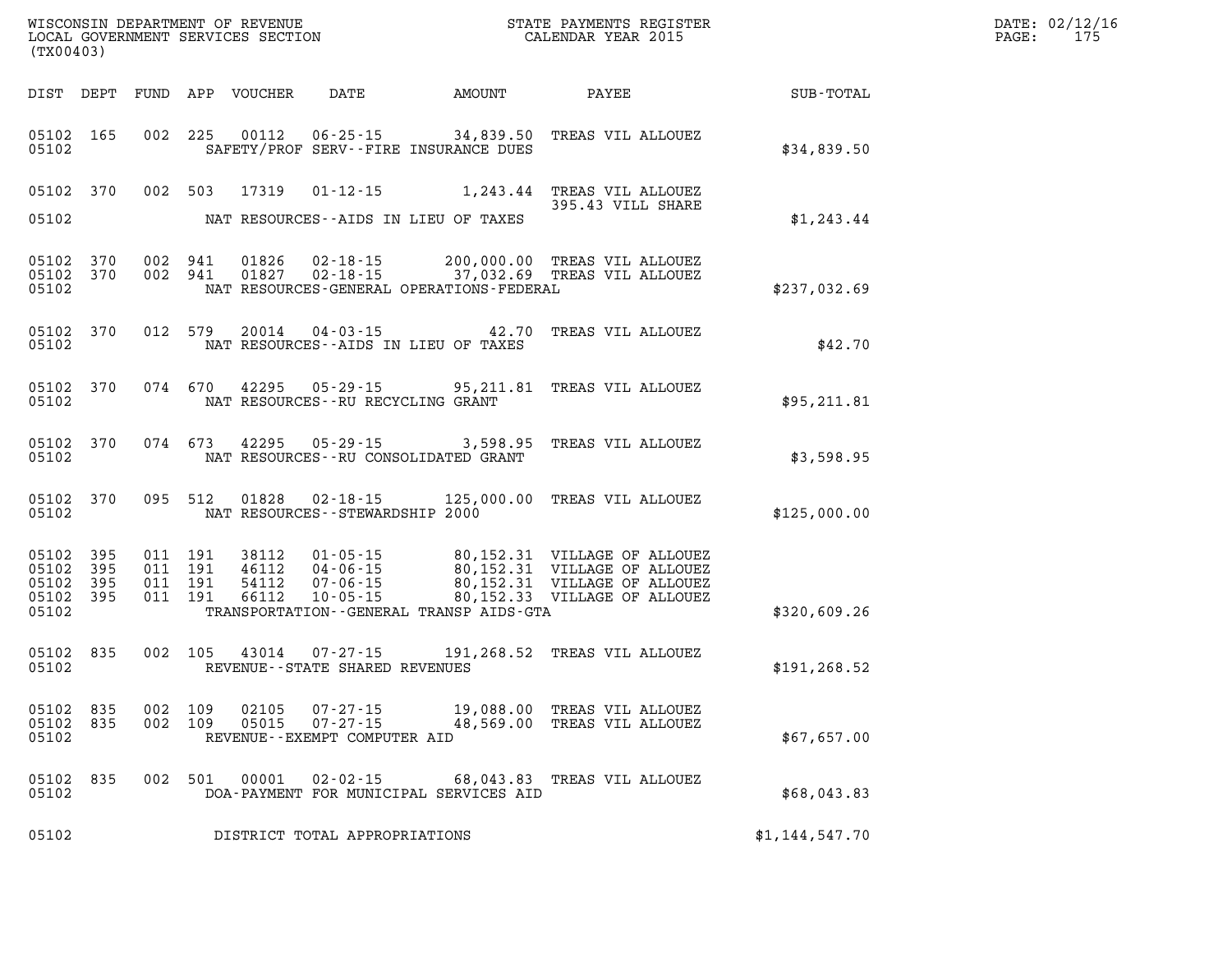| DATE: | 02/12/16 |
|-------|----------|
| PAGE: | 176      |

| (TX00403)                                                                                                                      |                                                                                  |                                                                                                            |                                          | WISCONSIN DEPARTMENT OF REVENUE<br>LOCAL GOVERNMENT SERVICES SECTION                                              |                                                       | STATE PAYMENTS REGIS'<br>CALENDAR YEAR 2015                                                                                                                                                                                     | STATE PAYMENTS REGISTER |                                                                     | DATE: 02/12/1<br>176<br>PAGE: |  |
|--------------------------------------------------------------------------------------------------------------------------------|----------------------------------------------------------------------------------|------------------------------------------------------------------------------------------------------------|------------------------------------------|-------------------------------------------------------------------------------------------------------------------|-------------------------------------------------------|---------------------------------------------------------------------------------------------------------------------------------------------------------------------------------------------------------------------------------|-------------------------|---------------------------------------------------------------------|-------------------------------|--|
| DIST DEPT                                                                                                                      |                                                                                  |                                                                                                            |                                          | FUND APP VOUCHER                                                                                                  | DATE                                                  | AMOUNT                                                                                                                                                                                                                          | PAYEE                   |                                                                     | <b>SUB-TOTAL</b>              |  |
| 05104 165<br>05104                                                                                                             |                                                                                  |                                                                                                            | 002 225                                  |                                                                                                                   |                                                       | 00113  06-25-15  77,557.37  TREAS VIL ASHWAUBENON<br>SAFETY/PROF SERV--FIRE INSURANCE DUES                                                                                                                                      |                         |                                                                     | \$77,557.37                   |  |
| 05104 370<br>05104                                                                                                             |                                                                                  |                                                                                                            | 074 670                                  |                                                                                                                   | NAT RESOURCES--RU RECYCLING GRANT                     | 42296 05-29-15 76,329.56 TREAS VIL ASHWAUBENON                                                                                                                                                                                  |                         |                                                                     | \$76,329.56                   |  |
| 05104<br>05104<br>05104<br>05104<br>05104<br>05104<br>05104<br>05104<br>05104<br>05104<br>05104<br>05104<br>05104 395<br>05104 | 395<br>395<br>395<br>395<br>395<br>395<br>395<br>395<br>395<br>395<br>395<br>395 | 011 185<br>011 185<br>011 185<br>011 185<br>011 185<br>011 185<br>011 185<br>011 185<br>011 185<br>011 185 | 011 185<br>011 185<br>011 185            | 35664<br>37617<br>42317<br>45707<br>47717<br>50303<br>52375<br>53283<br>55447<br>56157<br>59493<br>59493<br>62728 | $10 - 14 - 15$                                        | 01-08-15 1,717.42 TREAS VIL ASHWAUBENON<br>TRANSPORTATION - - HIGHWAY SAFETY - FEDERAL                                                                                                                                          |                         | 2,053.03 TREAS VIL ASHWAUBENON                                      | \$27,855.07                   |  |
| 05104 395<br>05104<br>05104<br>05104 395<br>05104                                                                              | 395<br>395                                                                       |                                                                                                            | 011 191<br>011 191<br>011 191<br>011 191 | 38113<br>46113<br>54113<br>66113                                                                                  |                                                       | 01-05-15 215,729.24 VILLAGE OF ASHWAUBENON<br>04-06-15 215,729.24 VILLAGE OF ASHWAUBENON<br>07-06-15 215,729.24 VILLAGE OF ASHWAUBENON<br>10-05-15 225,729.25 VILLAGE OF ASHWAUBENON<br>TRANSPORTATION--GENERAL TRANSP AIDS-GTA |                         |                                                                     | \$862,916.97                  |  |
| 05104 435<br>05104                                                                                                             |                                                                                  |                                                                                                            | 005 162                                  | 01DHS                                                                                                             | $09 - 17 - 15$                                        | HS--AMBULANCE FUNDING ASSISTANCE GRANTS                                                                                                                                                                                         |                         | 6,128.11 ASHWAUBENON PUBLIC SAFETY                                  | \$6,128.11                    |  |
| 05104 435<br>05104                                                                                                             |                                                                                  |                                                                                                            | 005 163                                  | 01LGS                                                                                                             |                                                       | 11-16-15 12,403.09 DHS PREPAID MEDICAL TRANSPORT<br>HS--PREPAID MEDICAL TRANSPORT REIMBURSE                                                                                                                                     |                         |                                                                     | \$12,403.09                   |  |
| 05104 455<br>05104                                                                                                             |                                                                                  |                                                                                                            | 002 231                                  | 04797                                                                                                             | $03 - 05 - 15$<br>JUSTICE -- LAW ENFORCEMENT TRAINING |                                                                                                                                                                                                                                 |                         | 7,680.00 TREAS VIL ASHWAUBENON                                      | \$7,680.00                    |  |
| 05104 455<br>05104                                                                                                             |                                                                                  |                                                                                                            | 002 241                                  | 07183                                                                                                             | $07 - 02 - 15$                                        | JUSTICE - - CEASE AND OTHER FEDERAL GRANTS                                                                                                                                                                                      |                         | 963.70 TREAS VIL ASHWAUBENON                                        | \$963.70                      |  |
| 05104 835<br>05104                                                                                                             |                                                                                  |                                                                                                            | 002 105                                  |                                                                                                                   | 43015  07-27-15<br>REVENUE--STATE SHARED REVENUES     |                                                                                                                                                                                                                                 |                         | 51,052.75 TREAS VIL ASHWAUBENON                                     | \$51,052.75                   |  |
| 05104 835<br>05104 835                                                                                                         |                                                                                  | 002 109<br>002 109                                                                                         |                                          | 02106<br>05016                                                                                                    | $07 - 27 - 15$<br>$07 - 27 - 15$                      |                                                                                                                                                                                                                                 |                         | 349,580.00 TREAS VIL ASHWAUBENON<br>98,225.00 TREAS VIL ASHWAUBENON |                               |  |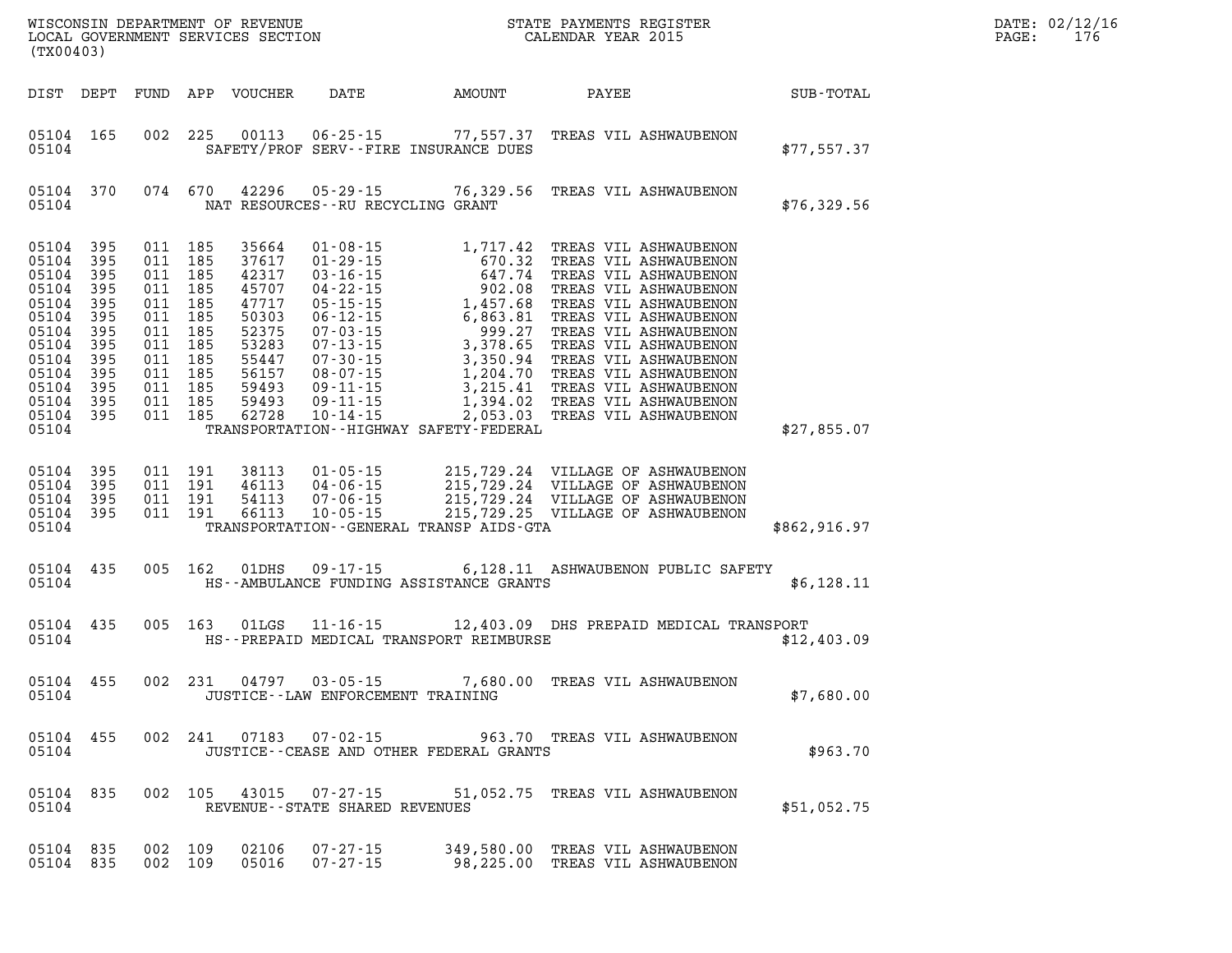| (TX00403)             | WISCONSIN DEPARTMENT OF REVENUE<br>LOCAL GOVERNMENT SERVICES SECTION |                                                    | STATE PAYMENTS REGISTER<br>CALENDAR YEAR 2015 |                | DATE: 02/12/16<br>177<br>PAGE: |
|-----------------------|----------------------------------------------------------------------|----------------------------------------------------|-----------------------------------------------|----------------|--------------------------------|
| DIST<br>DEPT          | <b>VOUCHER</b><br>DATE<br>FUND<br>APP                                | AMOUNT                                             | PAYEE                                         | SUB-TOTAL      |                                |
| 05104                 | REVENUE--EXEMPT COMPUTER AID                                         |                                                    |                                               | \$447,805.00   |                                |
| 835<br>05104<br>05104 | 501<br>00001<br>002<br>$02 - 02 - 15$                                | 6,540.89<br>DOA-PAYMENT FOR MUNICIPAL SERVICES AID | TREAS VIL ASHWAUBENON                         | \$6,540.89     |                                |
| 05104                 | DISTRICT TOTAL APPROPRIATIONS                                        |                                                    |                                               | \$1,577,232.51 |                                |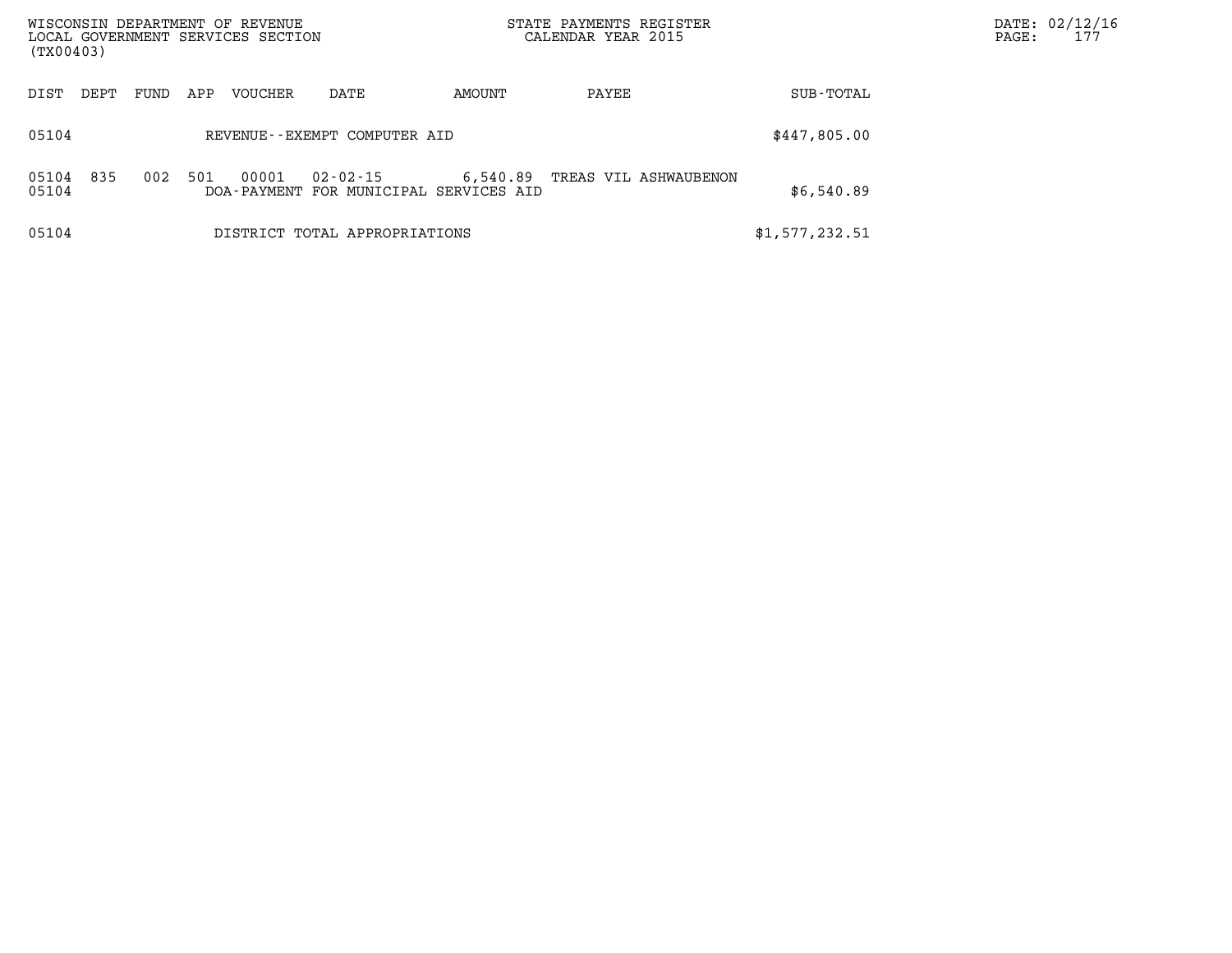| (TX00403)                                    |           |                                          |         | WISCONSIN DEPARTMENT OF REVENUE<br>LOCAL GOVERNMENT SERVICES SECTION |                                                                  |                                                                   |                                                                                                                                                                                  |              | DATE: 02/12/16<br>178<br>PAGE: |
|----------------------------------------------|-----------|------------------------------------------|---------|----------------------------------------------------------------------|------------------------------------------------------------------|-------------------------------------------------------------------|----------------------------------------------------------------------------------------------------------------------------------------------------------------------------------|--------------|--------------------------------|
|                                              |           |                                          |         | DIST DEPT FUND APP VOUCHER                                           | DATE                                                             | AMOUNT                                                            | PAYEE                                                                                                                                                                            | SUB-TOTAL    |                                |
| 05106 165<br>05106                           |           |                                          | 002 225 | 00114                                                                |                                                                  | $06 - 25 - 15$ 43,990.93<br>SAFETY/PROF SERV--FIRE INSURANCE DUES | TREAS VIL BELLEVUE                                                                                                                                                               | \$43,990.93  |                                |
| 05106 370<br>05106                           |           | 012 571                                  |         | 38575                                                                | $06 - 02 - 15$                                                   | NAT RESOURCES - - FOREST CROP/MFL/CO FOREST                       | 3.60 TREAS VIL BELLEVUE                                                                                                                                                          | \$3.60       |                                |
| 05106 370<br>05106                           |           | 074 670                                  |         | 42297                                                                | NAT RESOURCES--RU RECYCLING GRANT                                |                                                                   | 05-29-15 42,059.81 TREAS VIL BELLEVUE                                                                                                                                            | \$42,059.81  |                                |
| 05106 370<br>05106                           |           |                                          | 074 673 | 42297                                                                | 05-29-15<br>NAT RESOURCES - - RU CONSOLIDATED GRANT              |                                                                   | 3,850.71 TREAS VIL BELLEVUE                                                                                                                                                      | \$3,850.71   |                                |
| 05106 370<br>05106                           |           | 095 512                                  |         | 02454                                                                | NAT RESOURCES - - STEWARDSHIP 2000                               |                                                                   | 04-29-15 10,787.50 TREAS VIL BELLEVUE                                                                                                                                            | \$10,787.50  |                                |
| 05106 395<br>05106<br>05106 395<br>05106 395 | 395       | 011 191<br>011 191<br>011 191<br>011 191 |         | 54114<br>66114                                                       | 46114 04-06-15<br>07-06-15<br>$10 - 05 - 15$                     |                                                                   | 38114 01-05-15 93,606.39 VILLAGE OF BELLEVUE<br>93,606.39 VILLAGE OF BELLEVUE<br>93.606.39 VILLAGE OF BELLEVUE<br>93,606.39 VILLAGE OF BELLEVUE<br>93,606.42 VILLAGE OF BELLEVUE |              |                                |
| 05106                                        |           |                                          |         |                                                                      |                                                                  | TRANSPORTATION - - GENERAL TRANSP AIDS-GTA                        |                                                                                                                                                                                  | \$374,425.59 |                                |
| 05106 835<br>05106                           |           | 002 105                                  |         | 43016                                                                | 07-27-15<br>REVENUE--STATE SHARED REVENUES                       |                                                                   | 50,818.15 TREAS VIL BELLEVUE                                                                                                                                                     | \$50,818.15  |                                |
| 05106 835<br>05106 835<br>05106              |           | 002 109<br>002 109                       |         | 02107<br>05017                                                       | $07 - 27 - 15$<br>$07 - 27 - 15$<br>REVENUE--EXEMPT COMPUTER AID |                                                                   | 12,982.00 TREAS VIL BELLEVUE<br>8,656.00 TREAS VIL BELLEVUE                                                                                                                      | \$21,638.00  |                                |
| 05106                                        | 05106 835 |                                          | 021 363 | 35506                                                                | $03 - 23 - 15$<br>REVENUE--LOTTERY CREDIT -                      |                                                                   | 67,827.60 TREAS VIL BELLEVUE                                                                                                                                                     | \$67,827.60  |                                |
| 05106                                        |           |                                          |         |                                                                      | DISTRICT TOTAL APPROPRIATIONS                                    |                                                                   |                                                                                                                                                                                  | \$615,401.89 |                                |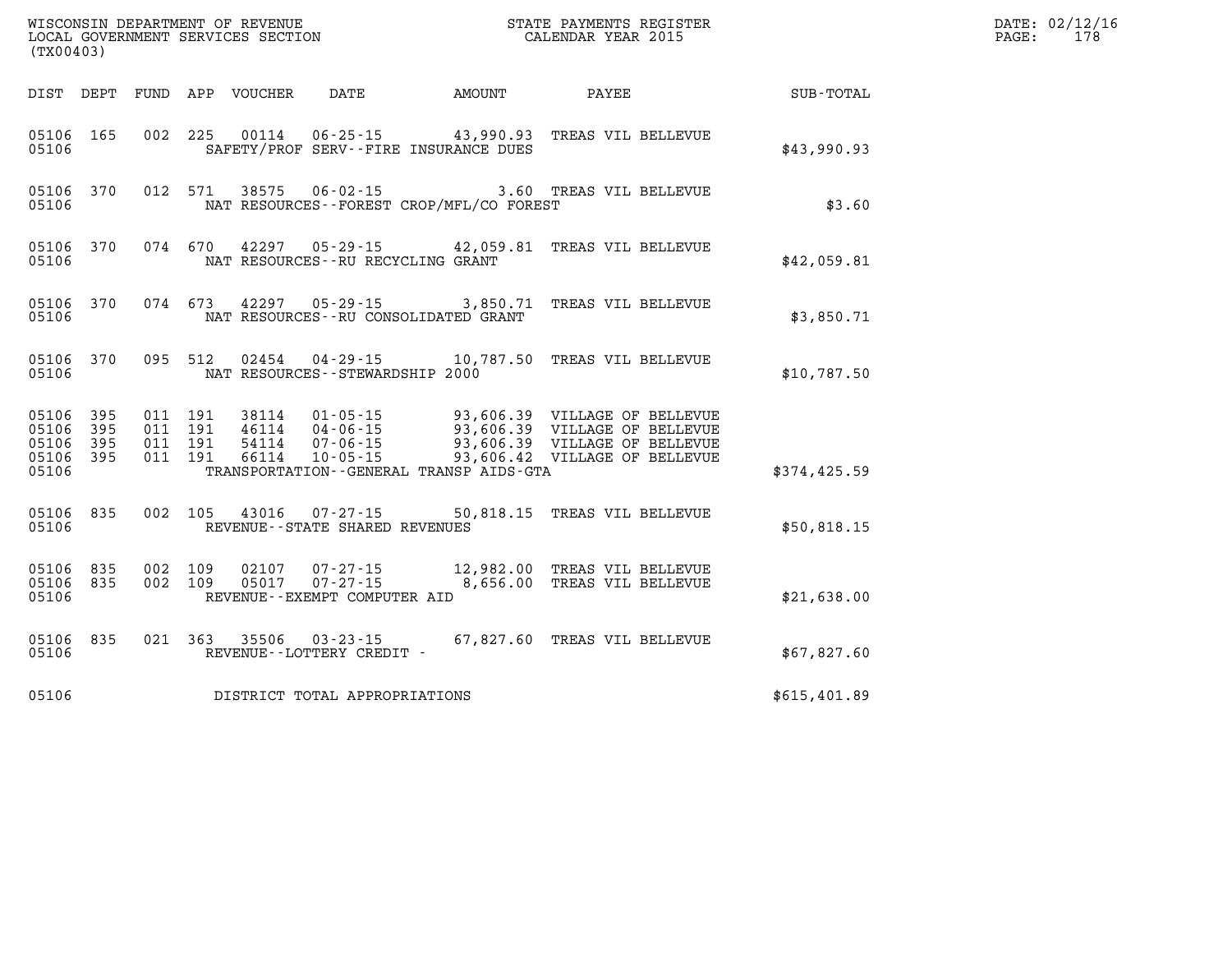| WISCONSIN DEPARTMENT OF REVENUE   | STATE PAYMENTS REGISTER |       | DATE: 02/12/16 |
|-----------------------------------|-------------------------|-------|----------------|
| LOCAL GOVERNMENT SERVICES SECTION | CALENDAR YEAR 2015      | PAGE: |                |

| (TX00403)                                                       | LOCAL GOVERNMENT SERVICES SECTION                                                                                                    | CALENDAR YEAR 2015                                 | PAGE: | 179 |
|-----------------------------------------------------------------|--------------------------------------------------------------------------------------------------------------------------------------|----------------------------------------------------|-------|-----|
|                                                                 |                                                                                                                                      | DIST DEPT FUND APP VOUCHER DATE AMOUNT PAYEE TOTAL |       |     |
| 05116 165<br>05116                                              | 002 225 00115 06-25-15 5,706.96 TREAS VIL DENMARK<br>SAFETY/PROF SERV--FIRE INSURANCE DUES                                           | \$5,706.96                                         |       |     |
| 05116 370<br>05116                                              | 002 503 17320 01-12-15 3,254.98 TREAS VIL DENMARK<br>NAT RESOURCES--AIDS IN LIEU OF TAXES                                            | 815.02 TOWN SHARE<br>\$3,254.98                    |       |     |
| 05116 370<br>05116                                              | 074 670 42298 05-29-15 6,918.15 TREAS VIL DENMARK<br>NAT RESOURCES -- RU RECYCLING GRANT                                             | \$6,918.15                                         |       |     |
| 05116 395<br>05116<br>395<br>05116<br>395<br>05116 395<br>05116 | TRANSPORTATION - - GENERAL TRANSP AIDS - GTA                                                                                         | 28,492.17 VILLAGE OF DENMARK<br>\$113,968.62       |       |     |
| 05116 395<br>05116                                              | 011 278 67378 11-25-15 50,874.60 TREAS VIL DENMARK<br>TRANSPORTATION - - LRIP/TRIP/MSIP GRANTS                                       | \$50,874.60                                        |       |     |
| 05116 455<br>05116                                              | 002 231 16<br>JUSTICE - - LAW ENFORCEMENT TRAINING                                                                                   | 04-20-15 320.00 TREAS VIL DENMARK<br>\$320.00      |       |     |
| 05116 835<br>05116                                              | 002 105 43017 07-27-15<br>REVENUE--STATE SHARED REVENUES                                                                             | 37,568.01 TREAS VIL DENMARK<br>\$37,568.01         |       |     |
| 05116 835<br>05116 835<br>05116                                 | 002 109 02108 07-27-15 895.00 TREAS VIL DENMARK<br>002 109 05018 07-27-15 5,053.00 TREAS VIL DENMARK<br>REVENUE--EXEMPT COMPUTER AID | \$5,948.00                                         |       |     |
| 835<br>05116<br>05116                                           | 021 363 35507<br>REVENUE--LOTTERY CREDIT -                                                                                           | 03-23-15 1,630.14 TREAS VIL DENMARK<br>\$1,630.14  |       |     |
| 05116                                                           | DISTRICT TOTAL APPROPRIATIONS                                                                                                        | \$226,189.46                                       |       |     |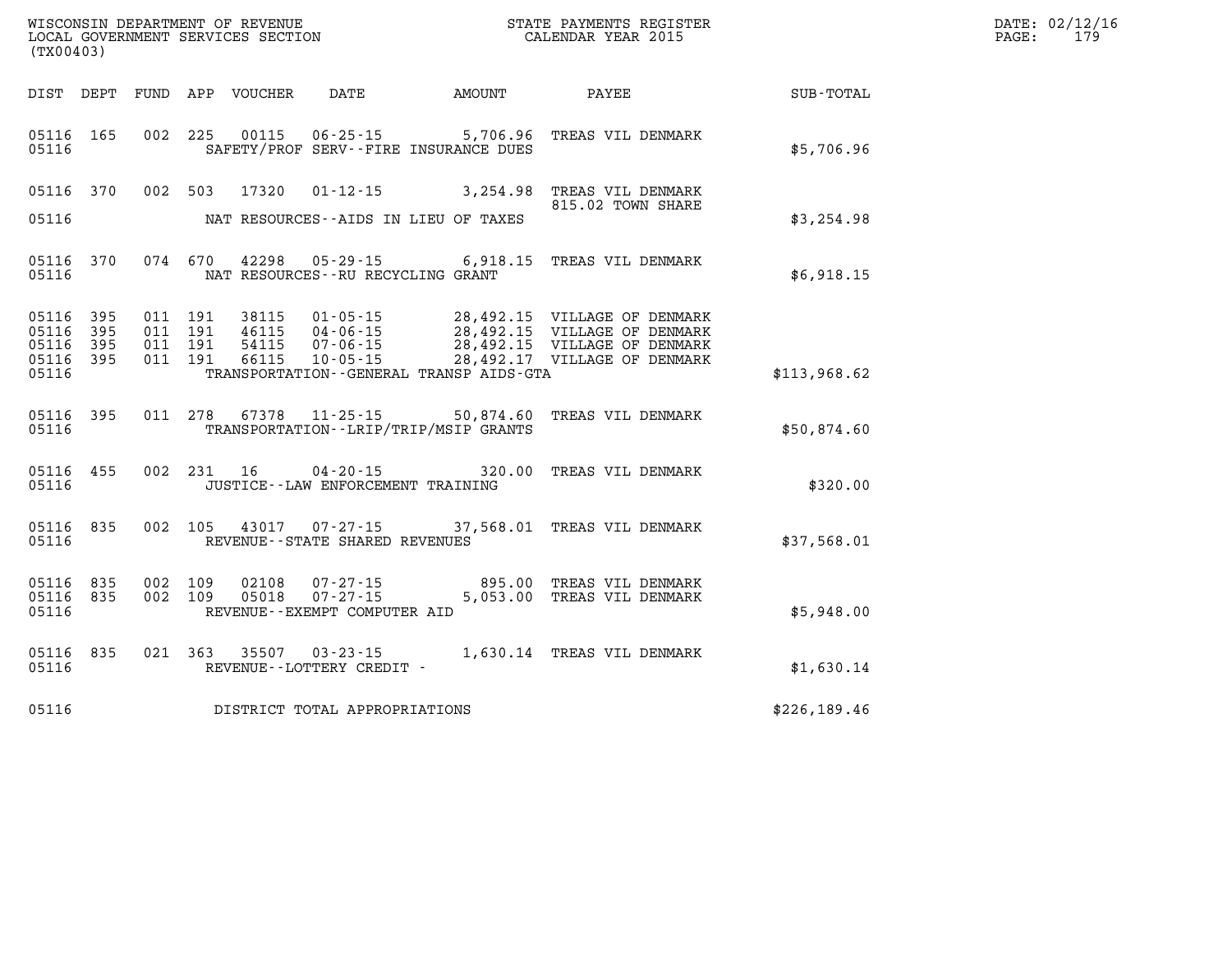| (TX00403)                                |                  |                    |                               |                         |                                                  |                                              |                                                                                                                                                                                                  |              | DATE: 02/12/16<br>$\mathtt{PAGE:}$<br>180 |
|------------------------------------------|------------------|--------------------|-------------------------------|-------------------------|--------------------------------------------------|----------------------------------------------|--------------------------------------------------------------------------------------------------------------------------------------------------------------------------------------------------|--------------|-------------------------------------------|
|                                          |                  |                    |                               |                         |                                                  | DIST DEPT FUND APP VOUCHER DATE AMOUNT PAYEE |                                                                                                                                                                                                  | SUB-TOTAL    |                                           |
| 05126 115<br>05126                       |                  |                    | 074 778                       |                         | AGRICULTURE--CLEAN SWEEP GRANTS                  |                                              | 02846  04-01-15  2,000.00  TREAS VIL HOBART                                                                                                                                                      | \$2,000.00   |                                           |
| 05126                                    | 05126 165        |                    |                               |                         |                                                  | SAFETY/PROF SERV--FIRE INSURANCE DUES        | 002 225 00116 06-25-15 28,077.44 TREAS VIL HOBART                                                                                                                                                | \$28,077.44  |                                           |
| 05126                                    | 05126 370        |                    | 012 571                       | 38576                   |                                                  | NAT RESOURCES - - FOREST CROP/MFL/CO FOREST  | 06-02-15 $14.81$ TREAS VIL HOBART                                                                                                                                                                | \$14.81      |                                           |
| 05126                                    | 05126 370        |                    | 012 583                       | 03078                   |                                                  | NAT RESOURCES - - RECREATION RESOURCE - FED  | 06-29-15 1,135.98 TREAS VIL HOBART                                                                                                                                                               | \$1,135.98   |                                           |
| 05126                                    | 05126 370        |                    |                               |                         | NAT RESOURCES--RU RECYCLING GRANT                |                                              | 074 670 42299 05-29-15 18,387.86 TREAS VIL HOBART                                                                                                                                                | \$18,387.86  |                                           |
| 05126<br>05126 395<br>05126 395<br>05126 | 395              | 011 185            | 011 185<br>011 185            | 59333<br>59333<br>61095 | $09 - 28 - 15$                                   | TRANSPORTATION - - HIGHWAY SAFETY - FEDERAL  | 09-10-15 2,766.80 TREAS VIL HOBART<br>09-10-15 2,626.44 TREAS VIL HOBART<br>3,416.62 TREAS VIL HOBART                                                                                            | \$8,809.86   |                                           |
| 05126<br>05126 395<br>05126 395<br>05126 | 395<br>05126 395 | 011 191            | 011 191<br>011 191<br>011 191 |                         |                                                  | TRANSPORTATION--GENERAL TRANSP AIDS-GTA      | 38116  01-05-15  47,828.51  VILLAGE OF HOBART<br>46116  04-06-15  47,828.51  VILLAGE OF HOBART<br>54116  07-06-15  47,828.51  VILLAGE OF HOBART<br>66116  10-05-15  47,828.51  VILLAGE OF HOBART | \$191,314.04 |                                           |
| 05126 455<br>05126                       |                  |                    |                               | 002 231 14              | 04-08-15<br>JUSTICE - - LAW ENFORCEMENT TRAINING |                                              | 960.00 TREAS VIL HOBART                                                                                                                                                                          | \$960.00     |                                           |
| 05126                                    | 05126 835        |                    | 002 105                       |                         | REVENUE - - STATE SHARED REVENUES                |                                              | 43018  07-27-15  9,459.03  TREAS VIL HOBART                                                                                                                                                      | \$9,459.03   |                                           |
| 05126<br>05126                           | 835<br>05126 835 | 002 109<br>002 109 |                               | 02109<br>05019          | REVENUE--EXEMPT COMPUTER AID                     |                                              | 07-27-15 2,559.00 TREAS VIL HOBART<br>07-27-15 3,072.00 TREAS VIL HOBART                                                                                                                         | \$5,631.00   |                                           |
| 05126                                    |                  |                    |                               |                         | DISTRICT TOTAL APPROPRIATIONS                    |                                              |                                                                                                                                                                                                  | \$265,790.02 |                                           |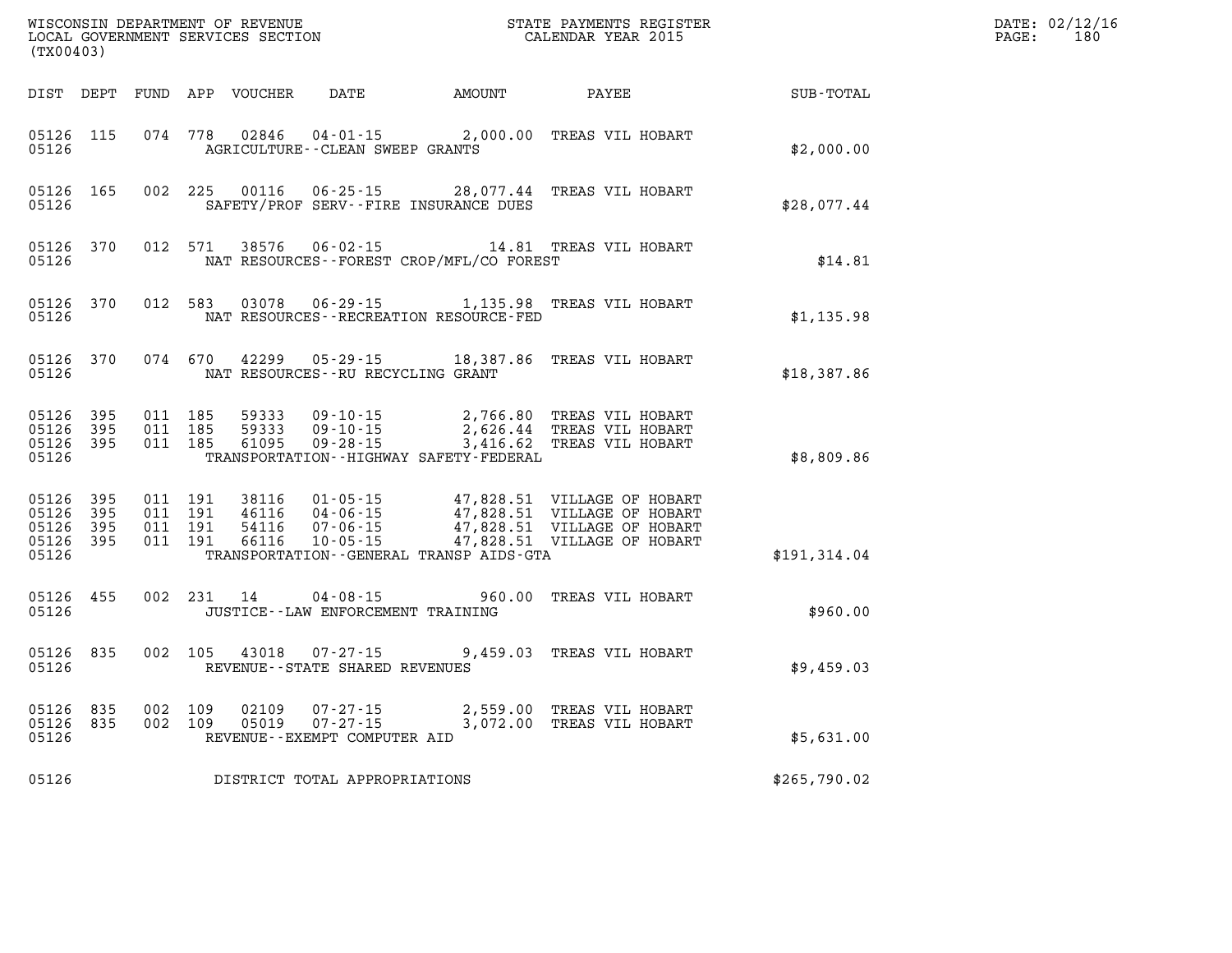| DATE: | 02/12/16 |
|-------|----------|
| PAGE: | 181      |

| WISCONSIN DEPARTMENT OF REVENUE<br>LOCAL GOVERNMENT SERVICES SECTION COLLENDAR YEAR 2015<br>(TX00403) |       |         |                                                                |               |                                                                  |                                                                                                                                                                                                                                                                          | STATE PAYMENTS REGISTER    |  |              | DATE: 02/12/1<br>PAGE:<br>181 |
|-------------------------------------------------------------------------------------------------------|-------|---------|----------------------------------------------------------------|---------------|------------------------------------------------------------------|--------------------------------------------------------------------------------------------------------------------------------------------------------------------------------------------------------------------------------------------------------------------------|----------------------------|--|--------------|-------------------------------|
|                                                                                                       |       |         |                                                                |               |                                                                  |                                                                                                                                                                                                                                                                          |                            |  |              |                               |
| 05136 165<br>05136                                                                                    |       |         |                                                                |               |                                                                  | 002 225 00117 06-25-15 56,496.76 TREAS VIL HOWARD<br>SAFETY/PROF SERV--FIRE INSURANCE DUES                                                                                                                                                                               |                            |  | \$56,496.76  |                               |
| 05136 370<br>05136 370<br>05136<br>05136 370<br>05136 370<br>05136 370                                | 370   |         | 002 503<br>002 503<br>002 503<br>002 503<br>002 503<br>002 503 |               |                                                                  | 17321  01-12-15  14,122.63  TREAS VIL HOWARD<br>17321  01-12-15  4,556.26  TREAS VIL HOWARD<br>17321  01-12-15  31,595.06  TREAS VIL HOWARD<br>18064  01-30-15  14,122.63  TREAS VIL HOWARD<br>18064  01-30-15  4,556.26  TREAS VIL HOWARD                               | 10467.80 TOWN SHARE        |  |              |                               |
| 05136                                                                                                 |       |         |                                                                |               |                                                                  | NAT RESOURCES--AIDS IN LIEU OF TAXES                                                                                                                                                                                                                                     |                            |  | \$100,037.79 |                               |
| 05136                                                                                                 |       |         |                                                                |               |                                                                  | 05136 370 012 571 38577 06-02-15 19.00 TREAS VIL HOWARD<br>NAT RESOURCES--FOREST CROP/MFL/CO FOREST                                                                                                                                                                      |                            |  | \$19.00      |                               |
| 05136 370<br>05136 370<br>05136                                                                       |       | 012 579 | 012 579                                                        |               |                                                                  | 20015  04-03-15  2.45  TREAS VIL HOWARD<br>20015  04-03-15  205.18  TREAS VILL HOWARD<br>NAT RESOURCES--AIDS IN LIEU OF TAXES                                                                                                                                            | 205.18 TREAS VILL HOWARD   |  | \$207.63     |                               |
| 05136 370<br>05136                                                                                    |       |         |                                                                | 074 670 42300 | NAT RESOURCES--RU RECYCLING GRANT                                | 05-29-15 42,099.13 TREAS VIL HOWARD                                                                                                                                                                                                                                      |                            |  | \$42,099.13  |                               |
| 05136 395<br>05136 395<br>05136 395<br>05136 395<br>05136                                             |       |         |                                                                | 011 162 68003 |                                                                  | TRANSPORTATION--CONNECTING HIGHWAY AIDS                                                                                                                                                                                                                                  |                            |  | \$22,009.43  |                               |
| 05136<br>05136 395<br>05136 395<br>05136 395<br>05136                                                 | - 395 |         |                                                                |               |                                                                  | 011 191 38117 01-05-15 134,527.48 VILLAGE OF HOWARD<br>011 191 46117 04-06-15 134,527.48 VILLAGE OF HOWARD<br>011 191 66117 10-05-15 134,527.48 VILLAGE OF HOWARD<br>011 191 66117 10-05-15 134,527.49 VILLAGE OF HOWARD<br>TRANSPORTATION - - GENERAL TRANSP AIDS - GTA |                            |  | \$538,109.93 |                               |
| 05136                                                                                                 |       |         |                                                                |               |                                                                  | 05136 395 011 278 67687 12-01-15 46,772.85 TREAS VIL HOWARD<br>TRANSPORTATION - - LRIP/TRIP/MSIP GRANTS                                                                                                                                                                  |                            |  | \$46,772.85  |                               |
| 05136 835<br>05136                                                                                    |       |         |                                                                |               | 002 105 43019 07-27-15<br>REVENUE - - STATE SHARED REVENUES      |                                                                                                                                                                                                                                                                          | 78,781.82 TREAS VIL HOWARD |  | \$78,781.82  |                               |
| 05136 835<br>05136 835<br>05136                                                                       |       |         | 002 109<br>002 109                                             | 02110         | $07 - 27 - 15$<br>05020 07-27-15<br>REVENUE--EXEMPT COMPUTER AID | 125,864.00 TREAS VIL HOWARD                                                                                                                                                                                                                                              | 6,892.00 TREAS VIL HOWARD  |  | \$132,756.00 |                               |

**05136 835 002 501 00001 02-02-15 6,020.61 TREAS VIL HOWARD**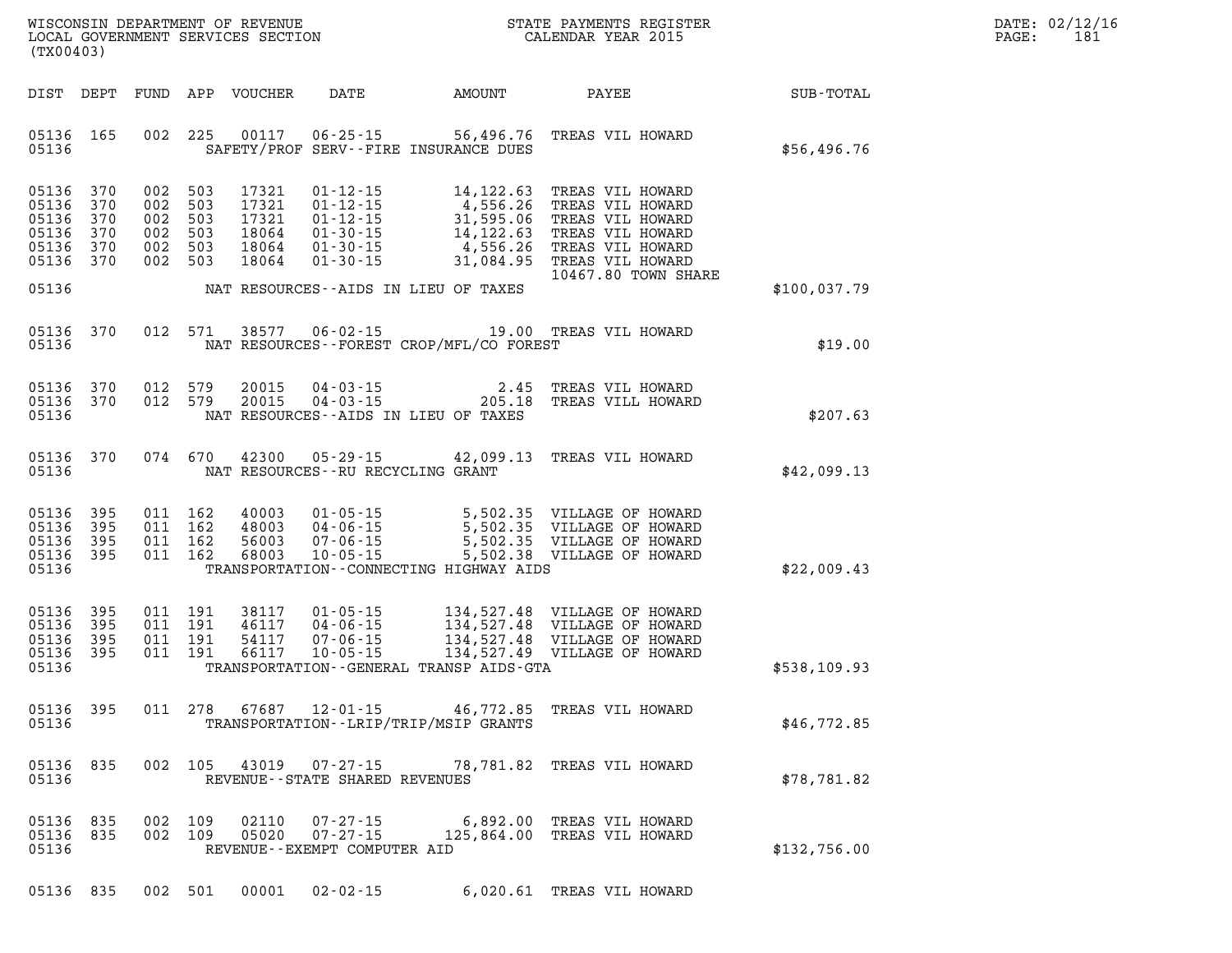| WISCONSIN DEPARTMENT OF REVENUE<br>LOCAL GOVERNMENT SERVICES SECTION<br>(TX00403) |                                        |      |     |         |      | STATE PAYMENTS REGISTER<br>CALENDAR YEAR 2015 |       |                | PAGE: | DATE: 02/12/16<br>182 |
|-----------------------------------------------------------------------------------|----------------------------------------|------|-----|---------|------|-----------------------------------------------|-------|----------------|-------|-----------------------|
| DIST                                                                              | DEPT.                                  | FUND | APP | VOUCHER | DATE | AMOUNT                                        | PAYEE | SUB-TOTAL      |       |                       |
| 05136                                                                             | DOA-PAYMENT FOR MUNICIPAL SERVICES AID |      |     |         |      |                                               |       | \$6,020.61     |       |                       |
| 05136                                                                             | DISTRICT TOTAL APPROPRIATIONS          |      |     |         |      |                                               |       | \$1,023,310.95 |       |                       |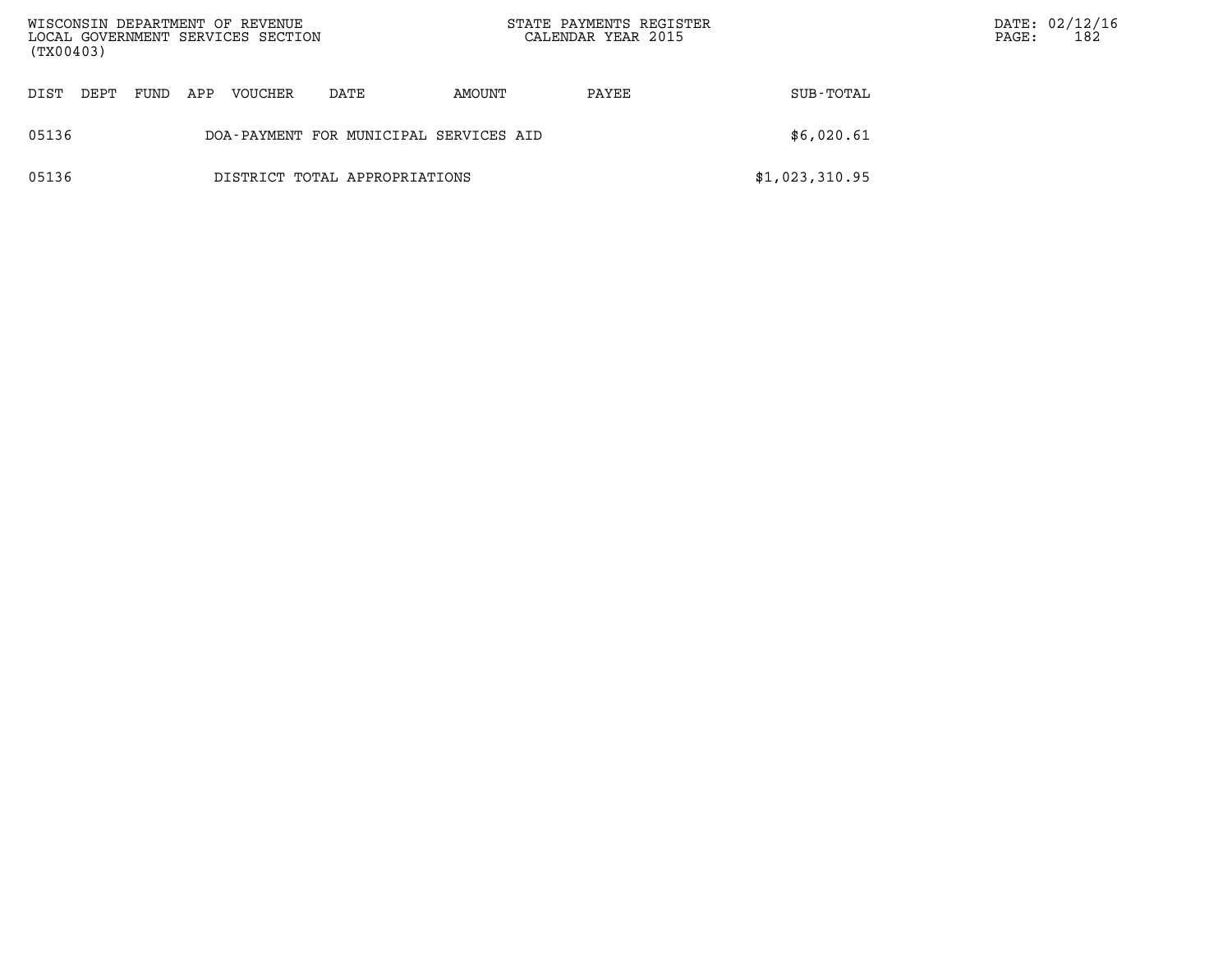| DATE: | 02/12/16 |
|-------|----------|
| PAGE: | 183      |

| WISCONSIN DEPARTMENT OF REVENUE<br>LOCAL GOVERNMENT SERVICES SECTION<br>(TX00403)                 |                                                                                                                                                                                      | STATE PAYMENTS REGISTER<br>CALENDAR YEAR 2015                                                                                          |                  |
|---------------------------------------------------------------------------------------------------|--------------------------------------------------------------------------------------------------------------------------------------------------------------------------------------|----------------------------------------------------------------------------------------------------------------------------------------|------------------|
| DIST<br>DEPT<br><b>FUND</b>                                                                       | APP<br>VOUCHER<br><b>DATE</b>                                                                                                                                                        | AMOUNT<br>PAYEE                                                                                                                        | <b>SUB-TOTAL</b> |
| 05171<br>165<br>002<br>05171                                                                      | 225<br>00118<br>$06 - 25 - 15$<br>SAFETY/PROF SERV--FIRE INSURANCE DUES                                                                                                              | 7,997.51<br>TREAS VIL PULASKI                                                                                                          | \$7,997.51       |
| 370<br>002<br>05171                                                                               | 503<br>17322<br>$01 - 12 - 15$                                                                                                                                                       | 655.18<br>TREAS VIL PULASKI<br>239.55 VILL SHARE                                                                                       |                  |
| 002<br>05171<br>370                                                                               | 503<br>17666<br>$01 - 12 - 15$                                                                                                                                                       | 139.20<br>TREAS VIL PULASKI<br>48.23 VILL SHARE                                                                                        |                  |
| 05171                                                                                             | NAT RESOURCES--AIDS IN LIEU OF TAXES                                                                                                                                                 |                                                                                                                                        | \$794.38         |
| 074<br>05171<br>370<br>05171                                                                      | 670<br>42301<br>$05 - 29 - 15$<br>NAT RESOURCES - - RU RECYCLING GRANT                                                                                                               | 9,788.30<br>TREAS VIL PULASKI                                                                                                          | \$9,788.30       |
| 395<br>011<br>05171<br>05171                                                                      | 185<br>48566<br>$05 - 26 - 15$<br>TRANSPORTATION - - HIGHWAY SAFETY - FEDERAL                                                                                                        | 4,000.00<br>TREAS VIL PULASKI                                                                                                          | \$4,000.00       |
| 05171<br>395<br>011<br>05171<br>395<br>011<br>05171<br>395<br>011<br>05171<br>395<br>011<br>05171 | 191<br>38118<br>$01 - 05 - 15$<br>191<br>46118<br>$04 - 06 - 15$<br>191<br>54118<br>$07 - 06 - 15$<br>191<br>66118<br>$10 - 05 - 15$<br>TRANSPORTATION - - GENERAL TRANSP AIDS - GTA | 42,222.72<br>VILLAGE OF PULASKI<br>42, 222.72<br>VILLAGE OF PULASKI<br>42,222.72<br>VILLAGE OF PULASKI<br>42,222.74 VILLAGE OF PULASKI | \$168,890.90     |
| 05171<br>395<br>011<br>05171                                                                      | 278<br>47268<br>$05 - 07 - 15$<br>TRANSPORTATION - - LRIP/TRIP/MSIP GRANTS                                                                                                           | 50,874.59<br>TREAS VIL PULASKI                                                                                                         | \$50,874.59      |
| 002<br>05171<br>455<br>05171                                                                      | 231<br>$04 - 20 - 15$<br>18<br>JUSTICE - - LAW ENFORCEMENT TRAINING                                                                                                                  | 1,280.00<br>TREAS VIL PULASKI                                                                                                          | \$1,280.00       |
| 05171<br>835<br>002<br>05171                                                                      | 105<br>43020<br>$07 - 27 - 15$<br>REVENUE - - STATE SHARED REVENUES                                                                                                                  | 124,158.51 TREAS VIL PULASKI                                                                                                           | \$124, 158.51    |
| 002<br>05171<br>835<br>002<br>05171<br>835<br>05171                                               | 109<br>02111<br>$07 - 27 - 15$<br>109<br>$07 - 27 - 15$<br>05021<br>REVENUE - - EXEMPT COMPUTER AID                                                                                  | 3,991.00<br>TREAS VIL PULASKI<br>2,803.00<br>TREAS VIL PULASKI                                                                         | \$6,794.00       |
| 835<br>021<br>05171<br>05171                                                                      | 363<br>35508<br>$03 - 23 - 15$<br>REVENUE--LOTTERY CREDIT -                                                                                                                          | 6,823.08<br>TREAS VIL PULASKI                                                                                                          | \$6,823.08       |
| 05171                                                                                             | DISTRICT TOTAL APPROPRIATIONS                                                                                                                                                        |                                                                                                                                        | \$381,401.27     |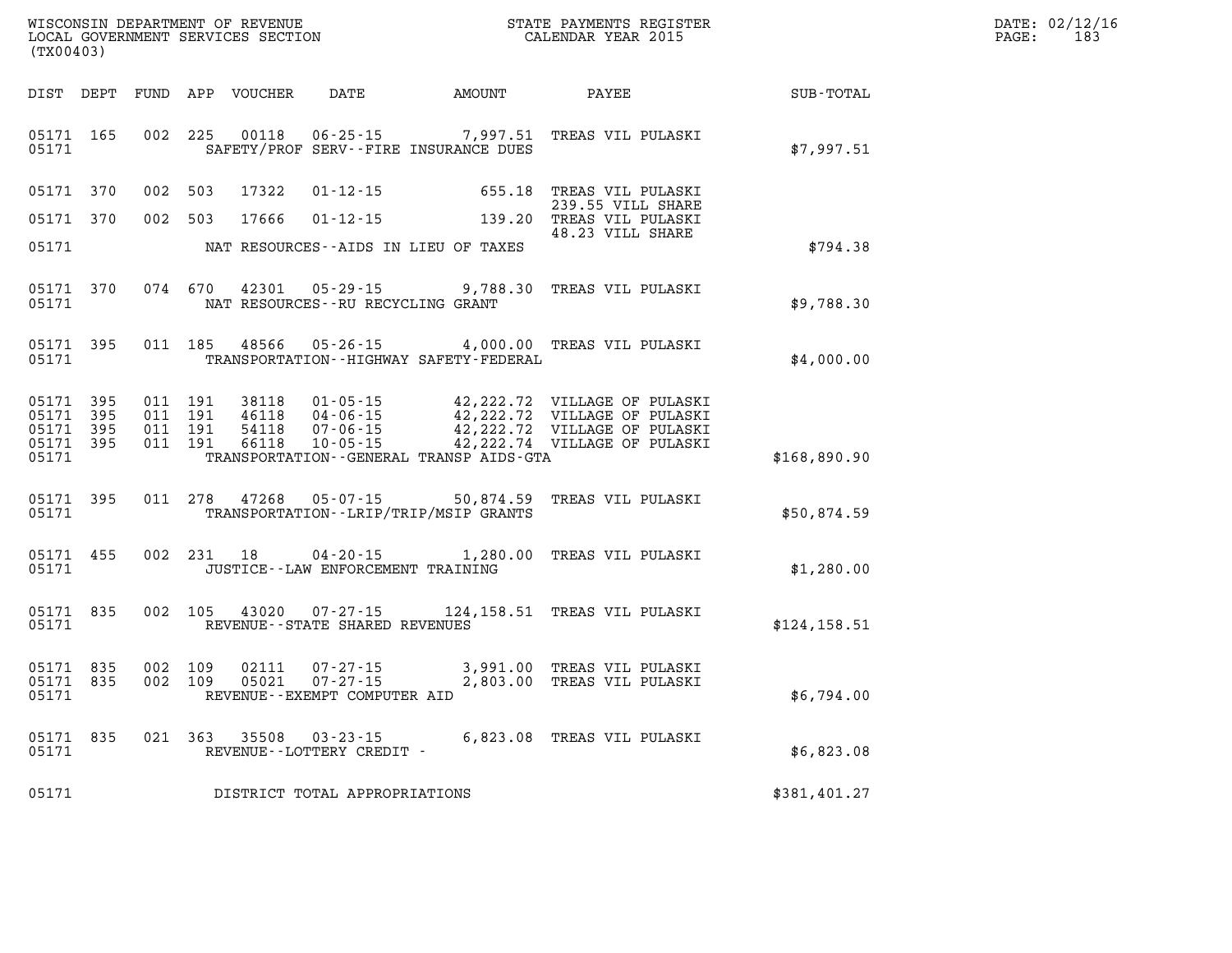| DATE: | 02/12/16 |
|-------|----------|
| PAGE: | 184      |

| (TX00403)                                 |                          | WISCONSIN DEPARTMENT OF REVENUE<br>LOCAL GOVERNMENT SERVICES SECTION |                          | STATE PAYMENTS REGISTER<br>CALENDAR YEAR 2015 |                                                                      |                                                                                      |                                                                                                                                                                   |                  |
|-------------------------------------------|--------------------------|----------------------------------------------------------------------|--------------------------|-----------------------------------------------|----------------------------------------------------------------------|--------------------------------------------------------------------------------------|-------------------------------------------------------------------------------------------------------------------------------------------------------------------|------------------|
| DIST                                      | DEPT                     | FUND                                                                 | APP                      | VOUCHER                                       | DATE                                                                 | AMOUNT                                                                               | PAYEE                                                                                                                                                             | <b>SUB-TOTAL</b> |
| 05178<br>05178                            | 165                      | 002                                                                  | 225                      | 00119                                         | $06 - 25 - 15$                                                       | 41,670.06<br>SAFETY/PROF SERV--FIRE INSURANCE DUES                                   | TREAS VIL SUAMICO                                                                                                                                                 | \$41,670.06      |
| 05178<br>05178                            | 370                      | 012                                                                  | 571                      | 38578                                         | $06 - 02 - 15$                                                       | NAT RESOURCES - - FOREST CROP/MFL/CO FOREST                                          | 116.56 TREAS VIL SUAMICO                                                                                                                                          | \$116.56         |
| 05178<br>05178<br>05178<br>05178<br>05178 | 370<br>370<br>370<br>370 | 012<br>012<br>012<br>012                                             | 579<br>579<br>579<br>579 | 18201<br>18201<br>20016<br>20016              | $04 - 03 - 15$<br>$04 - 03 - 15$<br>$04 - 03 - 15$<br>$04 - 03 - 15$ | 13,249.35<br>14,694.34<br>486.70<br>476.40<br>NAT RESOURCES -- AIDS IN LIEU OF TAXES | TREAS VILL SUAMICO<br>TREAS VILL SUAMICO<br>TREAS VIL SUAMICO<br>TREAS VILL SUAMICO                                                                               | \$28,906.79      |
| 05178<br>05178                            | 370                      | 074                                                                  | 670                      |                                               | NAT RESOURCES -- RU RECYCLING GRANT                                  | 42302 05-29-15 20,549.96                                                             | TREAS VIL SUAMICO                                                                                                                                                 | \$20,549.96      |
| 05178<br>05178<br>05178<br>05178<br>05178 | 395<br>395<br>395<br>395 | 011<br>011<br>011<br>011                                             | 191<br>191<br>191<br>191 | 38119<br>46119<br>54119<br>66119              | $01 - 05 - 15$<br>$04 - 06 - 15$<br>$07 - 06 - 15$<br>$10 - 05 - 15$ | TRANSPORTATION--GENERAL TRANSP AIDS-GTA                                              | 134,597.35 VILLAGE OF SUAMICO<br>134,597.35 VILLAGE OF SUAMICO<br>134,597.35 VILLAGE OF SUAMICO<br>134,597.35 VILLAGE OF SUAMICO<br>134,597.36 VILLAGE OF SUAMICO | \$538,389.41     |
| 05178<br>05178                            | 395                      | 011                                                                  | 278                      | 67694                                         |                                                                      | $12 - 01 - 15$ 46,772.85<br>TRANSPORTATION - - LRIP/TRIP/MSIP GRANTS                 | TREAS VIL SUAMICO                                                                                                                                                 | \$46,772.85      |
| 05178<br>05178                            | 835                      | 002                                                                  | 105                      | 43021                                         | $07 - 27 - 15$<br>REVENUE - - STATE SHARED REVENUES                  | 16,487.43                                                                            | TREAS VIL SUAMICO                                                                                                                                                 | \$16,487.43      |
| 05178<br>05178<br>05178                   | 835<br>835               | 002<br>002                                                           | 109<br>109               | 02112<br>05022                                | $07 - 27 - 15$<br>$07 - 27 - 15$<br>REVENUE--EXEMPT COMPUTER AID     | 10,745.00                                                                            | 1,499.00 TREAS VIL SUAMICO<br>TREAS VIL SUAMICO                                                                                                                   | \$12, 244.00     |
| 05178                                     |                          |                                                                      |                          |                                               | DISTRICT TOTAL APPROPRIATIONS                                        |                                                                                      |                                                                                                                                                                   | \$705,137.06     |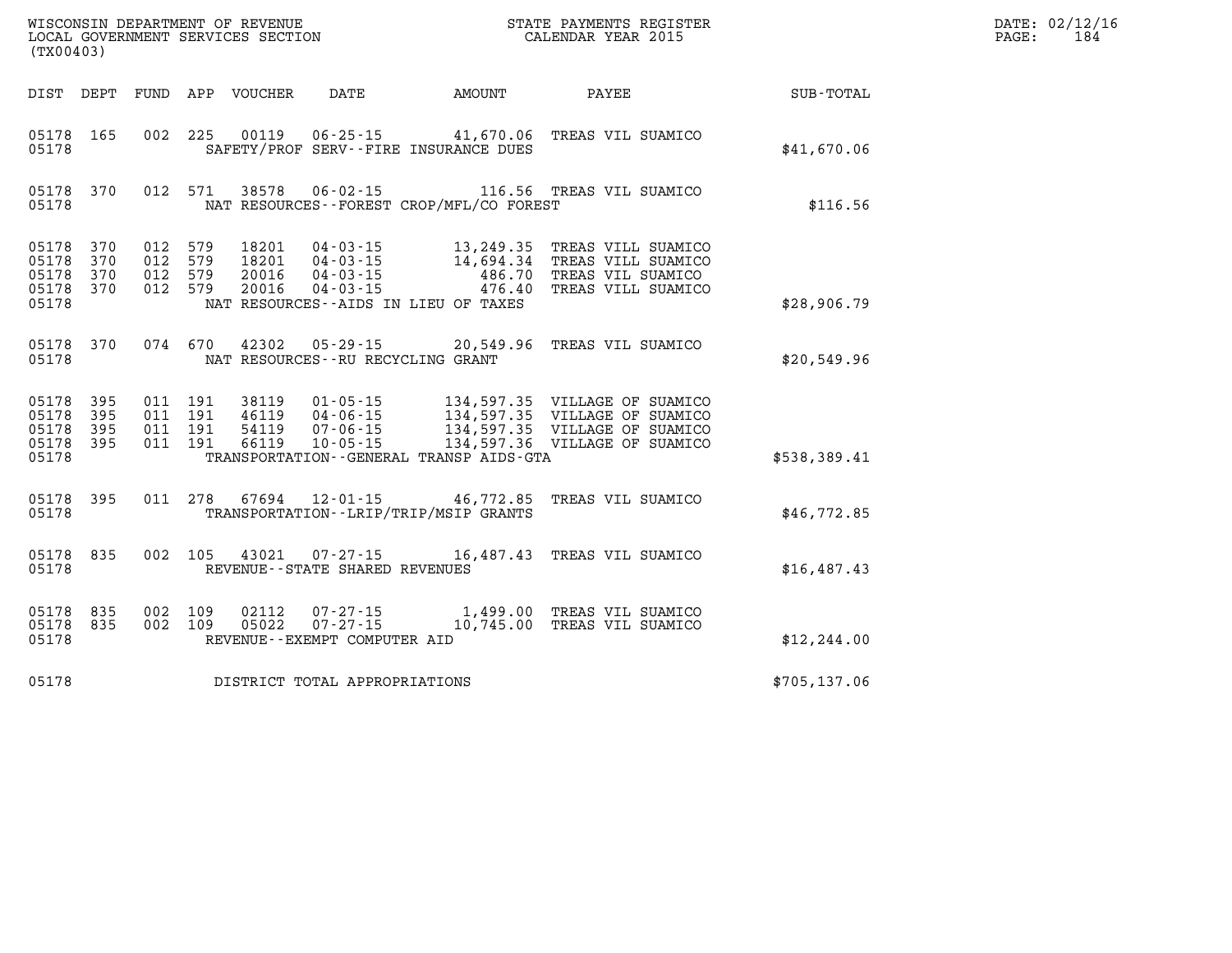|       | LOCAL GOVERNMENT SERVICES SECTION CALENDAR YEAR 2015<br>(TX00403) |  |  |                                 |                                   |                                             |                                                                                                                                                                                                                                                                                                                                                |              | PAGE: | 185 |
|-------|-------------------------------------------------------------------|--|--|---------------------------------|-----------------------------------|---------------------------------------------|------------------------------------------------------------------------------------------------------------------------------------------------------------------------------------------------------------------------------------------------------------------------------------------------------------------------------------------------|--------------|-------|-----|
|       |                                                                   |  |  | DIST DEPT FUND APP VOUCHER DATE |                                   |                                             |                                                                                                                                                                                                                                                                                                                                                |              |       |     |
| 05191 |                                                                   |  |  |                                 |                                   | SAFETY/PROF SERV--FIRE INSURANCE DUES       | 05191 165 002 225 00120 06-25-15 7,993.78 TREAS VIL WRIGHTSTOWN                                                                                                                                                                                                                                                                                | \$7,993.78   |       |     |
| 05191 |                                                                   |  |  |                                 | NAT RESOURCES--RU RECYCLING GRANT |                                             | 05191 370 074 670 42303 05-29-15 5,403.42 TREAS VIL WRIGHTSTOWN                                                                                                                                                                                                                                                                                | \$5,403.42   |       |     |
| 05191 |                                                                   |  |  |                                 |                                   | TRANSPORTATION - - HIGHWAY SAFETY - FEDERAL | 05191 395 011 185 61485 10-01-15 4,000.00 TREAS VIL WRIGHTSTOWN                                                                                                                                                                                                                                                                                | \$4,000.00   |       |     |
| 05191 |                                                                   |  |  |                                 |                                   | TRANSPORTATION--GENERAL TRANSP AIDS-GTA     | $\begin{array}{cccccccc} 05191 & 395 & 011 & 191 & 38120 & 01\cdot 05\cdot 15 & 27\,, 175\,. 22 & \text{VILLAGE OF WRIGHTSTOWN} \\ 05191 & 395 & 011 & 191 & 46120 & 04\cdot 06\cdot 15 & 27\,, 175\,. 22 & \text{VILLAGE OF WRIGHTSTOWN} \\ 05191 & 395 & 011 & 191 & 54120 & 07\cdot 06\cdot 15 & 27\,, 175\,. 22 & \text{VILLAGE OF WRIGHT$ | \$108,700.91 |       |     |
| 05191 |                                                                   |  |  |                                 |                                   | TRANSPORTATION--LRIP/TRIP/MSIP GRANTS       | 05191 395 011 278 58206 08-26-15 46,772.85 TREAS VIL WRIGHTSTOWN                                                                                                                                                                                                                                                                               | \$46,772.85  |       |     |
| 05191 |                                                                   |  |  |                                 | REVENUE--STATE SHARED REVENUES    |                                             | 05191 835 002 105 43022 07-27-15 18,042.61 TREAS VIL WRIGHTSTOWN                                                                                                                                                                                                                                                                               | \$18,042.61  |       |     |
| 05191 | 05191 835<br>05191 835                                            |  |  |                                 | REVENUE--EXEMPT COMPUTER AID      |                                             | 002 109 02113 07-27-15 12,135.00 TREAS VIL WRIGHTSTOWN<br>002 109 03069 07-27-15 7.00 TREAS VIL WRIGHTSTOWN                                                                                                                                                                                                                                    | \$12,142.00  |       |     |
| 05191 |                                                                   |  |  |                                 | DISTRICT TOTAL APPROPRIATIONS     |                                             |                                                                                                                                                                                                                                                                                                                                                | \$203,055.57 |       |     |

**WISCONSIN DEPARTMENT OF REVENUE STATE PAYMENTS REGISTER DATE: 02/12/16**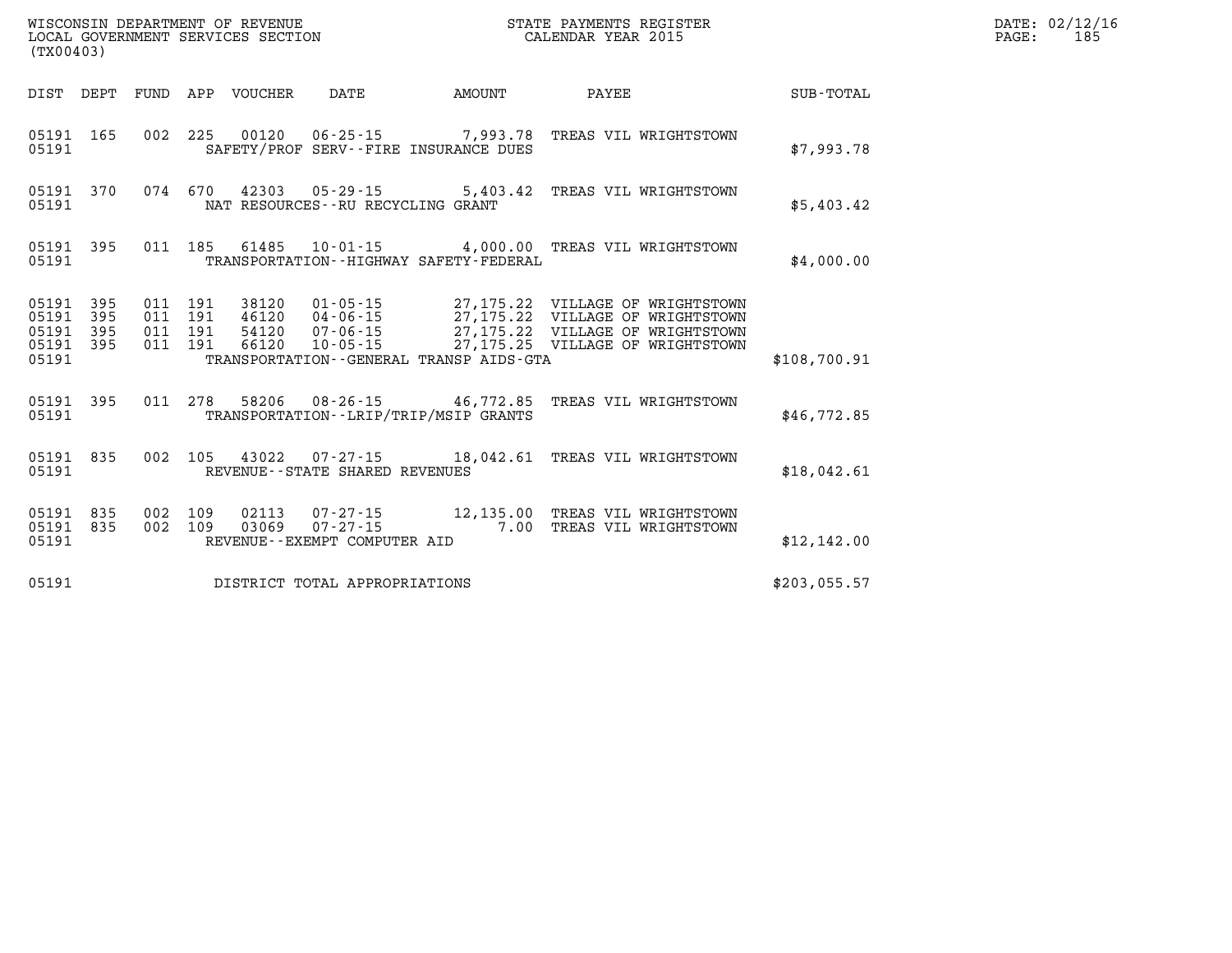| (TX00403)                                                                                  |                                                             |                                                             |                                                                        |                                                                                        | WISCONSIN DEPARTMENT OF REVENUE<br>LOCAL GOVERNMENT SERVICES SECTION                                                                                                             |                                                                                                                      | STATE PAYMENTS REGISTER<br>CALENDAR YEAR 2015                                                                                                                                              |               | DATE: 02/12/16<br>$\mathtt{PAGE}$ :<br>186 |
|--------------------------------------------------------------------------------------------|-------------------------------------------------------------|-------------------------------------------------------------|------------------------------------------------------------------------|----------------------------------------------------------------------------------------|----------------------------------------------------------------------------------------------------------------------------------------------------------------------------------|----------------------------------------------------------------------------------------------------------------------|--------------------------------------------------------------------------------------------------------------------------------------------------------------------------------------------|---------------|--------------------------------------------|
|                                                                                            | DIST DEPT                                                   |                                                             |                                                                        | FUND APP VOUCHER                                                                       | DATE                                                                                                                                                                             | AMOUNT                                                                                                               | PAYEE                                                                                                                                                                                      | SUB-TOTAL     |                                            |
| 05216 165<br>05216                                                                         |                                                             |                                                             | 002 225                                                                | 00121                                                                                  | $06 - 25 - 15$                                                                                                                                                                   | SAFETY/PROF SERV--FIRE INSURANCE DUES                                                                                | 73,394.13 TREAS CITY DE PERE                                                                                                                                                               | \$73,394.13   |                                            |
| 05216                                                                                      | 05216 370                                                   |                                                             |                                                                        | 002 503 17323                                                                          | $01 - 12 - 15$                                                                                                                                                                   | 2,760.19<br>NAT RESOURCES--AIDS IN LIEU OF TAXES                                                                     | TREAS CITY DE PERE<br>766.97 TOWN SHARE                                                                                                                                                    | \$2,760.19    |                                            |
| 05216                                                                                      | 05216 370                                                   |                                                             | 012 573                                                                |                                                                                        | NAT RESOURCES--BOATING PROJECTS                                                                                                                                                  |                                                                                                                      | 02633  05-22-15  5,000.00  TREAS CITY DE PERE                                                                                                                                              | \$5,000.00    |                                            |
| 05216                                                                                      | 05216 370                                                   |                                                             | 012 579                                                                |                                                                                        |                                                                                                                                                                                  | NAT RESOURCES--AIDS IN LIEU OF TAXES                                                                                 | 20017  04-03-15  507.41 TREAS CITY DE PERE                                                                                                                                                 | \$507.41      |                                            |
| 05216                                                                                      | 05216 370                                                   |                                                             | 074 670                                                                | 42304                                                                                  | NAT RESOURCES--RU RECYCLING GRANT                                                                                                                                                |                                                                                                                      | 05-29-15 91,511.77 TREAS CITY DE PERE                                                                                                                                                      | \$91,511.77   |                                            |
| 05216                                                                                      | 05216 370                                                   |                                                             | 074 673                                                                | 42304                                                                                  |                                                                                                                                                                                  | NAT RESOURCES--RU CONSOLIDATED GRANT                                                                                 | 05-29-15 6,308.28 TREAS CITY DE PERE                                                                                                                                                       | \$6,308.28    |                                            |
| 05216<br>05216<br>05216<br>05216<br>05216                                                  | - 395<br>395<br>395<br>-395                                 |                                                             | 011 162<br>011 162<br>011 162<br>011 162                               | 40004<br>56004<br>68004                                                                | $01 - 05 - 15$<br>48004 04-06-15<br>07-06-15<br>$10 - 05 - 15$                                                                                                                   | TRANSPORTATION--CONNECTING HIGHWAY AIDS                                                                              | 18,305.74 CITY OF DE PERE<br>18,305.74 CITY OF DE PERE<br>18,305.74 CITY OF DE PERE<br>18,305.75 CITY OF DE PERE                                                                           | \$73, 222.97  |                                            |
| 05216 395<br>05216<br>05216<br>05216<br>05216                                              | 395<br>395<br>395                                           |                                                             | 011 191<br>011 191<br>011 191<br>011 191                               | 38121<br>46121<br>54121<br>66121                                                       | $01 - 05 - 15$<br>$04 - 06 - 15$<br>04 - 06 - 15<br>07 - 06 - 15                                                                                                                 | TRANSPORTATION - - GENERAL TRANSP AIDS - GTA                                                                         | 225,561.85 CITY OF DE PERE<br>225,561.85 CITY OF DE PERE<br>225,561.85 CITY OF DE PERE<br>10-05-15 225,561.86 CITY OF DE PERE                                                              | \$902, 247.41 |                                            |
| 05216                                                                                      | 05216 395                                                   |                                                             |                                                                        | 011 278 38487                                                                          | $02 - 04 - 15$                                                                                                                                                                   | TRANSPORTATION - - LRIP/TRIP/MSIP GRANTS                                                                             | 52,814.77 TREAS CITY DE PERE                                                                                                                                                               | \$52,814.77   |                                            |
| 05216<br>05216<br>05216<br>05216<br>05216<br>05216<br>05216<br>05216<br>05216<br>05216 435 | 435<br>435<br>435<br>435<br>435<br>435<br>435<br>435<br>435 | 005<br>005<br>005<br>005<br>005<br>005<br>005<br>005<br>005 | 000<br>000<br>000<br>000<br>000<br>000<br>000<br>000<br>000<br>005 000 | 90511<br>90514<br>90515<br>90517<br>90518<br>90519<br>90600<br>90601<br>90604<br>90607 | $01 - 01 - 15$<br>$02 - 01 - 15$<br>$03 - 01 - 15$<br>$04 - 01 - 15$<br>$05 - 01 - 15$<br>$06 - 01 - 15$<br>$07 - 01 - 15$<br>$08 - 01 - 15$<br>$09 - 01 - 15$<br>$10 - 01 - 15$ | 5,262.00<br>4,832.00<br>4,830.00<br>5,453.00<br>7,692.00<br>4,477.00<br>3,444.00<br>2,103.00<br>2,005.00<br>1,137.00 | CITY OF DE PERE<br>CITY OF DE PERE<br>CITY OF DE PERE<br>CITY OF DE PERE<br>CITY OF DE PERE<br>CITY OF DE PERE<br>CITY OF DE PERE<br>CITY OF DE PERE<br>CITY OF DE PERE<br>CITY OF DE PERE |               |                                            |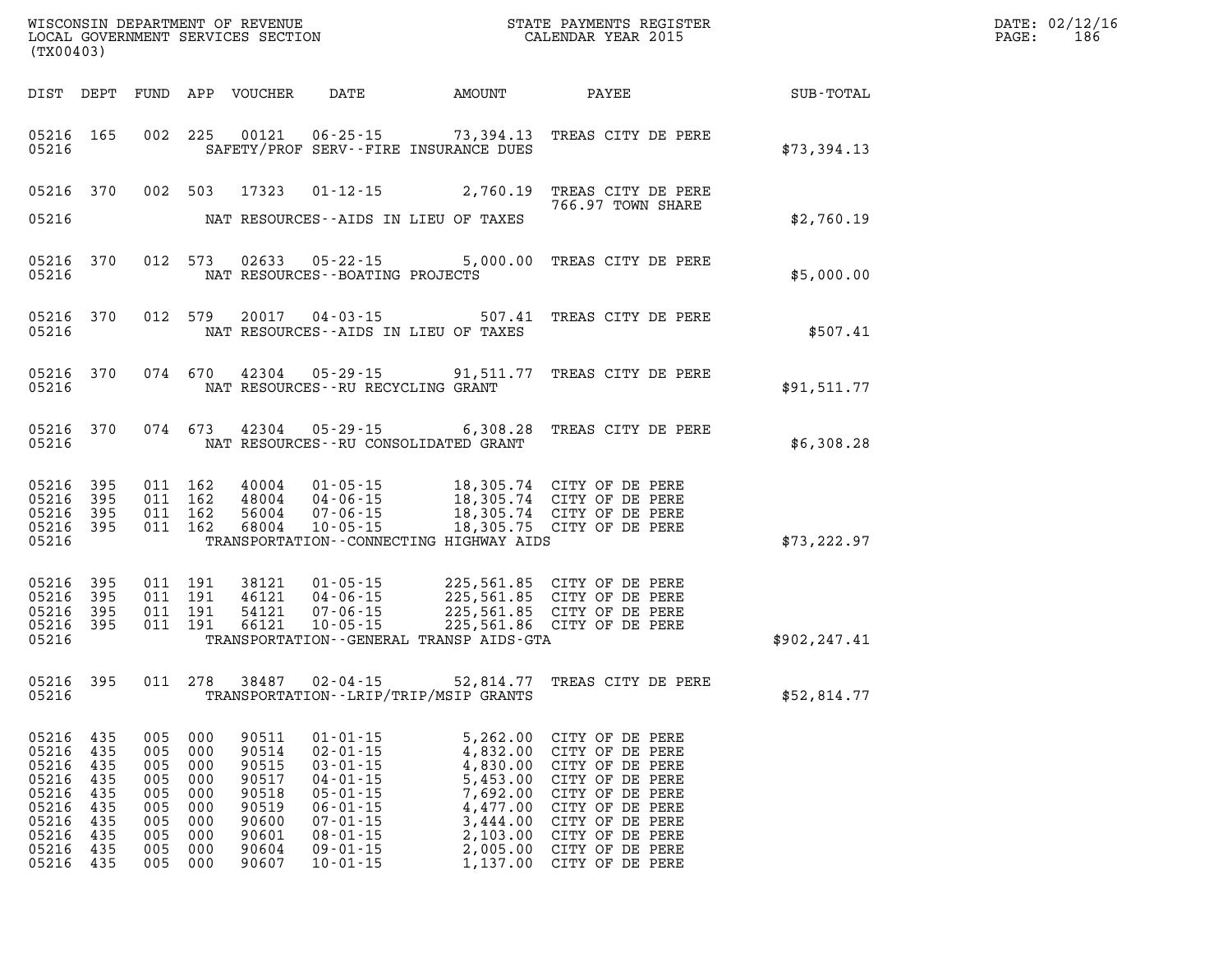| (TX00403)                       |            |            |                |                  |                                      |                                           | LOCAL GOVERNMENT SERVICES SECTION CALEMDAR YEAR 2015                                                |                |
|---------------------------------|------------|------------|----------------|------------------|--------------------------------------|-------------------------------------------|-----------------------------------------------------------------------------------------------------|----------------|
| DIST                            | DEPT       |            |                | FUND APP VOUCHER |                                      | DATE AMOUNT                               | PAYEE SUB-TOTAL                                                                                     |                |
| 05216 435<br>05216 435<br>05216 |            | 005<br>005 | 000<br>000     |                  | HEALTH SERVICES--STATE/FED AIDS      |                                           | 90609  11-02-15  19,931.00  CITY OF DE PERE<br>90611  12-01-15  4,807.00  CITY OF DE PERE           | \$65,973.00    |
| 05216 435<br>05216              |            |            | 005 162        |                  |                                      | HS--AMBULANCE FUNDING ASSISTANCE GRANTS   | 01DHS  09-17-15  6,899.25 DE PERE FIRE RESCUE                                                       | \$6,899.25     |
| 05216<br>05216                  | 435        |            |                |                  |                                      | HS--PREPAID MEDICAL TRANSPORT REIMBURSE   | 005 163 01LGS 11-16-15 22,545.80 DHS PREPAID MEDICAL TRANSPORT                                      | \$22,545.80    |
| 05216<br>05216                  | 455        |            | 002 231        | 16               | JUSTICE - - LAW ENFORCEMENT TRAINING |                                           | 04-20-15 5,440.00 TREAS CITY DE PERE                                                                | \$5,440.00     |
| 05216 455<br>05216              |            |            | 002 241        |                  |                                      | JUSTICE -- CEASE AND OTHER FEDERAL GRANTS | 07181  07-02-15  1,399.50  TREAS CITY DE PERE                                                       | \$1,399.50     |
| 05216<br>05216                  | 835        | 002        |                |                  | REVENUE - - STATE SHARED REVENUES    |                                           | 105 43023 07-27-15 397,013.85 TREAS CITY DE PERE                                                    | \$397,013.85   |
| 05216<br>05216 835<br>05216     | 835        | 002<br>002 | 109<br>109     |                  | REVENUE--EXEMPT COMPUTER AID         |                                           | 02114  07-27-15  97,779.00 TREAS CITY DE PERE<br>05023  07-27-15  289,499.00 TREAS CITY DE PERE     | \$387,278.00   |
| 05216<br>05216 835<br>05216     | 835        | 002<br>002 | 302<br>302     |                  |                                      | REVENUE-FIRST DOLLAR/SCHOOL LEVY CREDITS  | 10006  07-27-15  3,092,379.16  TREAS CITY DE PERE<br>11006  07-27-15  535,736.90 TREAS CITY DE PERE | \$3,628,116.06 |
| 05216<br>05216<br>05216         | 835<br>835 | 021        | 363<br>021 363 | 35509<br>37145   | REVENUE--LOTTERY CREDIT -            |                                           | 03-23-15 2,620.02 TREAS CITY DE PERE<br>03-23-15 664,818.00 TREAS CITY DE PERE                      | \$667,438.02   |
| 05216                           |            |            |                |                  | DISTRICT TOTAL APPROPRIATIONS        |                                           |                                                                                                     | \$6,389,870.41 |

**DATE: 02/12/16<br>PAGE: 187** 

**WISCONSIN DEPARTMENT OF REVENUE STATE PAYMENTS REGISTER**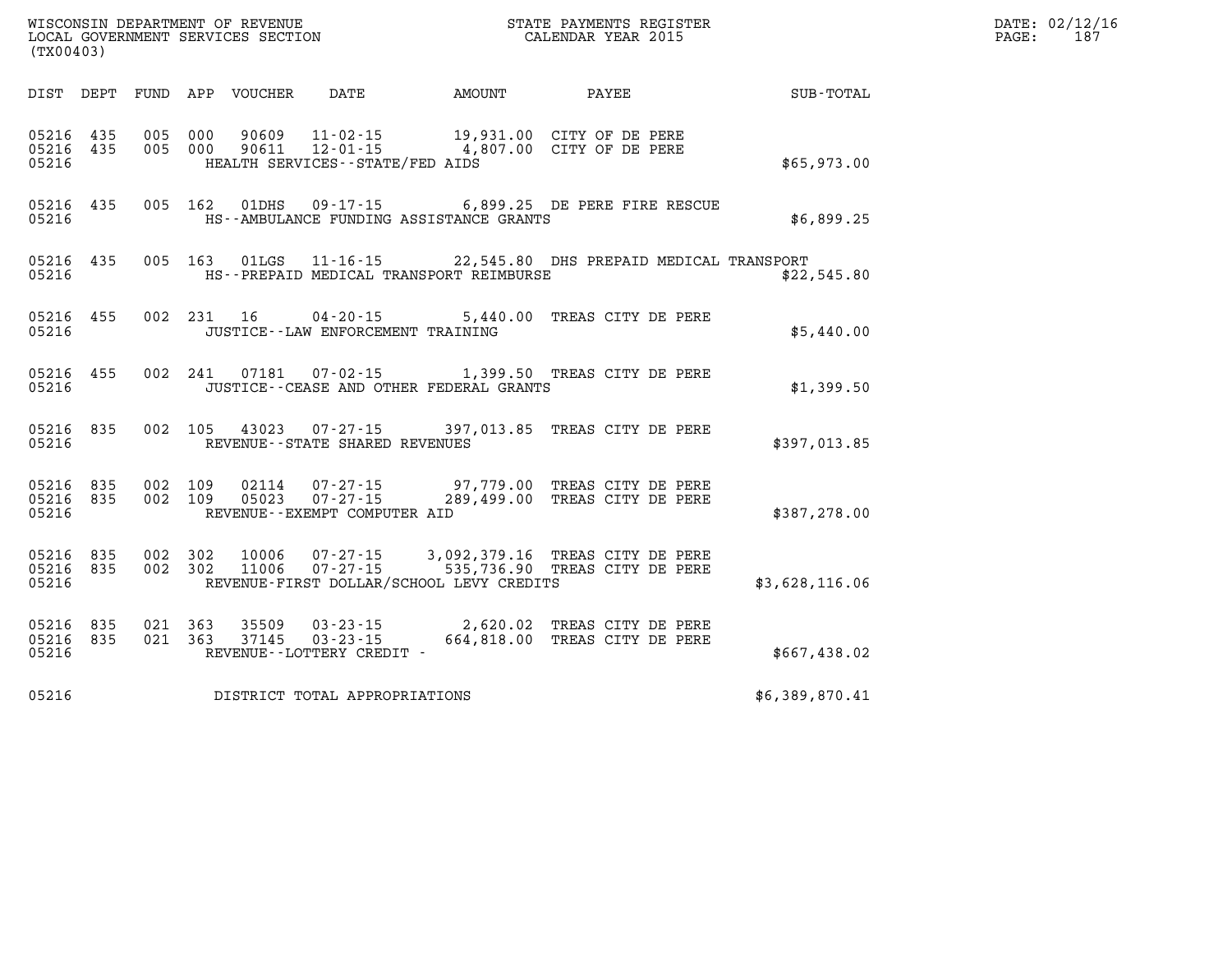| (TX00403)                                         |            |                                          |                                  |                                                                      |                                                |                                                                                                                                                                                                                          |                         |             | $\mathtt{PAGE:}$ | DATE: 02/12/16<br>188 |
|---------------------------------------------------|------------|------------------------------------------|----------------------------------|----------------------------------------------------------------------|------------------------------------------------|--------------------------------------------------------------------------------------------------------------------------------------------------------------------------------------------------------------------------|-------------------------|-------------|------------------|-----------------------|
|                                                   |            |                                          |                                  |                                                                      |                                                |                                                                                                                                                                                                                          |                         |             |                  |                       |
|                                                   |            |                                          |                                  |                                                                      | 05231 SAFETY/PROF SERV--FIRE INSURANCE DUES    | 05231 165 002 225 00122 06-25-15 226,337.76 TREAS CITY GREEN BAY                                                                                                                                                         | EEN BAY<br>\$226,337.76 |             |                  |                       |
|                                                   |            |                                          |                                  |                                                                      |                                                | 05231 370 002 503 17324 01-12-15 432.52 TREAS CITY GREEN BAY<br>162.70 CITY SHARE<br>162.70 CITY SHARE                                                                                                                   |                         |             |                  |                       |
|                                                   |            |                                          |                                  |                                                                      | 05231 NAT RESOURCES--AIDS IN LIEU OF TAXES     |                                                                                                                                                                                                                          |                         | \$432.52    |                  |                       |
|                                                   |            |                                          |                                  | 05231 NAT RESOURCES--BOAT PATROL                                     |                                                | 05231 370 012 381 00601 03-31-15 5,408.19 TREAS CITY GREEN BAY \$5,408.19                                                                                                                                                |                         |             |                  |                       |
|                                                   |            |                                          |                                  |                                                                      |                                                | 05231 370 012 550 00601 03-31-15 18,739.36 TREAS CITY GREEN BAY<br>05231 05231 NAT RESOURCES--BOATING ENFORCEMENT AIDS                                                                                                   |                         |             |                  |                       |
|                                                   |            |                                          |                                  |                                                                      | 05231 NAT RESOURCES--FOREST CROP/MFL/CO FOREST | 05231 370 012 571 38579 06-02-15 15.81 TREAS CITY GREEN BAY                                                                                                                                                              |                         | \$15.81     |                  |                       |
|                                                   |            |                                          |                                  |                                                                      | 05231 NAT RESOURCES--RU RECYCLING GRANT        | 05231 370 074 670 42305 05-29-15 407,345.21 TREAS CITY GREEN BAY                                                                                                                                                         | \$407,345.21            |             |                  |                       |
|                                                   |            |                                          |                                  |                                                                      | 05231 NAT RESOURCES--RU CONSOLIDATED GRANT     | 05231 370 074 673 42305 05-29-15 27,317.61 TREAS CITY GREEN BAY<br>\$27,317.61 \$27,317.61                                                                                                                               |                         |             |                  |                       |
|                                                   |            |                                          |                                  |                                                                      |                                                | 05231 370 095 512 01490 01-08-15 50,156.25 TREAS CITY GREEN BAY<br>\$50,156.25 \$                                                                                                                                        |                         |             |                  |                       |
| 05231 395<br>05231 395<br>05231 395               | 05231 395  |                                          |                                  |                                                                      |                                                | 011 162 40005 01-05-15 163,292.08 CITY OF GREEN BAY<br>011 162 48005 04-06-15 163,292.08 CITY OF GREEN BAY<br>011 162 56005 07-06-15 163,292.08 CITY OF GREEN BAY<br>011 162 68005 10-05-15 163,292.11 CITY OF GREEN BAY |                         |             |                  |                       |
| 05231                                             |            |                                          |                                  |                                                                      | TRANSPORTATION - CONNECTING HIGHWAY AIDS       |                                                                                                                                                                                                                          | \$653,168.35            |             |                  |                       |
|                                                   |            |                                          |                                  |                                                                      | 05231 TRANSPORTATION--LIFT BRIDGE AIDS         | 05231 395 011 164 51888 06-29-15 319,925.89 TREAS CITY GREEN BAY                                                                                                                                                         | \$319,925.89            |             |                  |                       |
| 05231                                             | 05231 395  |                                          | 011 175 43693                    | $03 - 31 - 15$                                                       | TRANSPORTATION - - PARATRANSIT AIDS, STATE     | 73,354.00 TREAS CITY GREEN BAY                                                                                                                                                                                           |                         | \$73,354.00 |                  |                       |
| 05231 395<br>05231<br>05231<br>05231 395<br>05231 | 395<br>395 | 011 176<br>011 176<br>011 176<br>011 176 | 58002<br>60002<br>62002<br>62081 | $06 - 25 - 15$<br>$07 - 06 - 15$<br>$09 - 30 - 15$<br>$10 - 08 - 15$ | TRANSPORTATION--BICYCLE & PEDESTRIAN AID       | 604,045.00 CITY OF GREEN BAY<br>604,045.00 CITY OF GREEN BAY<br>604,045.00 CITY OF GREEN BAY<br>215,413.00 TREAS CITY GREEN BAY                                                                                          | \$2,027,548.00          |             |                  |                       |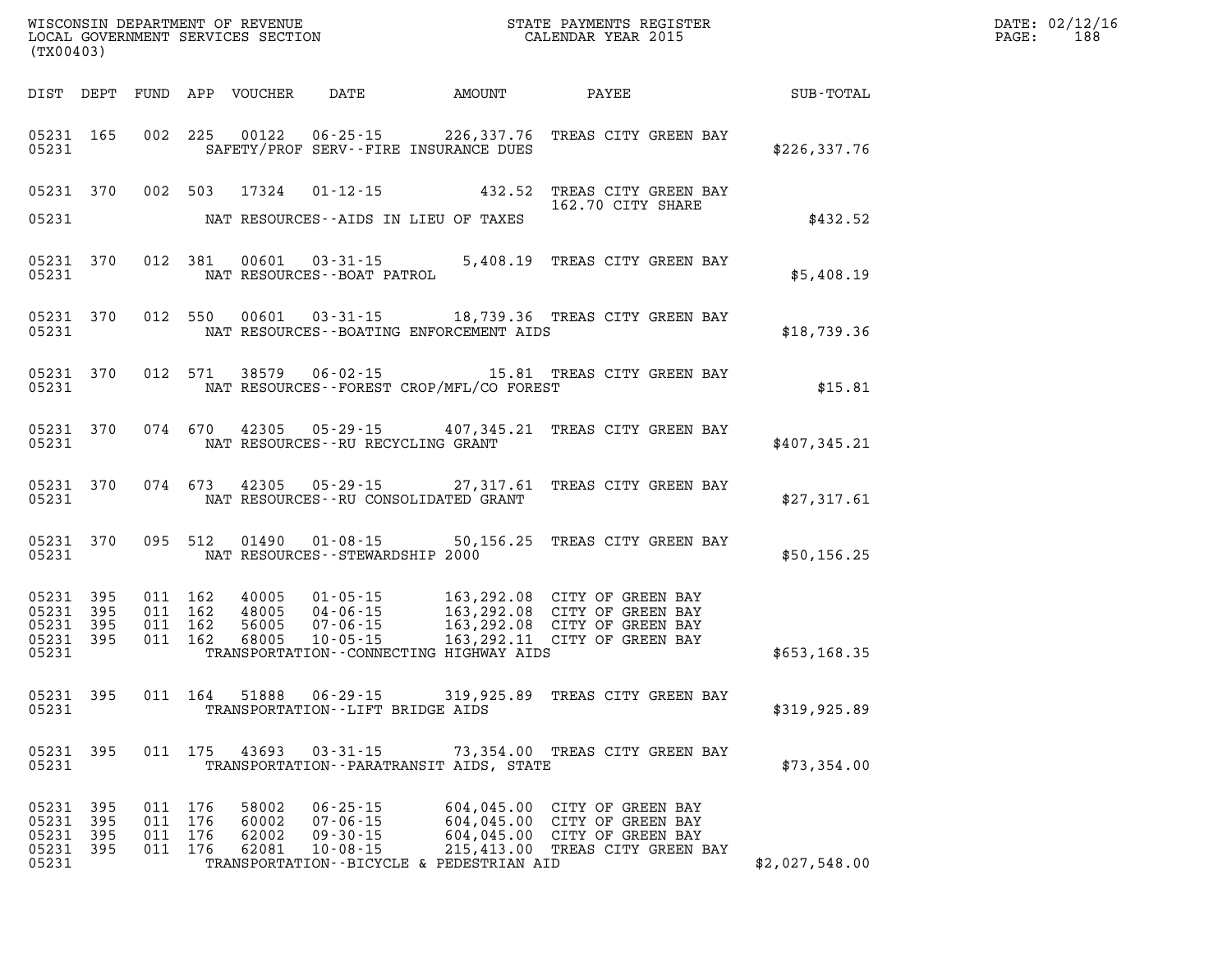**(TX00403)** 

| DIST                                                                                                                                                                                                                                                                                                  | DEPT                                                                                                                                                                                                                         | FUND                                                                                                                                                                                                                         | APP                                                                                                                                                                                                                          | <b>VOUCHER</b>                   | DATE                                                                 | AMOUNT                                                                                                                                                                                                                                                                                                                                                                                               | PAYEE                                                                                                                                                                                                                                                                                                                                                                                                                                                                                                                                                                                                                                                                                                                                                                                                                     | SUB-TOTAL      |
|-------------------------------------------------------------------------------------------------------------------------------------------------------------------------------------------------------------------------------------------------------------------------------------------------------|------------------------------------------------------------------------------------------------------------------------------------------------------------------------------------------------------------------------------|------------------------------------------------------------------------------------------------------------------------------------------------------------------------------------------------------------------------------|------------------------------------------------------------------------------------------------------------------------------------------------------------------------------------------------------------------------------|----------------------------------|----------------------------------------------------------------------|------------------------------------------------------------------------------------------------------------------------------------------------------------------------------------------------------------------------------------------------------------------------------------------------------------------------------------------------------------------------------------------------------|---------------------------------------------------------------------------------------------------------------------------------------------------------------------------------------------------------------------------------------------------------------------------------------------------------------------------------------------------------------------------------------------------------------------------------------------------------------------------------------------------------------------------------------------------------------------------------------------------------------------------------------------------------------------------------------------------------------------------------------------------------------------------------------------------------------------------|----------------|
| 05231<br>05231<br>05231<br>05231<br>05231                                                                                                                                                                                                                                                             | 395<br>395<br>395<br>395                                                                                                                                                                                                     | 011<br>011<br>011<br>011                                                                                                                                                                                                     | 182<br>182<br>182<br>182                                                                                                                                                                                                     | 38719<br>47161<br>56672<br>68309 | $02 - 10 - 15$<br>$05 - 11 - 15$<br>$08 - 13 - 15$<br>$12 - 10 - 15$ | TRANSPORTATION - - TRANSIT AIDS - FEDERAL                                                                                                                                                                                                                                                                                                                                                            |                                                                                                                                                                                                                                                                                                                                                                                                                                                                                                                                                                                                                                                                                                                                                                                                                           | \$17,847.76    |
| 05231<br>05231<br>05231<br>05231<br>05231<br>05231<br>05231<br>05231<br>05231<br>05231<br>05231<br>05231<br>05231<br>05231<br>05231<br>05231<br>05231<br>05231<br>05231<br>05231<br>05231<br>05231<br>05231<br>05231<br>05231<br>05231<br>05231<br>05231<br>05231<br>05231<br>05231<br>05231<br>05231 | 395<br>395<br>395<br>395<br>395<br>395<br>395<br>395<br>395<br>395<br>395<br>395<br>395<br>395<br>395<br>395<br>395<br>395<br>395<br>395<br>395<br>395<br>395<br>395<br>395<br>395<br>395<br>395<br>395<br>395<br>395<br>395 | 011<br>011<br>011<br>011<br>011<br>011<br>011<br>011<br>011<br>011<br>011<br>011<br>011<br>011<br>011<br>011<br>011<br>011<br>011<br>011<br>011<br>011<br>011<br>011<br>011<br>011<br>011<br>011<br>011<br>011<br>011<br>011 | 185<br>185<br>185<br>185<br>185<br>185<br>185<br>185<br>185<br>185<br>185<br>185<br>185<br>185<br>185<br>185<br>185<br>185<br>185<br>185<br>185<br>185<br>185<br>185<br>185<br>185<br>185<br>185<br>185<br>185<br>185<br>185 | 37548<br>37618<br>39792          | $01 - 28 - 15$<br>$01 - 29 - 15$<br>$02 - 18 - 15$                   | 4,654.17<br>11,631.56<br>3,185.81<br>$\begin{array}{cccc} 37618&01\cdot29\cdot15&14\cdot631.56&1\\ 39792&02\cdot18\cdot15&3\cdot125.81&11\\ 42318&03\cdot16\cdot15&3\cdot1207.86&1\\ 42318&03\cdot16\cdot15&7\cdot374.09&1\\ 45790&04\cdot23\cdot15&7\cdot131.03&1\\ 45790&04\cdot23\cdot15&7\cdot601.60&1\\ 45790&04\cdot23\cdot15&7\cdot601.60&1\\$<br>TRANSPORTATION - - HIGHWAY SAFETY - FEDERAL | TREAS CITY GREEN BAY<br>TREAS CITY GREEN BAY<br>TREAS CITY GREEN BAY<br>TREAS CITY GREEN BAY<br>TREAS CITY GREEN BAY<br>TREAS CITY GREEN BAY<br>TREAS CITY GREEN BAY<br>TREAS CITY GREEN BAY<br>TREAS CITY GREEN BAY<br>TREAS CITY GREEN BAY<br>TREAS CITY GREEN BAY<br>TREAS CITY GREEN BAY<br>TREAS CITY GREEN BAY<br>TREAS CITY GREEN BAY<br>TREAS CITY GREEN BAY<br>TREAS CITY GREEN BAY<br>TREAS CITY GREEN BAY<br>TREAS CITY GREEN BAY<br>TREAS CITY GREEN BAY<br>TREAS CITY GREEN BAY<br>TREAS CITY GREEN BAY<br>15,823.76 TREAS CITY GREEN BAY<br>TREAS CITY GREEN BAY<br>TREAS CITY GREEN BAY<br>TREAS CITY GREEN BAY<br>TREAS CITY GREEN BAY<br>TREAS CITY GREEN BAY<br>TREAS CITY GREEN BAY<br>TREAS CITY GREEN BAY<br>4,484.04 TREAS CITY GREEN BAY<br>11,188.96 TREAS CITY GREEN BAY<br>TREAS CITY GREEN BAY | \$235,399.80   |
| 05231<br>05231<br>05231<br>05231<br>05231                                                                                                                                                                                                                                                             | 395<br>395<br>395<br>395                                                                                                                                                                                                     | 011<br>011<br>011<br>011                                                                                                                                                                                                     | 191<br>191<br>191<br>191                                                                                                                                                                                                     | 38122<br>46122<br>54122<br>66122 | $01 - 05 - 15$<br>$04 - 06 - 15$<br>$07 - 06 - 15$<br>$10 - 05 - 15$ | TRANSPORTATION--GENERAL TRANSP AIDS-GTA                                                                                                                                                                                                                                                                                                                                                              | 759,978.86 CITY OF GREEN BAY<br>759,978.86 CITY OF GREEN BAY<br>759,978.86 CITY OF GREEN BAY<br>759,978.87 CITY OF GREEN BAY                                                                                                                                                                                                                                                                                                                                                                                                                                                                                                                                                                                                                                                                                              | \$3,039,915.45 |
| 05231<br>05231                                                                                                                                                                                                                                                                                        | 395                                                                                                                                                                                                                          | 011                                                                                                                                                                                                                          | 278                                                                                                                                                                                                                          | 58194                            | $08 - 26 - 15$                                                       | TRANSPORTATION - - LRIP/TRIP/MSIP GRANTS                                                                                                                                                                                                                                                                                                                                                             | 219,484.95 TREAS CITY GREEN BAY                                                                                                                                                                                                                                                                                                                                                                                                                                                                                                                                                                                                                                                                                                                                                                                           | \$219,484.95   |
| 05231                                                                                                                                                                                                                                                                                                 | 395                                                                                                                                                                                                                          | 011                                                                                                                                                                                                                          | 562                                                                                                                                                                                                                          | 41486                            | $03 - 18 - 15$                                                       | 996.95                                                                                                                                                                                                                                                                                                                                                                                               | TREAS CITY GREEN BAY                                                                                                                                                                                                                                                                                                                                                                                                                                                                                                                                                                                                                                                                                                                                                                                                      |                |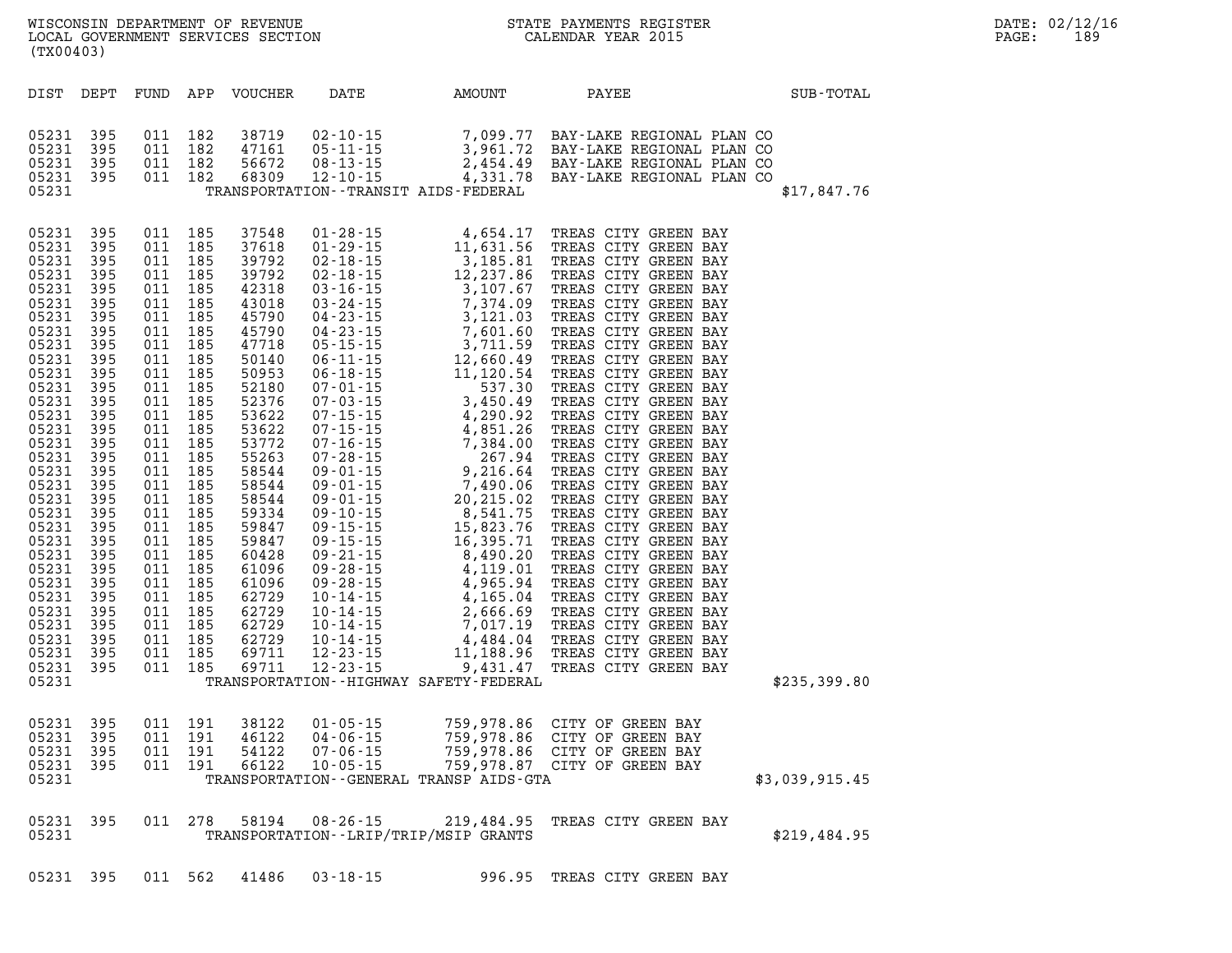| DATE: | 02/12/16 |
|-------|----------|
| PAGE: | 190      |

| AMOUNT<br>PAYEE                                                                                                                                        | SUB-TOTAL    |  |
|--------------------------------------------------------------------------------------------------------------------------------------------------------|--------------|--|
| TREAS CITY GREEN BAY<br>1,402.43<br>1,770.72<br>1,957.32<br>TREAS CITY GREEN BAY<br>TREAS CITY GREEN BAY                                               | \$6,127.42   |  |
| 09-17-15 13,999.46 CITY OF GREEN BAY FIRE DEPT<br>HS--AMBULANCE FUNDING ASSISTANCE GRANTS                                                              | \$13,999.46  |  |
| 11-16-15 230, 674.21 DHS PREPAID MEDICAL TRANSPORT<br>HS--PREPAID MEDICAL TRANSPORT REIMBURSE                                                          | \$230,674.21 |  |
| $04 - 27 - 15$ 28,320.00<br>TREAS CITY GREEN BAY<br>JUSTICE -- LAW ENFORCEMENT TRAINING                                                                | \$28,320.00  |  |
| $08 - 24 - 15$<br>30,977.28<br>TREAS CITY GREEN BAY<br>JUSTICE - - TRUANCY PROGRAM - GRANT FUNDS                                                       | \$30,977.28  |  |
| 60,717.00<br>TREAS CITY GREEN BAY<br>60,717.00<br>TREAS CITY GREEN BAY<br>DOJ--UNIFORM BEAT PATROL OFFICER GRANT                                       | \$121,434.00 |  |
| 4,575.00<br>TREAS CITY GREEN BAY<br>JUSTICE - - COURT IMPROVEMENT GRANTS                                                                               | \$4,575.00   |  |
| 11,268.85<br>TREAS CITY GREEN BAY<br>11,268.85<br>TREAS CITY GREEN BAY<br>11,268.85<br>TREAS CITY GREEN BAY<br>MILITARY AFFAIRS-EMER MGMT--HAZMAT AIDS | \$33,806.55  |  |
| 3,500.00<br>TREAS CITY GREEN BAY<br>MILITARY AFFAIRS--HOMELAND SEC GRANT                                                                               | \$3,500.00   |  |
| 4,209,398.06 TREAS CITY GREEN BAY<br>REVENUE - - STATE SHARED REVENUES<br>\$4,209,398.06                                                               |              |  |
| 826,773.00<br>TREAS CITY GREEN BAY<br>683,168.00<br>TREAS CITY GREEN BAY<br>REVENUE - - EXEMPT COMPUTER AID<br>\$1,509,941.00                          |              |  |
| 9,149,334.90<br>TREAS CITY GREEN BAY<br>2,062,841.30<br>TREAS CITY GREEN BAY<br>REVENUE-FIRST DOLLAR/SCHOOL LEVY CREDITS<br>\$11, 212, 176.20          |              |  |

**WISCONSIN DEPARTMENT OF REVENUE STATE STATE PAYMENTS REGISTER**<br>LOCAL GOVERNMENT SERVICES SECTION STATE: OF BALENDAR YEAR 2015

LOCAL GOVERNMENT SERVICES SECTION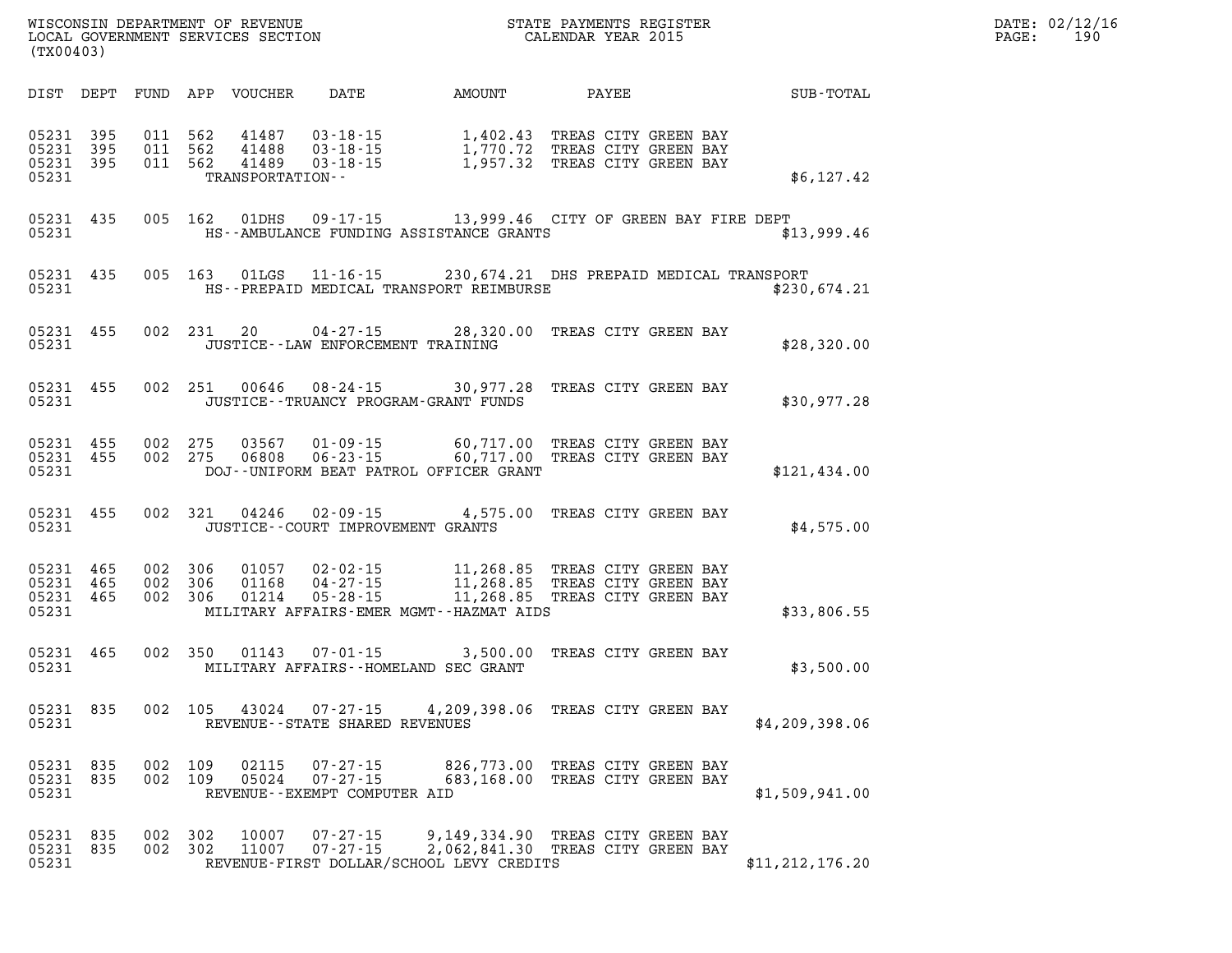| (TX00403)               |            |            |            | WISCONSIN DEPARTMENT OF REVENUE<br>LOCAL GOVERNMENT SERVICES SECTION |                                                          |                                                      | STATE PAYMENTS REGISTER<br>CALENDAR YEAR 2015 | PAGE:     | DATE: 02/12/16<br>191 |  |  |
|-------------------------|------------|------------|------------|----------------------------------------------------------------------|----------------------------------------------------------|------------------------------------------------------|-----------------------------------------------|-----------|-----------------------|--|--|
| DIST                    | DEPT       | FUND       | APP        | VOUCHER                                                              | DATE                                                     | AMOUNT                                               | PAYEE                                         |           | SUB-TOTAL             |  |  |
| 05231 835<br>05231      |            | 002        | 501        | 00001                                                                | 02-02-15                                                 | 480,772.93<br>DOA-PAYMENT FOR MUNICIPAL SERVICES AID | TREAS CITY GREEN BAY                          |           | \$480,772.93          |  |  |
| 05231<br>05231<br>05231 | 835<br>835 | 021<br>021 | 363<br>363 | 35510<br>37146                                                       | $03 - 23 - 15$<br>03-23-15<br>REVENUE - - LOTTERY CREDIT | 23,143.15<br>2,343,623.40                            | TREAS CITY<br>TREAS CITY GREEN BAY            | GREEN BAY | \$2,366,766.55        |  |  |
| 05231 855<br>05231      |            | 011        | 461        | 01DOT                                                                | 12-01-15                                                 | REVENUE--RAIL TERMINAL TAX DISTRIBUTION              | 2,302.64 TREAS CITY GREEN BAY                 |           | \$2,302.64            |  |  |
| 05231                   |            |            |            |                                                                      | DISTRICT TOTAL APPROPRIATIONS                            |                                                      |                                               |           | \$27,577,168.21       |  |  |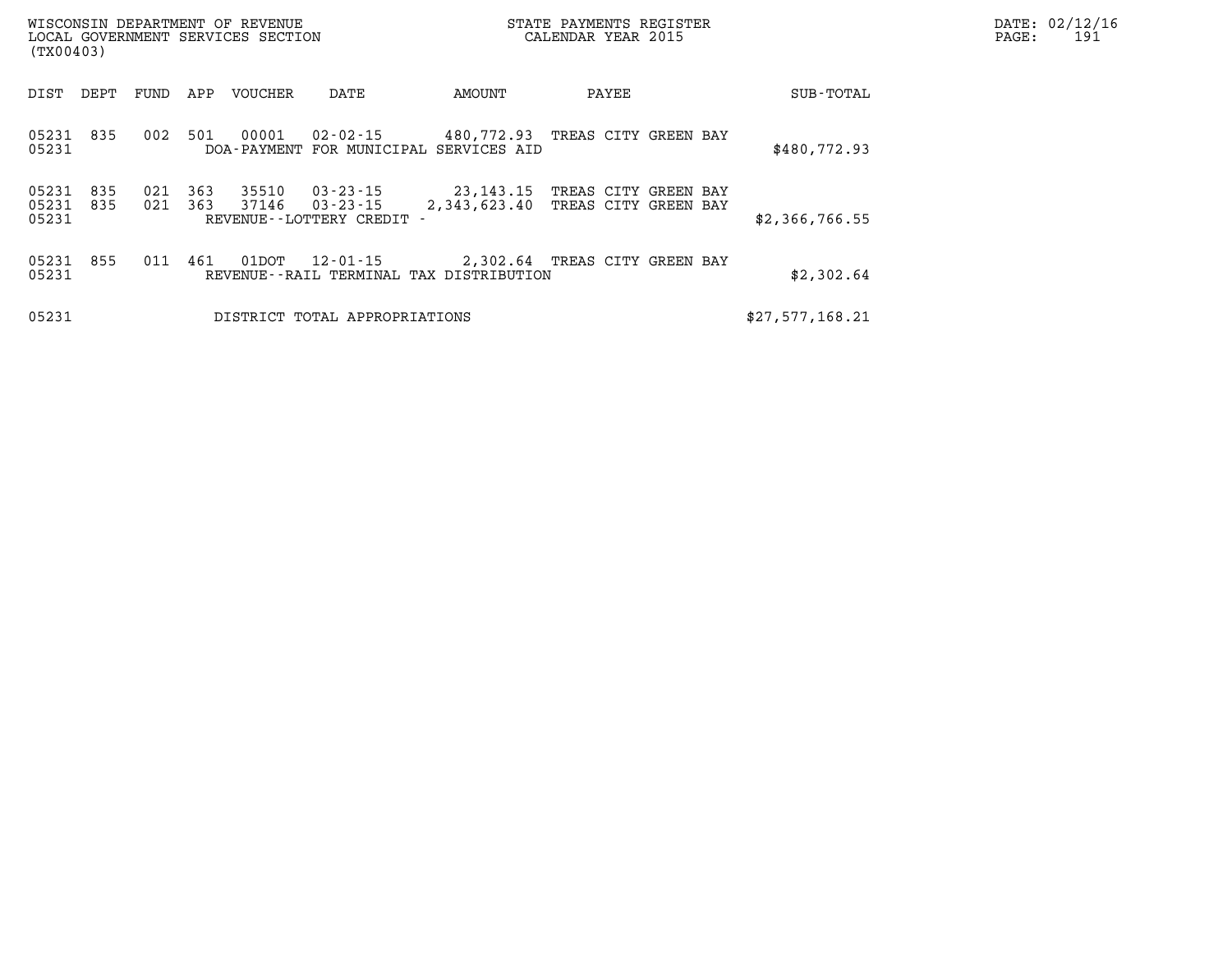| <b>District</b> | <b>District Name (Payee)</b> | Dept. | <b>Agency Name</b>                   | <b>Fund</b> | Appropriation | <b>Payment Description</b>     | Voucher  | Date          | <b>Payment Amount</b> |
|-----------------|------------------------------|-------|--------------------------------------|-------------|---------------|--------------------------------|----------|---------------|-----------------------|
| M05000          | County of Brown              |       | 16500 Dept of Safety & Prof Services | 10000       | 23600         | POWTS Replacement Rehab        | 00000320 | 11/12/2015    | \$<br>68,533.67       |
| M05000          | County of Brown              | 16500 | Dept of Safety & Prof Services       | 10000       | 23600         | POWTS Replacement Rehab        | 00000504 | 11/19/2015    | \$<br>29.61           |
| M05000          | County of Brown              |       | 25500 Dept of Public Instruction     |             | 10000 20600   | Spec Ed & Schl Age Parents Aid | 00004160 | 11/16/2015 \$ | 180,299.00            |
| M05000          | County of Brown              |       | 25500 Dept of Public Instruction     | 10000       | 20600         | Spec Ed & Schl Age Parents Aid | 00009122 | 12/21/2015    | \$<br>180,299.00      |
| M05000          | County of Brown              | 25500 | Dept of Public Instruction           |             | 10000 24100   | Federal aids, local aid        | 00001145 | 10/26/2015 \$ | 1,487.10              |
| M05000          | County of Brown              |       | 25500 Dept of Public Instruction     |             | 10000 24100   | Federal aids, local aid        | 00003032 | 11/16/2015    | \$<br>1,783.38        |
| M05000          | County of Brown              |       | 25500 Dept of Public Instruction     |             | 10000 24100   | Federal aids, local aid        | 00004502 | 11/23/2015 \$ | 2,745.06              |
| M05000          | County of Brown              |       | 25500 Dept of Public Instruction     |             | 10000 24100   | Federal aids, local aid        | 00005647 | 11/30/2015 \$ | 3,122.39              |
| M05000          | County of Brown              |       | 25500 Dept of Public Instruction     |             | 10000 24100   | Federal aids, local aid        | 00007994 | 12/21/2015 \$ | 2,425.21              |
| M05000          | County of Brown              |       | 25500 Dept of Public Instruction     | 10000       | 24100         | Federal aids, local aid        | 00008006 | 12/21/2015 \$ | 2,369.05              |
| M05000          | County of Brown              |       | 37000 Dept of Natural Resources      |             | 10000 60400   | Envir plan aids - loc wat qual | 00013524 | 12/8/2015 \$  | 5,031.17              |
| M05000          | County of Brown              |       | 37000 Dept of Natural Resources      | 10000       | 68400         | Envir plan aids - fed          | 00009769 | 11/16/2015    | \$<br>10,459.49       |
| M05000          | County of Brown              |       | 37000 Dept of Natural Resources      |             | 10000 68400   | Envir plan aids - fed          | 00009773 | 11/16/2015    | \$<br>12,541.03       |
| M05000          | County of Brown              |       | 37000 Dept of Natural Resources      |             | 10000 68400   | Envir plan aids - fed          | 00013524 | 12/8/2015 \$  | 6,999.48              |
| M05000          | County of Brown              |       | 41000 Department of Corrections      | 10000       | 11600         | Reimbursing counties for proba | 00009385 | 11/19/2015    | \$<br>325,176.32      |
| M05000          | County of Brown              |       | 41000 Department of Corrections      | 10000       | 30200         | Community intervention program | 00006039 | 11/4/2015     | \$<br>10,533.00       |
| M05000          | County of Brown              | 41000 | Department of Corrections            | 10000       | 30200         | Community intervention program | 00012299 | 12/2/2015     | \$<br>3,859.00        |
| M05000          | County of Brown              |       | 41000 Department of Corrections      | 10000       | 30200         | Community intervention program | 00017880 | 12/30/2015    | \$<br>5,329.00        |
| M05000          | County of Brown              |       | 41000 Department of Corrections      | 10000       | 31300         | Community youth and family aid | 00005705 | 11/3/2015     | \$<br>263,515.00      |
| M05000          | County of Brown              | 41000 | Department of Corrections            | 10000       | 31300         | Community youth and family aid | 00009579 | 11/18/2015    | \$<br>230,504.00      |
| M05000          | County of Brown              | 41000 | Department of Corrections            |             | 10000 31300   | Community youth and family aid | 00015725 | 12/23/2015    | \$<br>106,471.50      |
| M05000          | County of Brown              |       | 45500 Department of Justice          |             | 10000 24100   | Federal aid, state operations  | 00001059 | 10/28/2015    | \$<br>2,583.17        |
| M05000          | County of Brown              | 45500 | Department of Justice                |             | 10000 27100   | Alt prosecution alcohol drugs  | 00001427 | 11/10/2015    | \$<br>44,500.08       |
| M05000          | County of Brown              |       | 45500 Department of Justice          |             | 10000 54200   | Federal aid, victim assistance | 00004170 | 12/30/2015    | \$<br>22,135.00       |
| M05000          | County of Brown              |       | 46500 Department of Military Affairs | 10000       | 30800         | Emergency response equipment   | 00000595 | 10/23/2015    | \$<br>6,078.14        |
| M05000          | County of Brown              |       | 46500 Department of Military Affairs | 10000       | 35000         | Federal aid, homeland security | 00002380 | 12/18/2015    | \$<br>1,500.00        |
| M05000          | County of Brown              |       | 48500 Department of Veterans Affairs | 58200       | 26700         | County grants                  | 00000215 | 10/5/2015     | \$<br>6,500.00        |
| M05000          | County of Brown              | 48500 | Department of Veterans Affairs       | 58200       | 26700         | County grants                  | 00000318 | 10/15/2015 \$ | 6,500.00              |
| M05000          | County of Brown              |       | 48500 Department of Veterans Affairs | 58300       | 37000         | County grants                  | 00000215 | 10/5/2015 \$  | 6,500.00              |
| M05000          | County of Brown              |       | 48500 Department of Veterans Affairs | 58300       | 37000         | County grants                  | 00000318 | 10/15/2015 \$ | 6,500.00              |
| M05000          | County of Brown              |       | 50500 Department of Administration   | 10000       | 15500         | Federal aid, local assistance  | 00001032 | 10/15/2015 \$ | 25,712.46             |
| M05000          | County of Brown              |       | 50500 Department of Administration   | 10000       | 15500         | Federal aid, local assistance  | 00002177 | 10/29/2015 \$ | 20,367.94             |
| M05000          | County of Brown              |       | 50500 Department of Administration   | 10000       | 15500         | Federal aid, local assistance  | 00004679 | 12/2/2015 \$  | 19,262.00             |
| M05000          | County of Brown              |       | 50500 Department of Administration   | 10000       | 15500         | Federal aid, local assistance  | 00007095 | 12/29/2015    | \$<br>12,623.00       |
| M05000          | County of Brown              |       | 50500 Department of Administration   | 10000       | 74300         | Federal aid, local assistance  | 00002310 | 11/5/2015     | \$<br>254,165.00      |
| M05000          | County of Brown              |       | 50500 Department of Administration   |             | 23500 37100   | Low-income assistance grants   | 00001032 | 10/15/2015    | \$<br>9,514.95        |
| M05000          | County of Brown              |       | 50500 Department of Administration   |             | 23500 37100   | Low-income assistance grants   | 00002177 | 10/29/2015 \$ | 35,692.00             |
| M05000          | County of Brown              |       | 50500 Department of Administration   |             | 23500 37100   | Low-income assistance grants   | 00004679 | 12/2/2015     | \$<br>10,182.00       |
| M05000          | County of Brown              | 50500 | Department of Administration         | 23500       | 37100         | Low-income assistance grants   | 00007095 | 12/29/2015    | \$<br>12,863.00       |
| M05000          | County of Brown              | 83500 | Department of Revenue                | 10000       | 10500         | County and Municipal Aid       | 00000436 | 11/16/2015    | \$<br>2,858,825.23    |
| M05010          | Town Of Eaton                |       | 83500 Department of Revenue          | 10000       | 10500         | County and Municipal Aid       | 00000412 | 11/16/2015 \$ | 11,440.06             |
| M05012          | <b>Town Of Glenmore</b>      |       | 83500 Department of Revenue          | 10000       | 10500         | County and Municipal Aid       | 00000413 | 11/16/2015    | \$<br>23,947.66       |